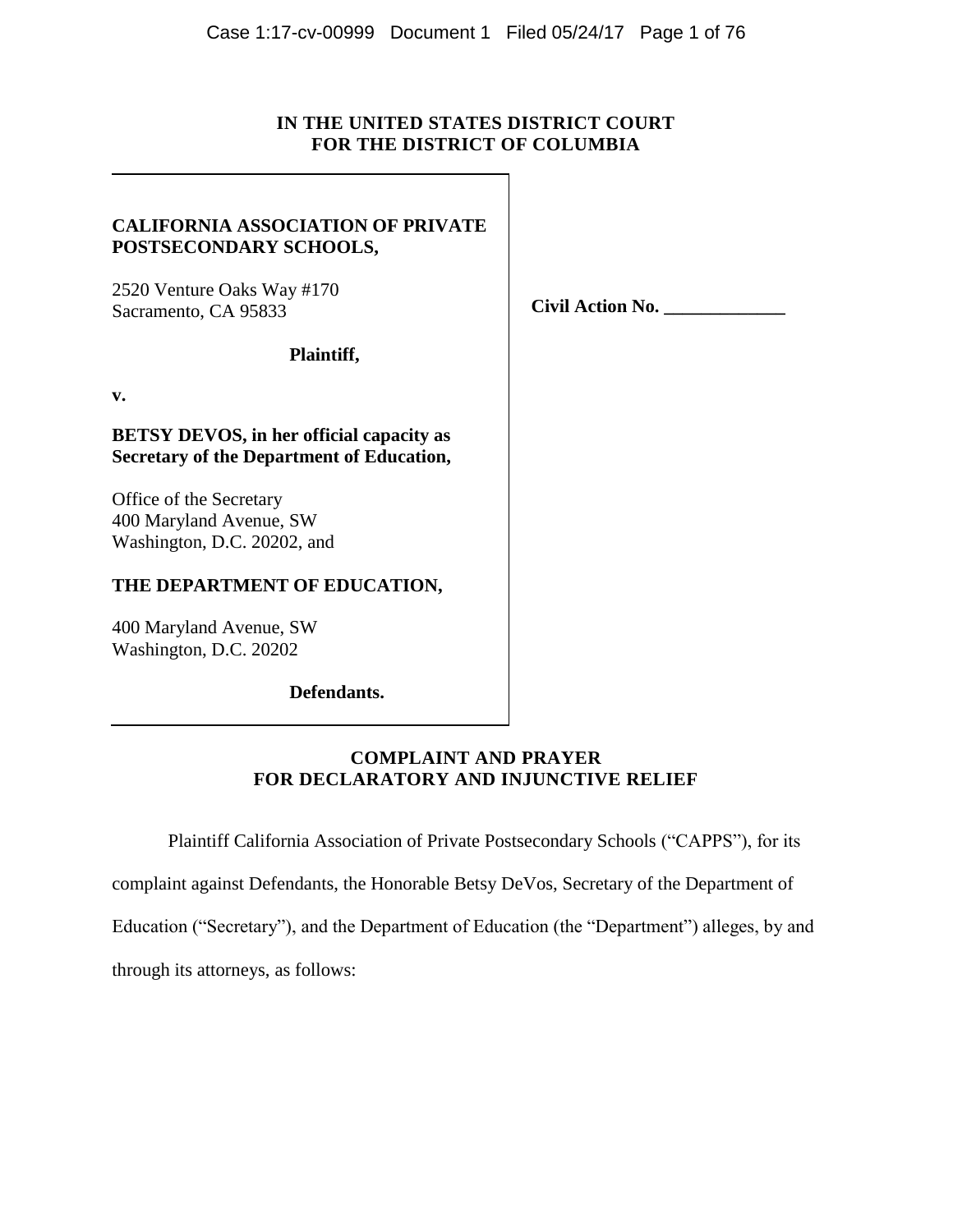## **INTRODUCTION**

- 1. This is an action under the Administrative Procedure Act, 5 U.S.C. §§ 553, 701-706 ("APA"), and the United States Constitution challenging regulations promulgated by the Department on November 1, 2016, as well as supplemental regulations promulgated on January 19, 2017. *See* 81 Fed. Reg. 75,926 (Nov. 1, 2016) ("Final Rule" or "Borrower Defense Regulations"); 82 Fed. Reg. 6253 (Jan. 19, 2017) ("Borrower Defense Procedures"). The Department stated that the Final Rule was adopted pursuant to Title IV of the Higher Education Act of 1965 ("HEA"), 20 U.S.C. § 1070 *et seq*., which governs federal financial aid for postsecondary education. The regulations exceed the Department's authority under the HEA and conflict with the Federal Arbitration Act ("FAA"), are arbitrary and capricious under the APA, and violate the United States Constitution.
- 2. Plaintiff CAPPS is a non-profit association of California private postsecondary schools. CAPPS has a membership of around 150 institutions, including proprietary (*i.e.*, forprofit) and non-profit schools, most of whom are eligible for Title IV funding. Nearly all CAPPS schools offer curriculum-driven educational programs designed to prepare students for occupations that are necessary to a thriving economy. For example, CAPPS schools train future nurses, ultrasound technicians, emergency medical technicians, electricians, and individuals in numerous other occupations. Neither the local nor the national economy would function without workers in these fields.
- 3. Most CAPPS member schools are smaller institutions, averaging less than 400 students and one or two locations. Moreover, CAPPS members serve many students who are nontraditional, including students who did not attend college immediately after graduating from high school, part-time students, students with full-time jobs, students who are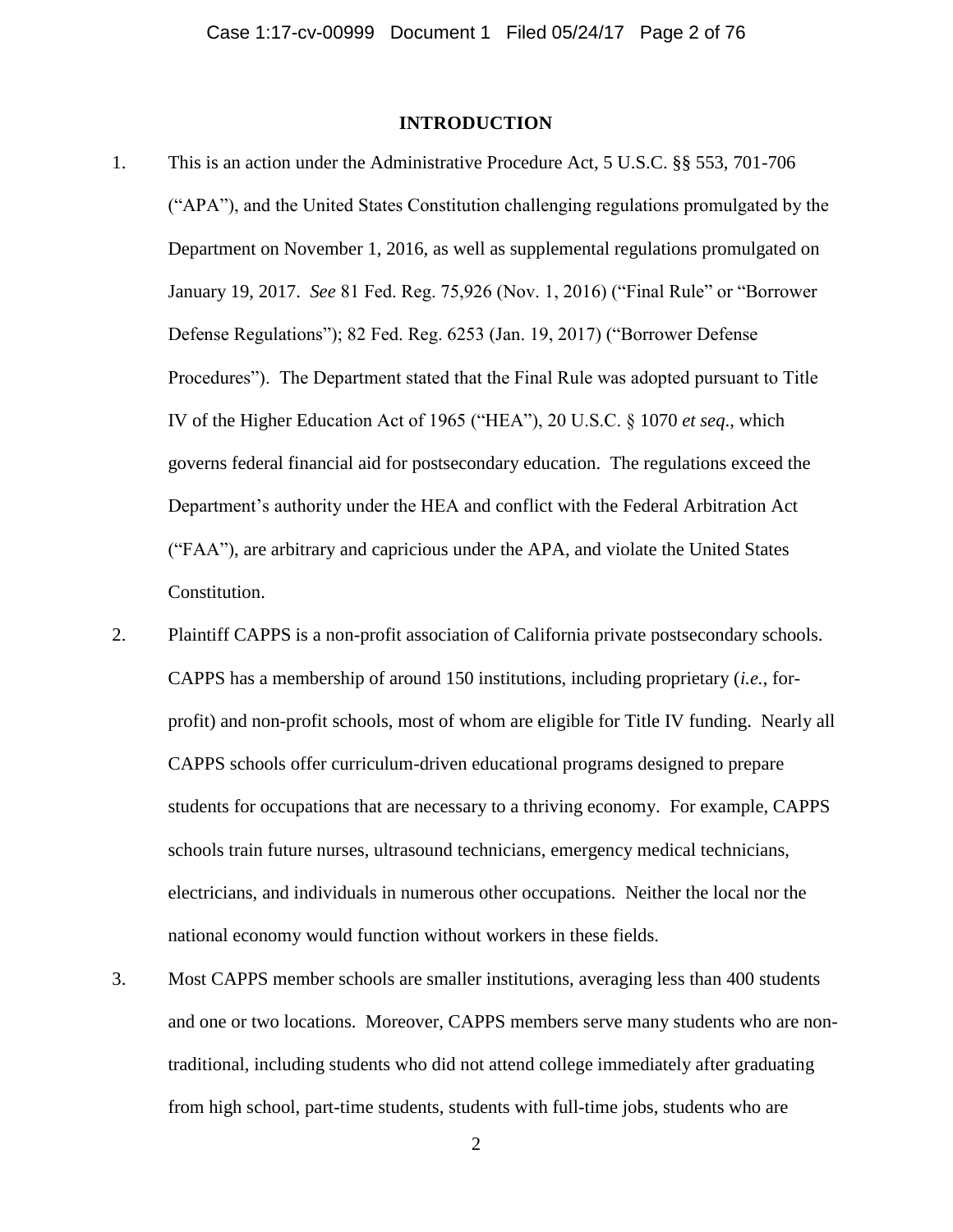### Case 1:17-cv-00999 Document 1 Filed 05/24/17 Page 3 of 76

financially independent, students who have dependents, and students who have earned a GED. Students at CAPPS schools are also more likely to be low-income, older, and minorities than are students at public or non-profit colleges and universities.

- 4. The Final Rule threatens the existence of many CAPPS member institutions. The increased costs and the dramatically escalated threat of meritless claims and litigation, both before the Department and in court, will be crippling for many schools. The lack of procedural safeguards and clear standards throughout the Final Rule severely exacerbates these problems.
- 5. The Borrower Defense Regulations are likely to shutter many vocational schools without any reasonable justification and will needlessly leave many non-traditional students with few or no educational options. A wide range of industries across America will suffer when their supply of qualified employees slows to a trickle.
- 6. Many traditional liberal arts schools will suffer as well. The Final Rule exposes all schools to massive new liability, and likely will be particularly harmful to schools serving low-income and minority students. As a result, a wide and disparate group of citizens and institutions, including many historically black colleges and universities ("HBCUs"), have expressed concern about the unwarranted cost and burdens of the new rules.
- 7. CAPPS supports thoughtful, appropriate regulation of the postsecondary education sector. CAPPS works with its schools to foster a strong culture of compliance. CAPPS also supports providing relief to students who have been victims of fraud, as the Final Rule purportedly aims to do. But the Final Rule is not a lawful, common-sense, wellconsidered, reasoned regulatory intervention. It goes far beyond aiding students who have been the victims of fraud and threatens massive, unnecessary, harmful, and severe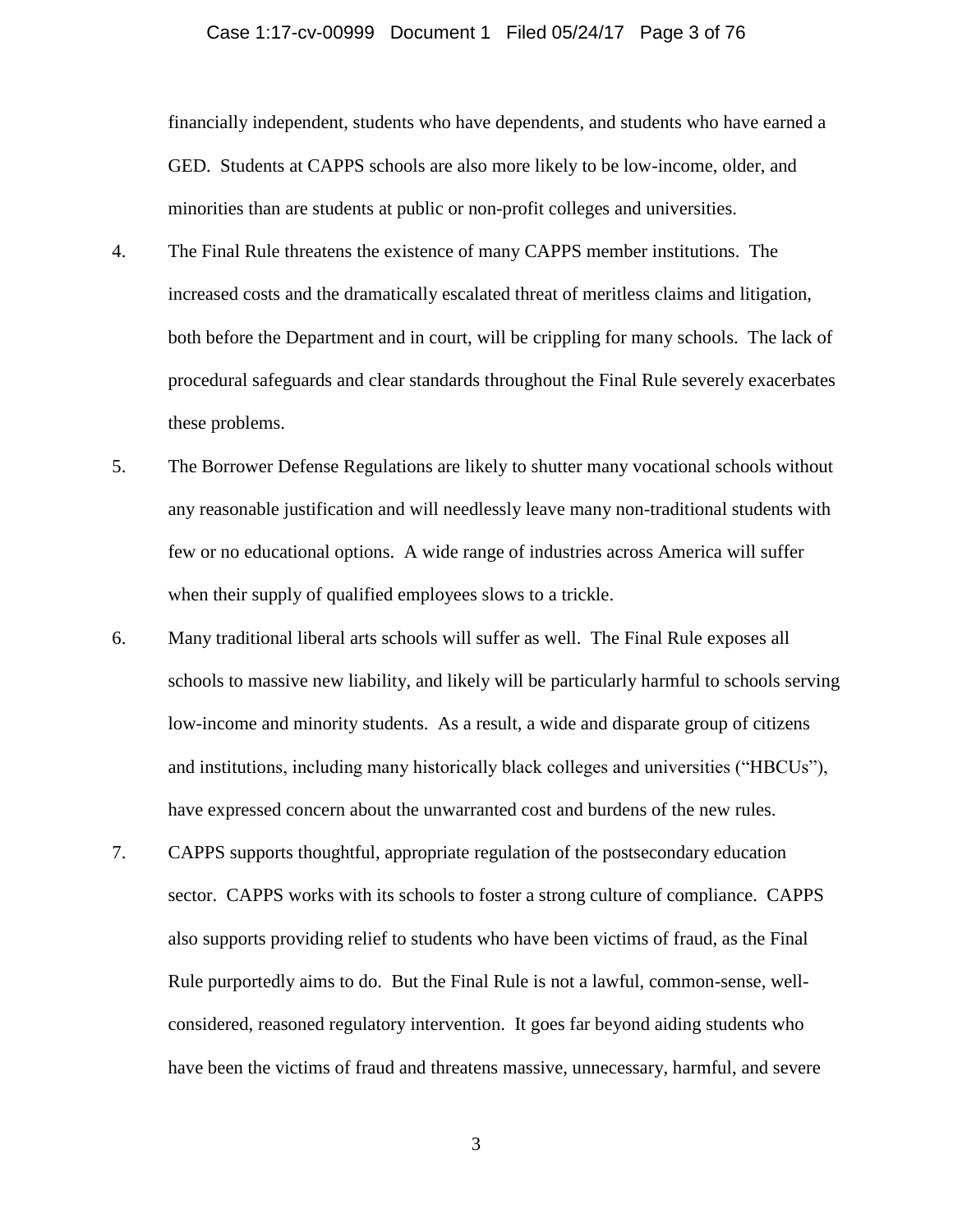### Case 1:17-cv-00999 Document 1 Filed 05/24/17 Page 4 of 76

consequences. The Final Rule is a sprawling mass of thinly studied new requirements that, by the Department's own estimates, will cost schools almost one billion dollars per year. The ten-year impact on the public fisc is estimated at \$14.9 billion dollars. It is necessary and important that regulations with such a profound fiscal impact be justified and supported by reasoned decision-making. This Rule was not.

- 8. The Final Rule creates a seismic shift in multiple areas of higher education regulation without legal basis or reasonable justification. First, the Department has radically changed the grounds and processes for student borrowers to raise "borrower defenses" to Title IV loan repayment ("Borrower Defense Provisions"). Previously, as its name suggests, a so-called "borrower *defense*" could be raised by a student only as a defense in a proceeding *against* the student to collect on his or her debt, and only when a school had contravened state law. But the Department has transformed the borrower "defense" into a wide-ranging affirmative cause of action that a student can use to have all of his or her Title IV debts cancelled, or even recover loan amounts previously paid, with the student's financial liability transferred to either the student's school or federal taxpayers. Although Congress has created a handful of explicit and targeted debt forgiveness programs that help borrowers who commit their careers to public service, Congress has never intimated that borrower "defenses" were meant to erase debt for thousands of students who were reliably paying back their loans, or to charge schools for those losses. Making matters worse, the Department has failed to provide sufficient procedural protections for affected educational institutions.
- 9. Second, the Final Rule imposes sweeping new requirements regarding a school's "financial responsibility" ("Financial Responsibility Provisions"). These provisions fail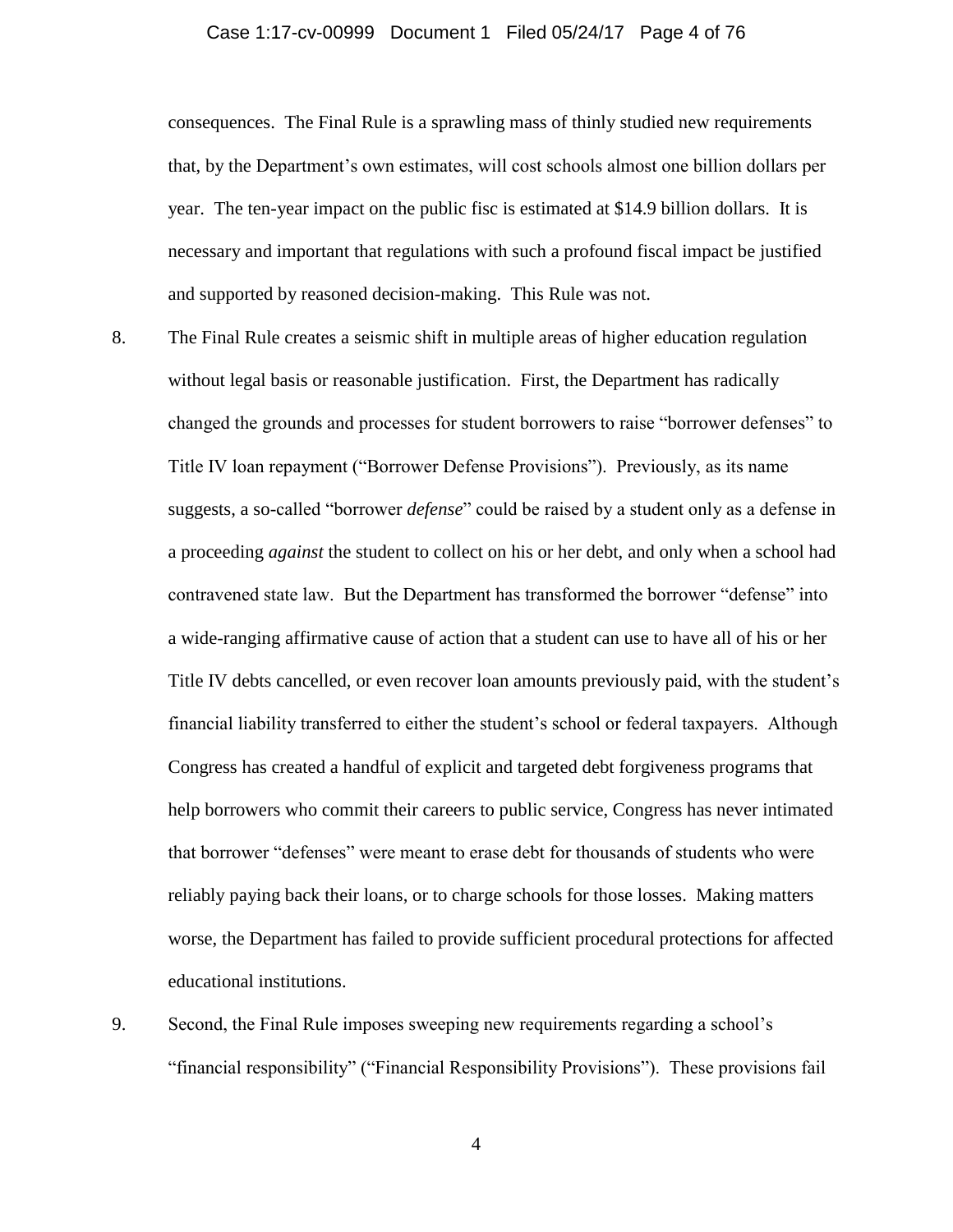### Case 1:17-cv-00999 Document 1 Filed 05/24/17 Page 5 of 76

to appropriately account for an institution's total financial circumstances and go well beyond assessing institutional financial responsibility. Their far-reaching mandates and automatic "triggers" may label a school financially unsound if it, for example, merely is sued by a public entity, regardless of the merits of the suit. Educational institutions that trip one of these "triggers" may be required to post expensive and difficult-to-obtain letters of credit for large sums of money. And these same educational institutions may now be required by law to report negatively on their financial situation to current and prospective students – even if the school is able to demonstrate, despite a pending lawsuit or regulatory filing, that it is otherwise financially sound.

- 10. Third, the Department unjustifiably requires a new loan repayment rate warning that applies only to proprietary institutions ("Repayment Rate Provisions"). These provisions would require proprietary schools to "warn" prospective students when the median recent alumnus or alumna is not paying his or her loans back quickly enough. As commenters explained, this new metric unjustifiably penalizes institutions whose students are on income-based repayment plans, despite the Department and Congress's strong support for those very plans. It also penalizes schools based on students' educational and financial background. In addition, the Repayment Rate Provisions fail to apprise students and prospective students at non-profit and public schools that have failed to meet the same repayment rate requirements as proprietary schools. The decision to adopt proprietaryschool-specific regulations was based on data that the Department now admits was erroneous.
- 11. Fourth, with no statutory authorization and in conflict with the strong federal policy favoring arbitration, the Department prohibits institutions from including arbitration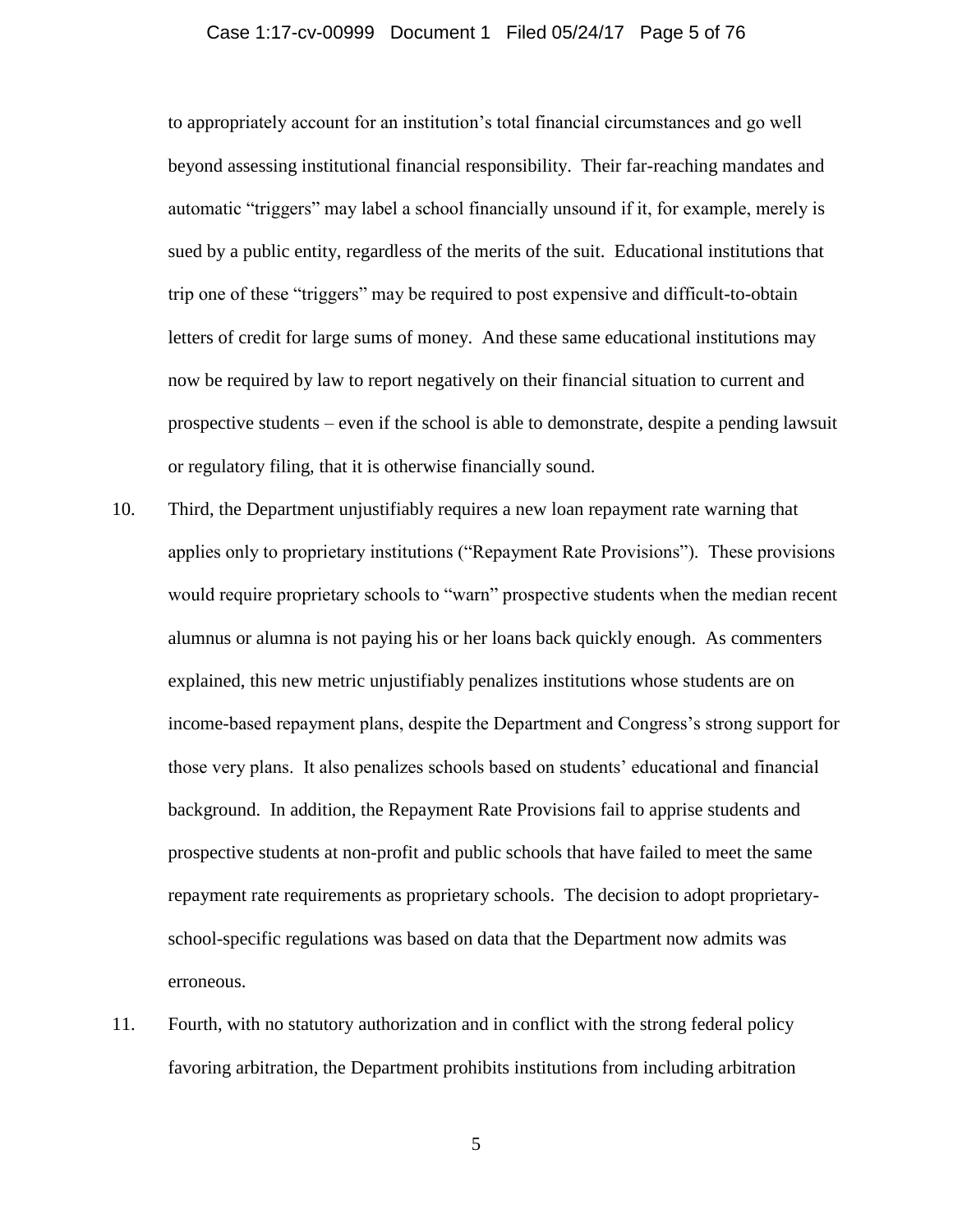## Case 1:17-cv-00999 Document 1 Filed 05/24/17 Page 6 of 76

provisions or class action waivers in their agreements with students ("Arbitration and Class Action Provisions"). The Department prohibits these clauses in contracts despite the fact that Congress and the United States Supreme Court have repeatedly emphasized the benefits of arbitration and of class action waivers, embodied in the FAA. In addition to banning these provisions in future agreements, the Department forbids schools from enforcing their existing contracts regarding arbitration and class actions.

- 12. The Final Rule harms institutions and their students, without legal authority and without a sound or adequate justification. Each of the Final Rule's four categories of regulation promises to be extremely costly, especially to proprietary and career-oriented schools and other schools that serve underrepresented groups. If the Final Rule takes effect, many schools serving non-traditional students, particularly small schools, may be forced to shut down due to the crushing burden of the regulations' cost, which are imposed without accompanying public benefit.
- 13. These unfortunate outcomes are the product of a rushed and flawed rulemaking process. The Secretary gave students, lenders, schools, and others only 45 days to comment on this massive regulatory project. Still, over 10,000 comments were filed. The Department then purportedly read, considered, and responded to each material comment in its final draft in less than six weeks. After that, the Department sent the final version of its rule to the Office of Management and Budget ("OMB") for review. The OMB review process generally takes 90 days. This review was complete in a little over 30 days, despite the regulations' \$14.9 billion price tag.
- 14. The Department's rush was aimed at finalizing the rule before November 1, 2016, which was one week before the presidential election and the last possible date under the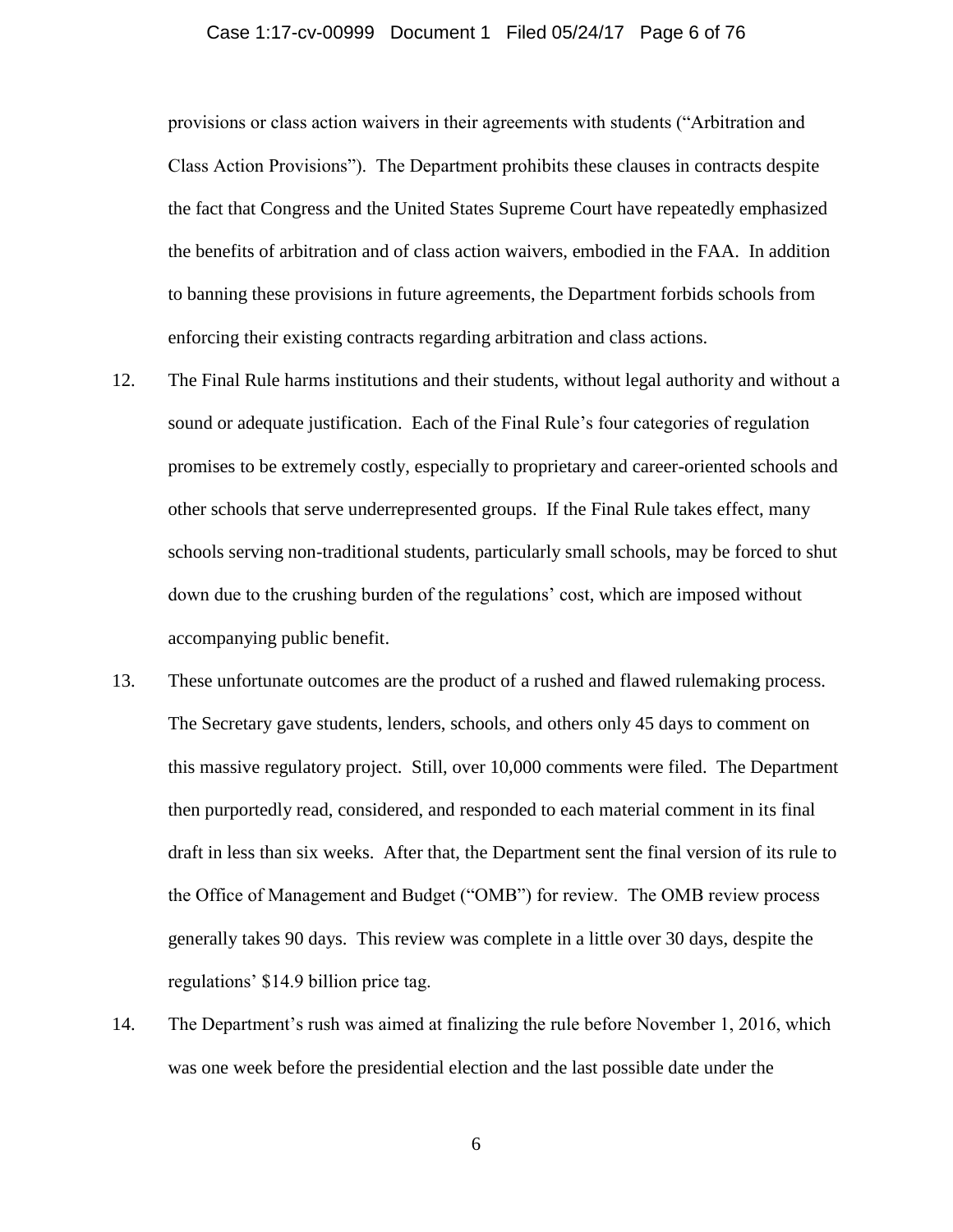## Case 1:17-cv-00999 Document 1 Filed 05/24/17 Page 7 of 76

applicable statute for promulgating rules that will go into effect the next fiscal year. The hurried timetable is evident in the sloppy drafting of the Final Rule.

- 15. The regulatory provisions published in the Federal Register lack any statutory basis, demonstrate an absence of reasoned decision-making, and run headlong into contrary provisions of the U.S. Constitution.
- 16. The Final Rule is unlawful for several reasons. First, the Rule exceeds the statutory authority conferred by the HEA. Contrary to the Final Rule's Borrower Defense Provisions, the HEA does not allow borrowers to affirmatively move to cancel their debt; nor does the HEA authorize the Department to pursue schools in an administrative setting for whatever borrower liability the Department chooses to forgive. Similarly, with regard to the Financial Responsibility Provisions, the methods the Final Rule uses to determine financial responsibility do not comport with the terms of the HEA. Instead, the Provisions fail to fulfill the statute's mandate to account for an institution's total financial circumstances, impermissibly delegate tasks to third-party actors, and specify regulatory consequences different from those in the statute. With regard to the Repayment Rate Provisions, the Department cites no relevant authority for mandating disclosures in all marketing communications with prospective students. And, with regard to the Arbitration and Class Action Provisions, the HEA also does not authorize the Department's sweeping changes to existing contracts between schools and students. The Department's actions expressly conflict with Congress's pro-arbitration policy embodied in the FAA.
- 17. Second, the Department's massive rewrite of current regulations suffers from a lack of reasoned decision-making and is arbitrary and capricious under the APA. Among other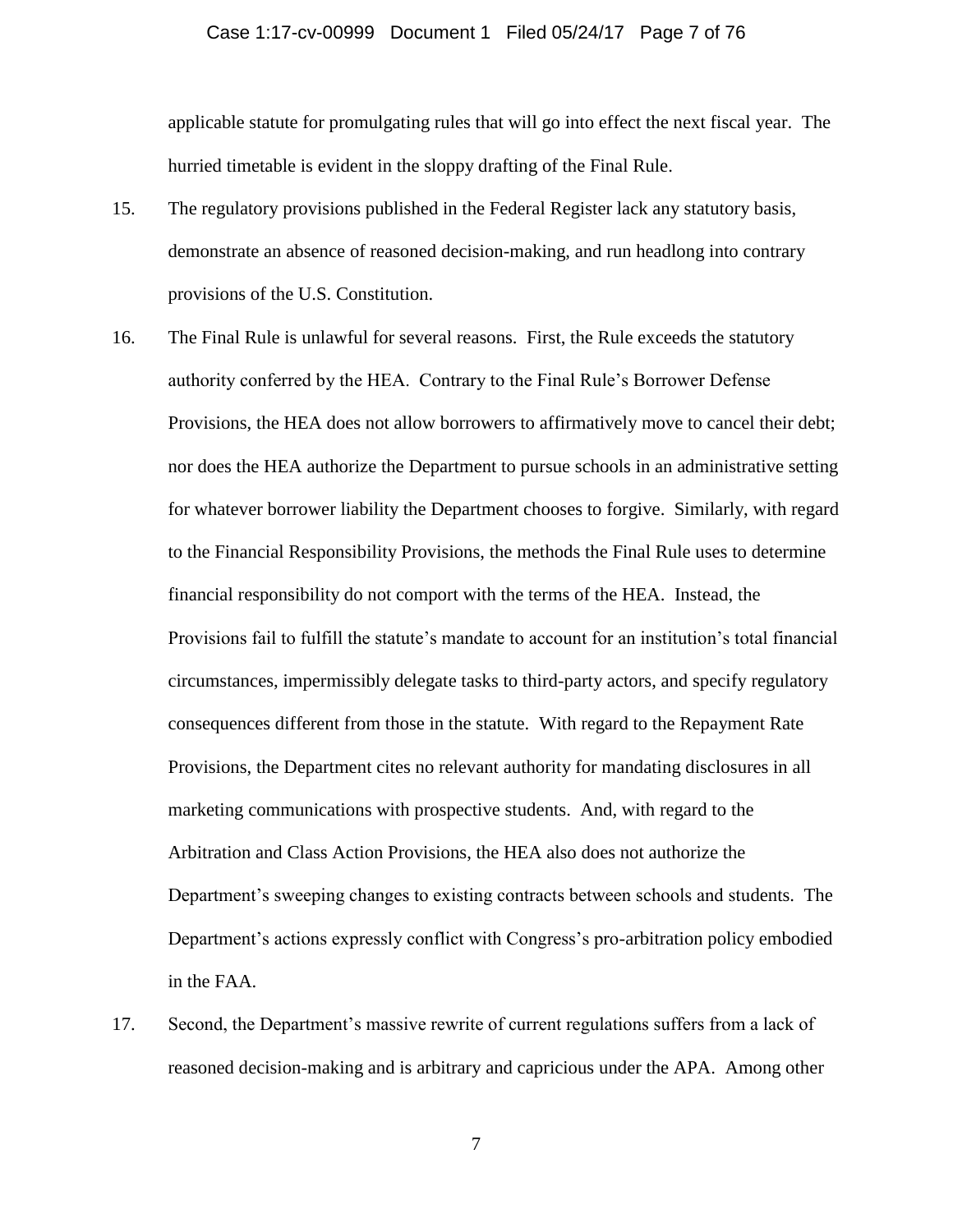### Case 1:17-cv-00999 Document 1 Filed 05/24/17 Page 8 of 76

things, the Final Rule does not explain why its creation of an affirmative right to cancel debt through the Borrower Defense Provisions is reasonable, or why it affords schools only minimal process before holding the institution liable for borrower defense to repayment claims. In the Financial Responsibility Provisions, the Department arbitrarily imposes significant consequences, in some cases *automatically*, based on "triggering events" that may have little or nothing to do with the school's financial soundness. It then estimates the impact of several events using a novel and unsound methodology without employing standard accounting practices. These "triggers" raise serious problems regarding fairness, due process, and reasoned decision-making. The Department's Repayment Rate Provisions arbitrarily target proprietary schools and punish institutions whose students use the Department's income-based repayment plans, in contravention of the APA. Moreover, the Department's Arbitration and Class Action Provisions are arbitrary and capricious for numerous reasons, including, but not limited to, a lack of reasoned discussion of the benefits of arbitration; significant reliance on a study completed by a different agency unrelated to the federal student loan market; and contradictions in the Department's reasoning in the preamble itself.

18. Finally, the Final Rule violates the Constitution. By providing schools with little process before an administrative tribunal, the Borrower Defense Provisions violate the Due Process clause of the Fifth Amendment, Article III of the Constitution, and the Seventh Amendment right to a jury trial in a civil case. The Financial Responsibility Provisions also violate the Due Process clause by imposing penalties automatically, without the ability to demonstrate a school's financial soundness. The Repayment Rate Provisions force schools to engage in broad, prophylactic speech that may misrepresent the school's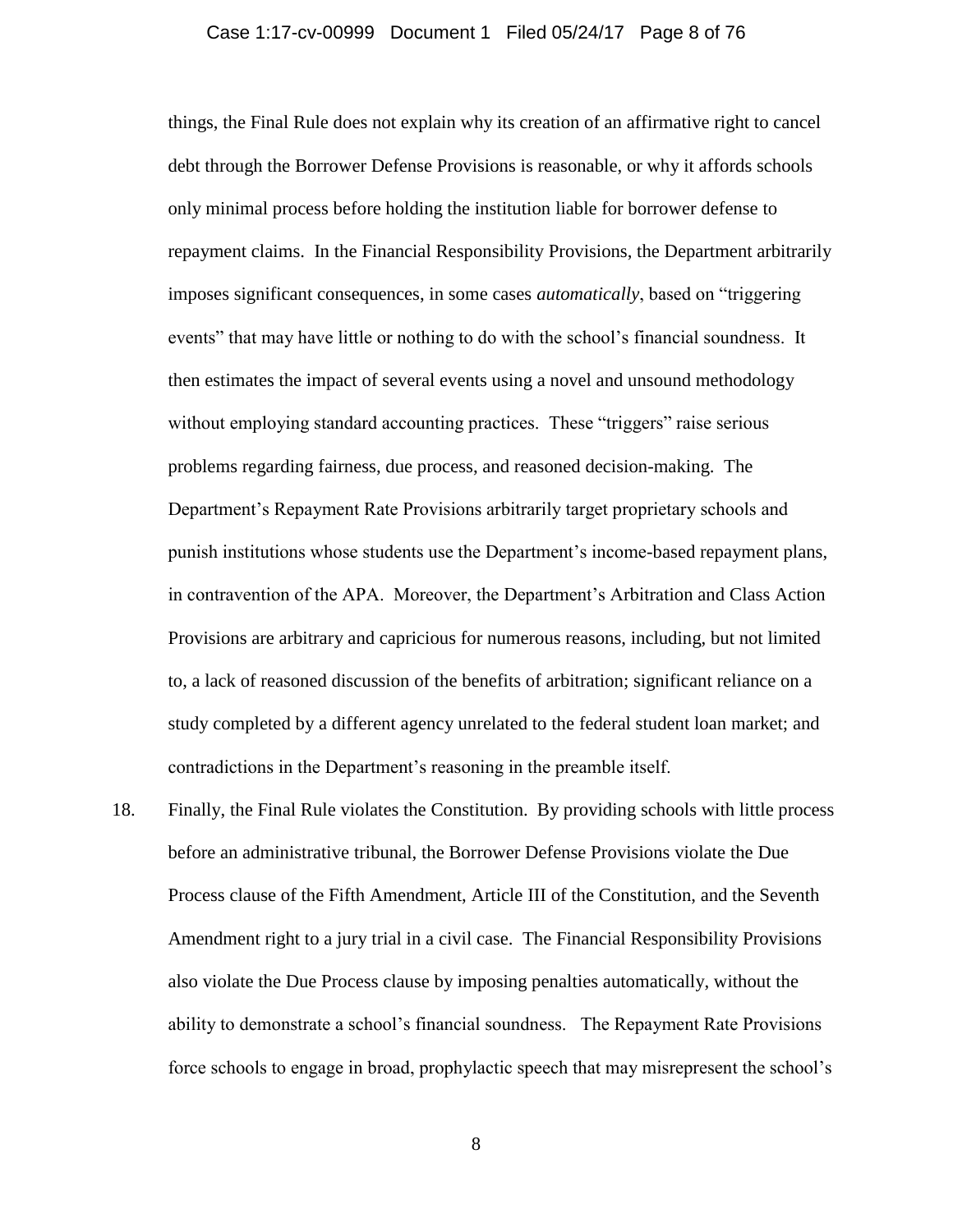views, in violation of the First Amendment. And the Department's retroactive application of the Arbitration and Class Action waiver provisions creates significant constitutional problems.

19. The Court should vacate the challenged regulations and, if necessary, remand this matter to the agency for further, more careful consideration.

### **PARTIES**

- 20. Plaintiff CAPPS is a voluntary, non-profit association of California private postsecondary schools*.* Its principal place of business is located in Sacramento, CA. CAPPS has a membership of approximately 150 institutions, including proprietary and non-profit schools. Most of CAPPS's member schools are smaller institutions, averaging less than 400 students. The vast majority of CAPPS schools are accredited and participate in financial aid programs under Title IV of the HEA. 20 U.S.C. §§ 1070-1099d. They thus will be subject to the Final Rule. CAPPS schools will face additional regulatory burdens and compliance costs as a result of the new regulations, and those costs are already accruing. These injuries are directly traceable to the Final Rule. The injuries would be remedied by a favorable judgment vacating the regulations. The interests CAPPS seeks to protect are germane to its purpose of promoting reasonable policy and regulation in the postsecondary education sector, and the claims asserted and relief requested do not require the participation of individual members. CAPPS is also injured in its administrative capacity because it will have to alter its own compliance and training programs in light of these novel and unlawful regulations, which will cost the organization substantial time and money.
- 21. Defendant Betsy DeVos is the Secretary of Education. She is sued in her official capacity. The Secretary's official address is 400 Maryland Avenue, SW, Washington,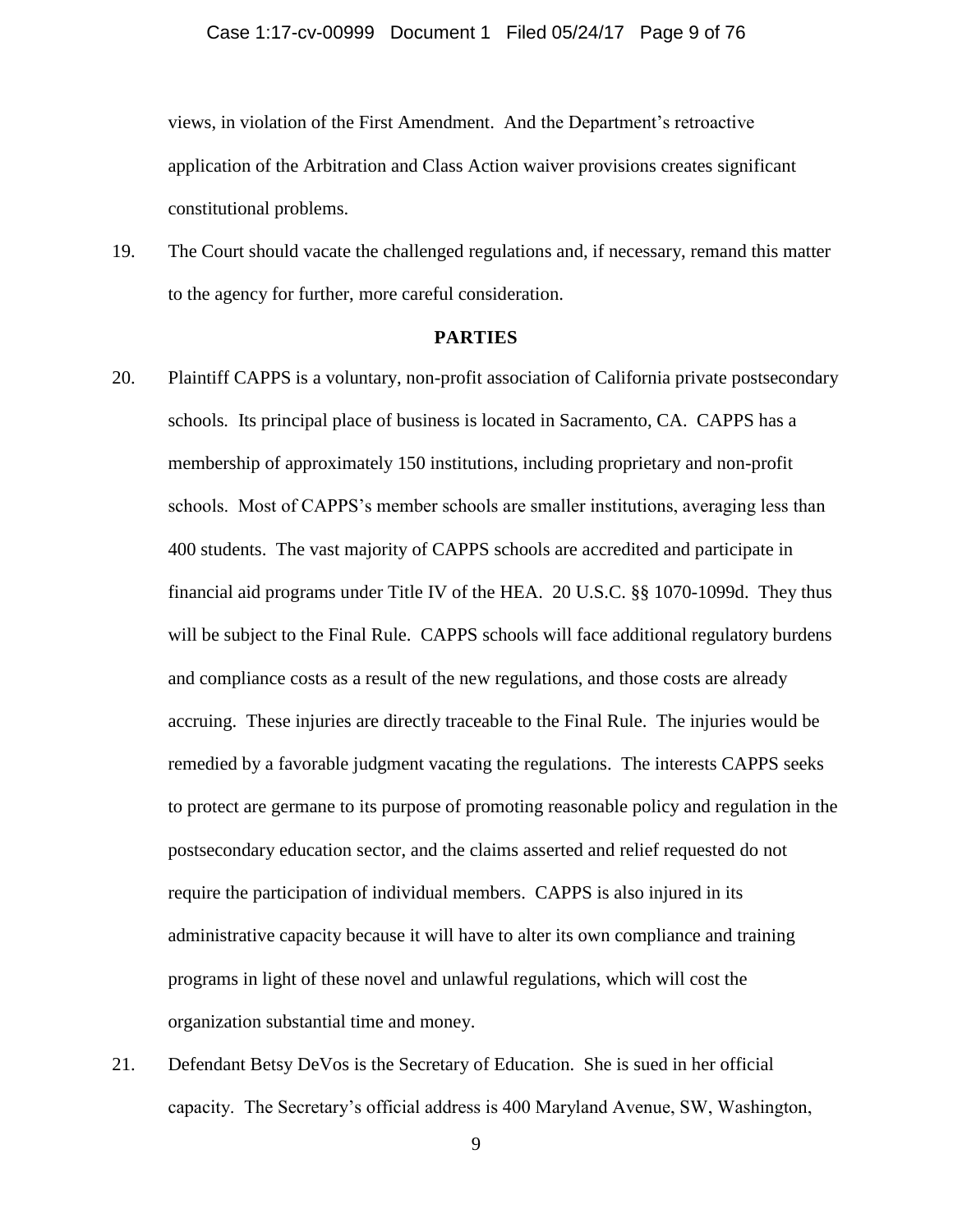D.C. 20202. The Secretary, in her official capacity, is responsible for the Department's promulgation of the Final Rule.

22. Defendant Department of Education is an agency of the United States. As such, it is subject to the APA. *See* 5 U.S.C. § 551(1). The Department is located at 400 Maryland Avenue, SW, Washington, D.C. 20202.

### **JURISDICTION AND VENUE**

- 23. This action arises under the Administrative Procedure Act, 5 U.S.C. §§ 553, 701-06, and the United States Constitution. Jurisdiction lies in this Court pursuant to 28 U.S.C. § 1331.
- 24. Venue is proper in this Court under 28 U.S.C. § 1391(e) because this is an action against officers and agencies of the United States; because Defendant Department of Education resides in this judicial district; because Defendant Secretary DeVos performs her official duties in this judicial district; and because a substantial part of the events or omissions giving rise to this action occurred in this judicial district.

# **FACTUAL ALLE**G**ATIONS**

## **I. CAPPS AND PRIVATE SECTOR SCHOOLS**

- 25. CAPPS is the only California state association that represents the full and diverse range of private postsecondary schools in California. CAPPS has a membership of approximately 150 institutions, which includes proprietary and non-profit institutions. CAPPS schools offer a wide range of degrees, from certificates, to associates degrees, masters degrees, and professional degrees.
- 26. CAPPS schools prepare workers for many occupations that are necessary to a thriving economy. CAPPS schools train future nurses, dialysis technicians, ultrasound technicians, home health aides, emergency medical technicians, information technology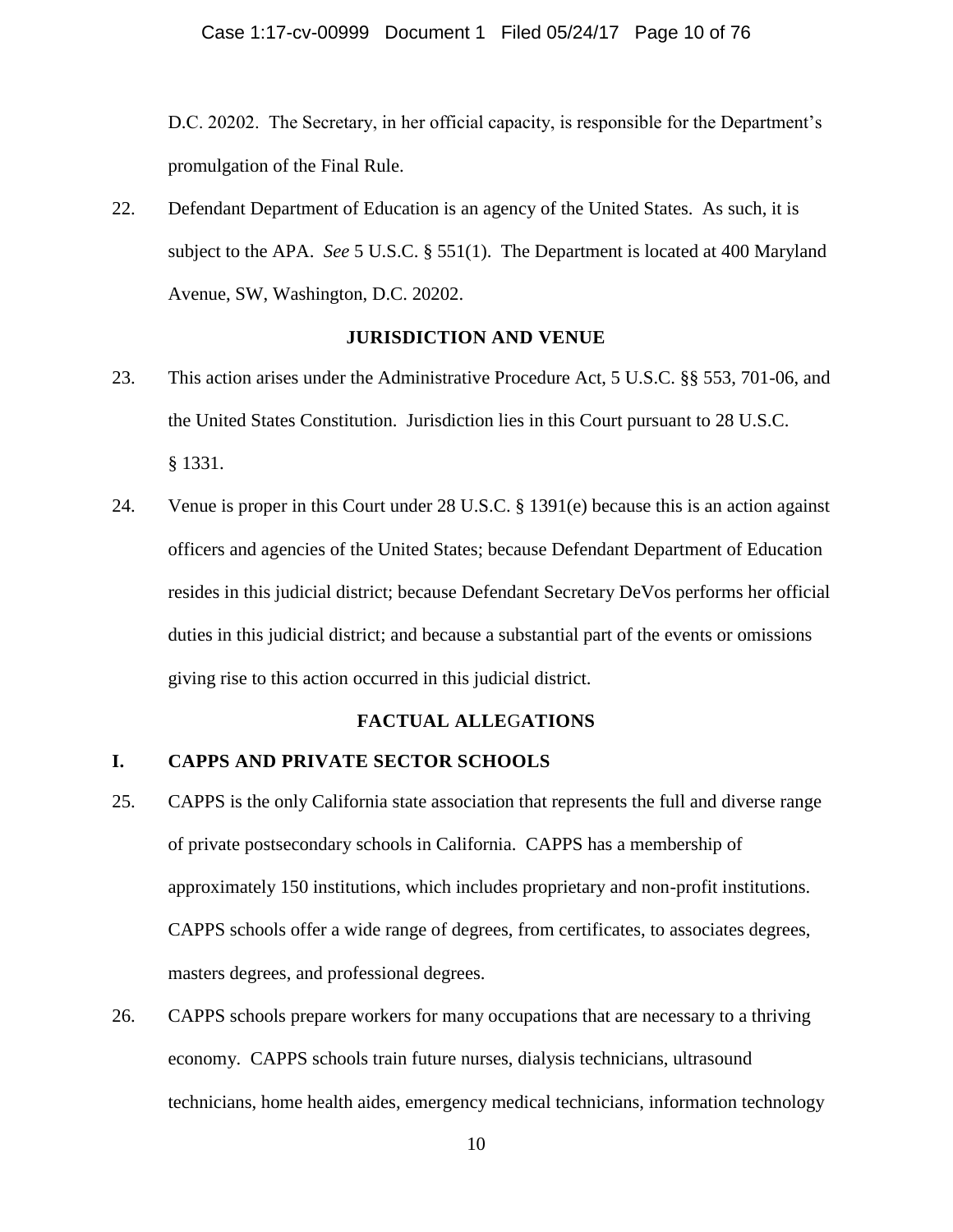## Case 1:17-cv-00999 Document 1 Filed 05/24/17 Page 11 of 76

specialists, hardware and software experts, cyber-security specialists, HVAC and refrigeration technicians, heavy equipment specialists, electricians, paralegals, chefs, line cooks, cosmetologists, and even gunsmiths. Some CAPPS members specialize in training injured workers to reenter the workforce, and others partner with workforce training organizations to educate their participants in labor-demand occupations.

- 27. The economy would not function adequately without workers in these fields. Local hospitals, labs, repair companies, and restaurants depend on a reliable stream of welltrained workers. So do consumers. Many elderly patients, for example, would suffer if home health aides or dialysis technicians were in short supply. Registered nurses, whom many CAPPS schools train, are among the most in-demand workers in the national economy. Without private schools supplying much-needed workers in these trades, industry would suffer. Private sector schools supply approximately half of all technically trained workers entering the workforce each year.
- 28. Many CAPPS schools are also small, family-owned businesses. These small businesses offer upward mobility for their owners as well as their students. These small schools, often labeled "technical colleges," differ from traditional higher education institutions in that they do not offer broad-based liberal arts degrees. Instead, they offer degrees and certificates based on specific occupational skillsets that often require state or national licensing. These educational institutions are closely connected to employers, and their presence ensures that businesses can recruit well-trained staff and remain competitive. These occupational degrees and certificates allow consumers and companies to benefit from employees who are skilled in the latest techniques and tools of their craft.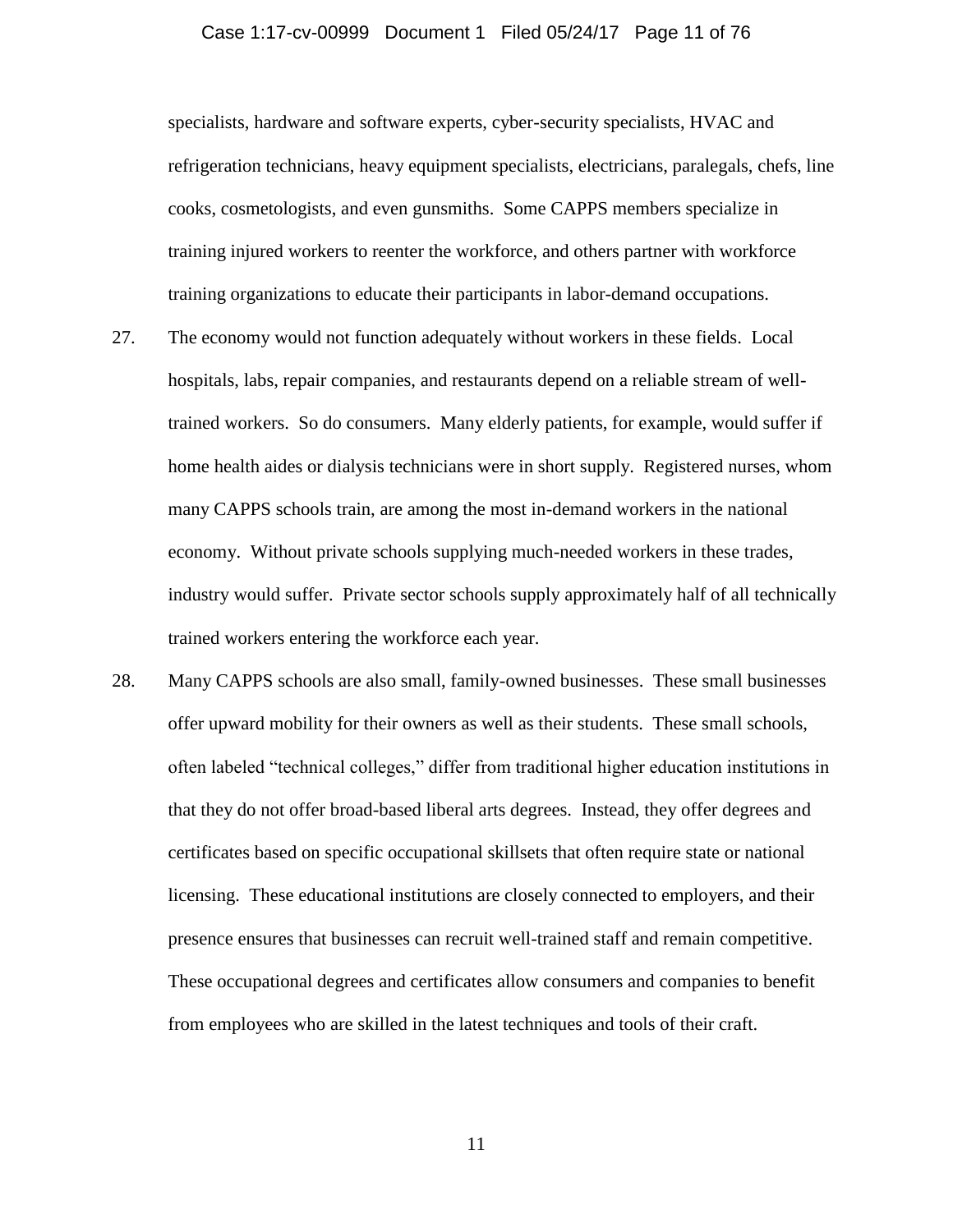- 29. CAPPS is dedicated to protecting the interests of all of its members, including smaller institutions. Proprietary institutions are among the most intensely regulated entities in California and nationally. The California legislature has imposed dozens of legal requirements that apply only to proprietary schools. The California state regulatory agency that oversees proprietary schools has also imposed multiple onerous regulations implementing proprietary-school-only legislation. There are also scores of statewide boards, bureaus, and commissions that oversee the licensing of practitioners and approval of programs concerning various occupations offered by CAPPS institutions. In addition, federal oversight of these schools has been increasing rapidly.
- 30. On information and belief, the fiscal burden that the Final Rule imposes will pose a serious threat to the viability of some CAPPS schools.
- 31. The harm to students would be particularly acute if schools begin to close in large numbers as a result of the unlawful and detrimental new regulations.
- 32. Most CAPPS members are proprietary institutions, which serve a student population that has a high percentage of low-income and minority individuals who otherwise are not well served by traditional institutions. For example, proprietary schools' students are more likely to receive Pell grants, which provide financial aid exclusively for low-income borrowers. *See* Comments of CAPPS, ED-2015-OPE-0103, Attach. 1, Declaration of Jonathan Guryan, Ph.D., ¶ 14 (Aug. 1, 2016). Students at proprietary schools are also likely to be the first in their family to graduate from college. *Id.* In addition, in 2011-12, 26 percent of students at proprietary schools were African-American, compared to only 15 percent at public schools and 14 percent at private non-profit schools. *Id.* ¶ 10. "The fraction of students who were Hispanic at for-profit schools was 19 percent, similar to the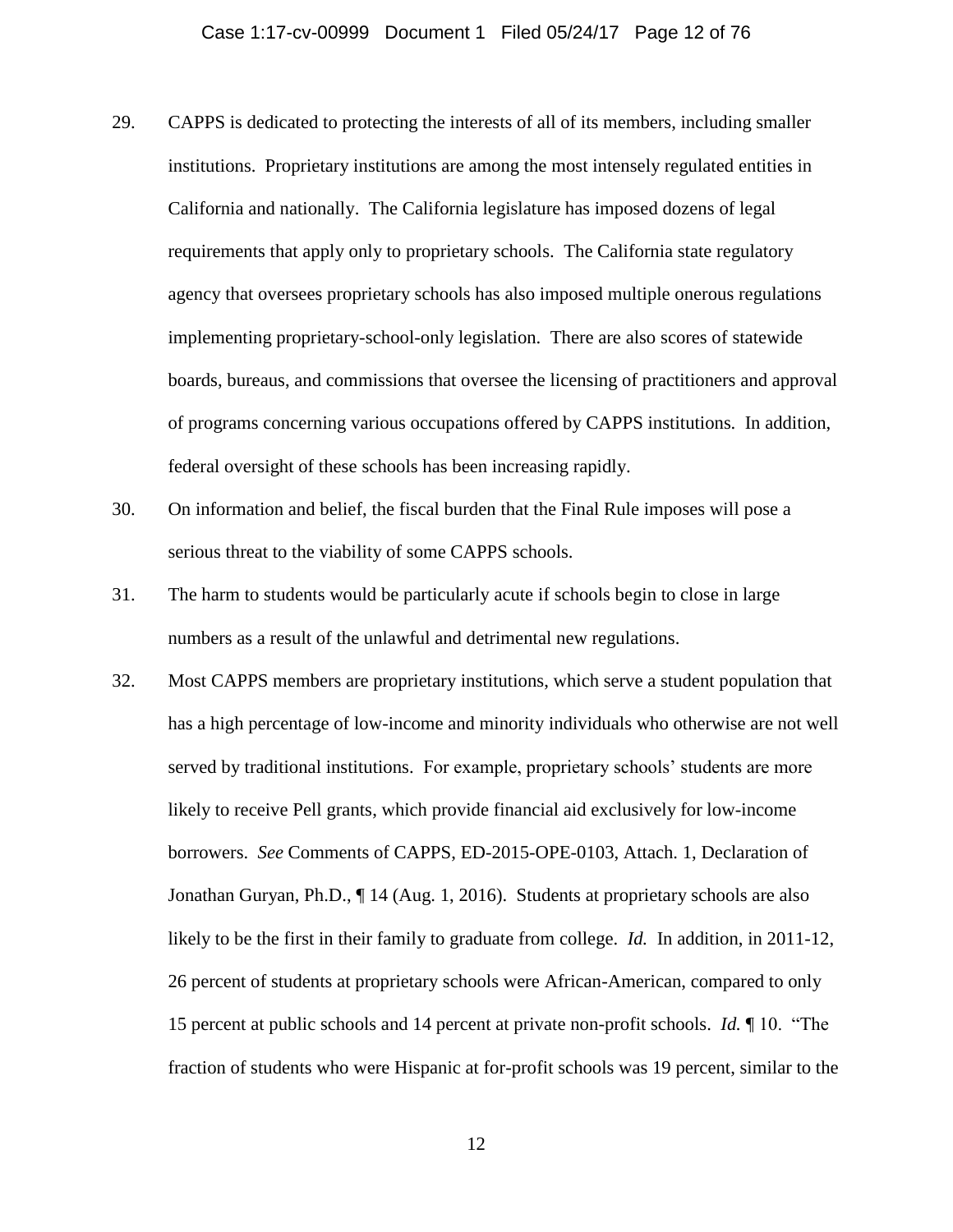### Case 1:17-cv-00999 Document 1 Filed 05/24/17 Page 13 of 76

17 percent at public schools, but greater than the 10 percent at private not-for-profit schools." *Id.* Students at proprietary schools are also more likely to be single parents, financially independent, and over the age of 25.

- 33. These students are often drawn to proprietary schools based on the schools' flexible schedules and focused instruction. Many proprietary schools offer classes on evenings and weekends, or even online. Those programs are also tailored toward specific, indemand occupations. Since proprietary school students are likely to be financially independent – and many are single parents – this flexibility and responsiveness to the market is important.
- 34. Proprietary schools have established a record of successful efforts to help those students, whom other schools might label "at risk," actually graduate. As the former president of Northwestern University has noted, "The graduation rates of some for-profit institutions are well above 50% – as high or higher than those of many four-year public colleges, let alone community colleges and nonselective public and private colleges (which often have rates below 50%)," even given their non-traditional student populations. Henry Bienen, *In Defense of For-Profit Colleges*, Wall St. J. (July 24, 2010),

http://www.wsj.com/articles/SB10001424052748703724104575378933954267308.

- 35. As the Department itself acknowledged, "there are many proprietary career schools and colleges that play a vital role in the country's higher education system." 81 Fed. Reg. at 75,934.
- 36. If the new regulations are implemented, many non-traditional students may be unable to access postsecondary education. For example, the Repayment Rate Provisions, which apply only to proprietary schools, are triggered if a loan "repayment rate" for students is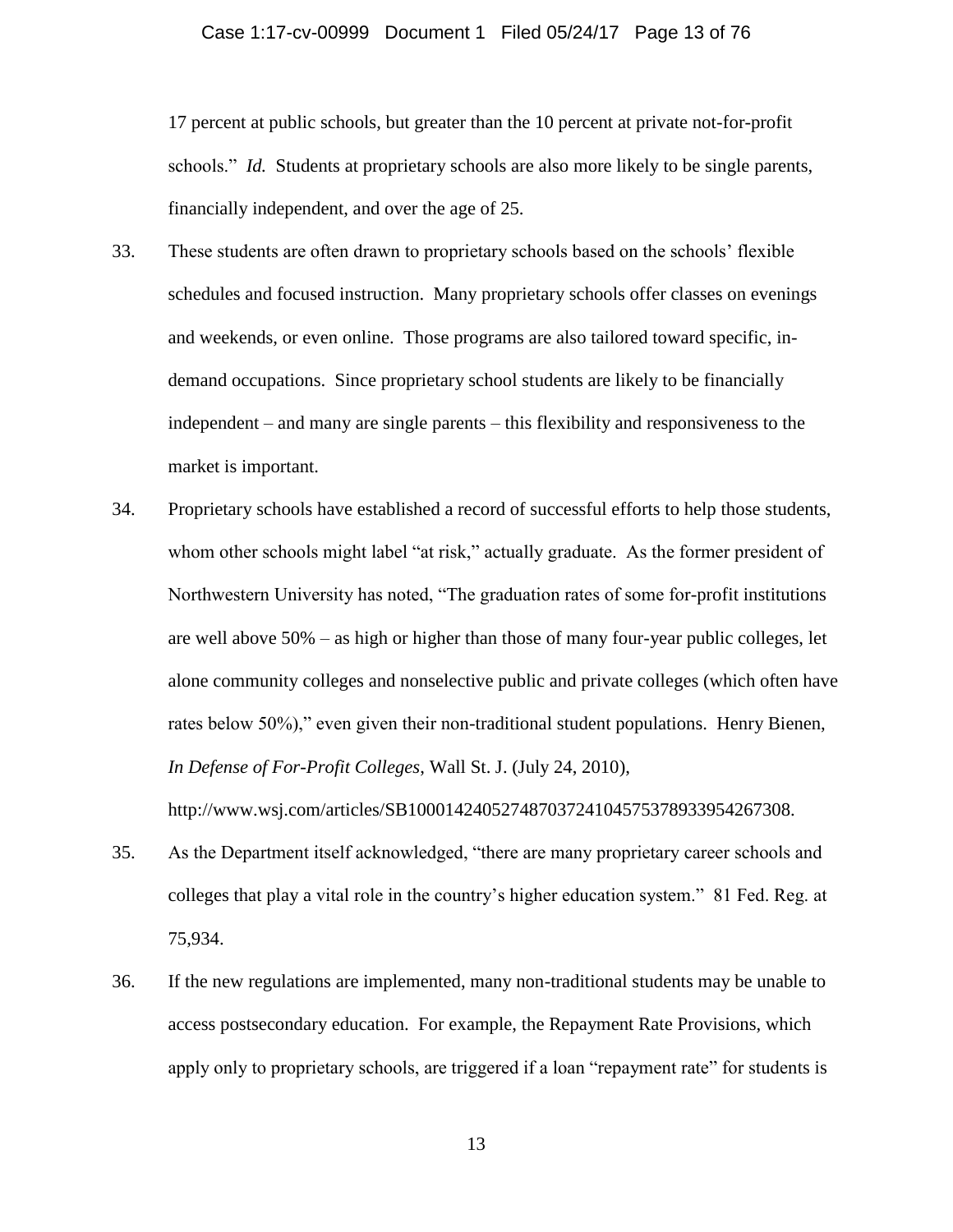## Case 1:17-cv-00999 Document 1 Filed 05/24/17 Page 14 of 76

below a certain threshold. These provisions penalize schools even when *students are current on their loans but repaying slowly* as they launch their careers and deal with daunting economic challenges. Schools will therefore be required, under the new regulations, to issue disclosures that will harm their reputations and recruitment efforts based on statistics that are not clearly correlated with student achievement. Similarly, by targeting and forcing the closure of proprietary schools, the Final Rule harms the schools' students, many of whom are non-traditional. This will negatively affect both the diversity of schools and the diversity of the American workforce.

## **II. STATUTORY FRAMEWORK**

- 37. Title IV of the HEA was enacted "to assist in making available the benefits of postsecondary education to" students who otherwise could not afford the cost of a degree or certificate. 20 U.S.C. § 1070(a). Title IV programs are administered by the Department.
- 38. The vast majority of postsecondary students over two million each year depend on Title IV funds to achieve their educational goals. Around 83 percent of full-time, firsttime undergraduate students rely on Title IV financial aid to help pay for their degrees. Nat'l Ctr. For Educ. Statistics, Digest of Education Statistics, Table 331.20 (Dec. 2016), https://nces.ed.gov/programs/digest/d15/tables/dt15\_331.20.asp (outlining financial aid statistics for 2013-14 school year). The average student receives over \$7,000 in federal loans each year. *Id.* Title IV programs include many of the most familiar loan and grant programs: the Direct Loan Program, Federal Perkins Loans, and Pell Grants, among others.
- 39. Congress already strictly regulates the provision and use of Title IV funds, including eligibility for participation in Title IV programs. For example, to receive Title IV funds,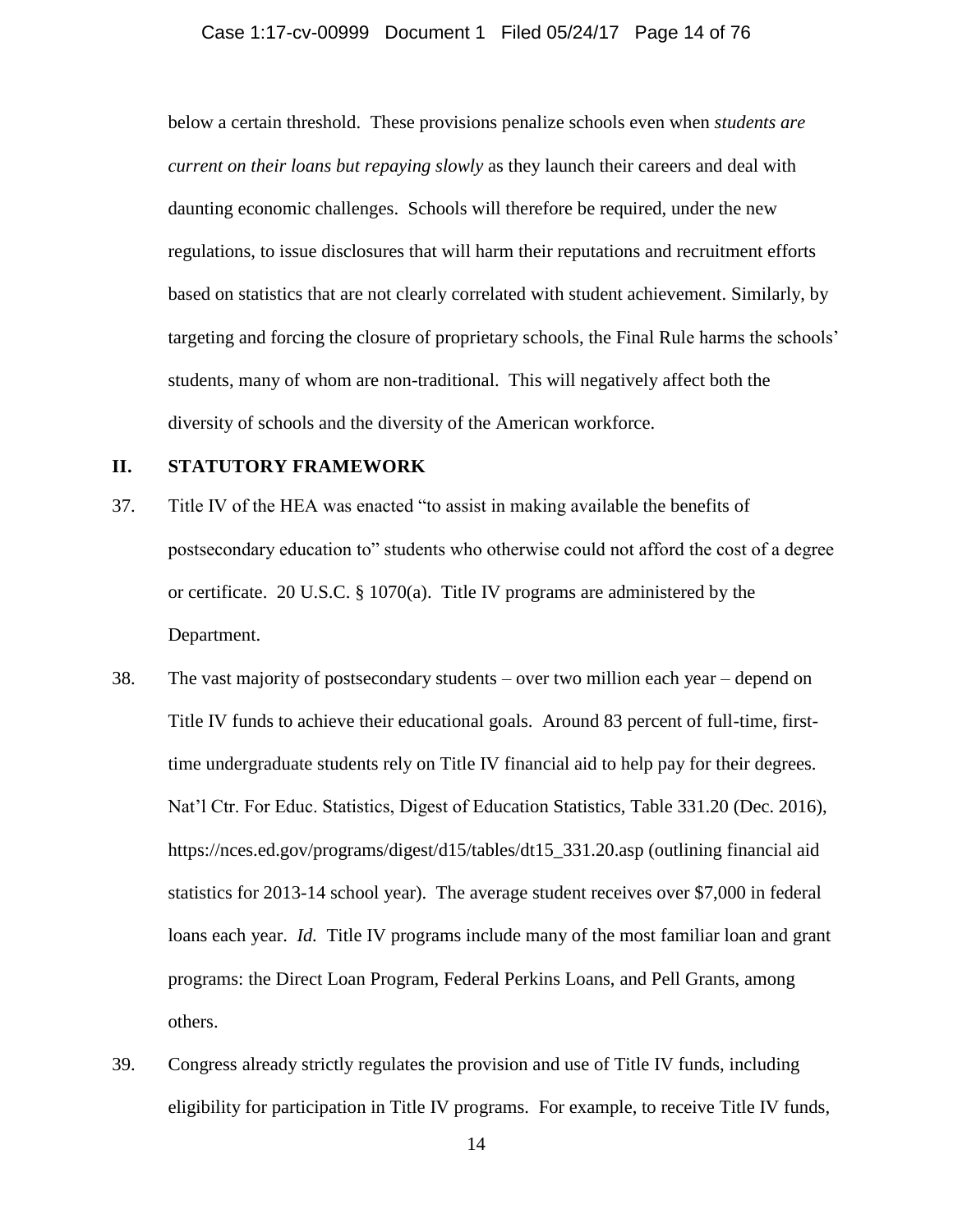### Case 1:17-cv-00999 Document 1 Filed 05/24/17 Page 15 of 76

a school must be "legally authorized within [a] State to provide a program of education beyond secondary education." 20 U.S.C. § 1001(a)(2). Institutions must also be "accredited by a nationally recognized accrediting agency or association" to receive those funds. *Id.* § 1001(a)(5). Through these requirements, Congress has already ensured that Title IV funds will flow only to legitimate, degree- or certificate-granting institutions.

- 40. Congress also provided the Department with specific, carefully cabined tools to ensure compliance with Title IV.
- 41. For example, Section 487 of the HEA allows the Secretary to take action against an institution upon "determination, after reasonable notice and opportunity for a hearing, that an eligible institution has engaged in substantial misrepresentation of the nature of its educational program, its financial charges, or the employability of its graduates." *Id.*  $§ 1094(c)(3)(A)$ . When that happens, there are two specified remedies: the Secretary may "suspend or terminate" an institution's "eligibility status" for Title IV loans or the Secretary may "impose a civil penalty upon such institution of not to exceed \$25,000 for each violation." *Id.* § 1094(c)(3)(A)–(B). When "determining the amount of such penalty," the Secretary must consider "the appropriateness of the penalty to the size of the institution of higher education subject to the determination, and the gravity of the violation, failure, or misrepresentation." *Id.* § 1094(c)(3)(B)(ii). Congress thus provided specific, delineated penalties that may be imposed based on a substantial misrepresentation.
- 42. In addition, Congress provided that "the Secretary shall specify in regulations which acts or omissions of an institution of higher education a borrower may assert *as a defense* to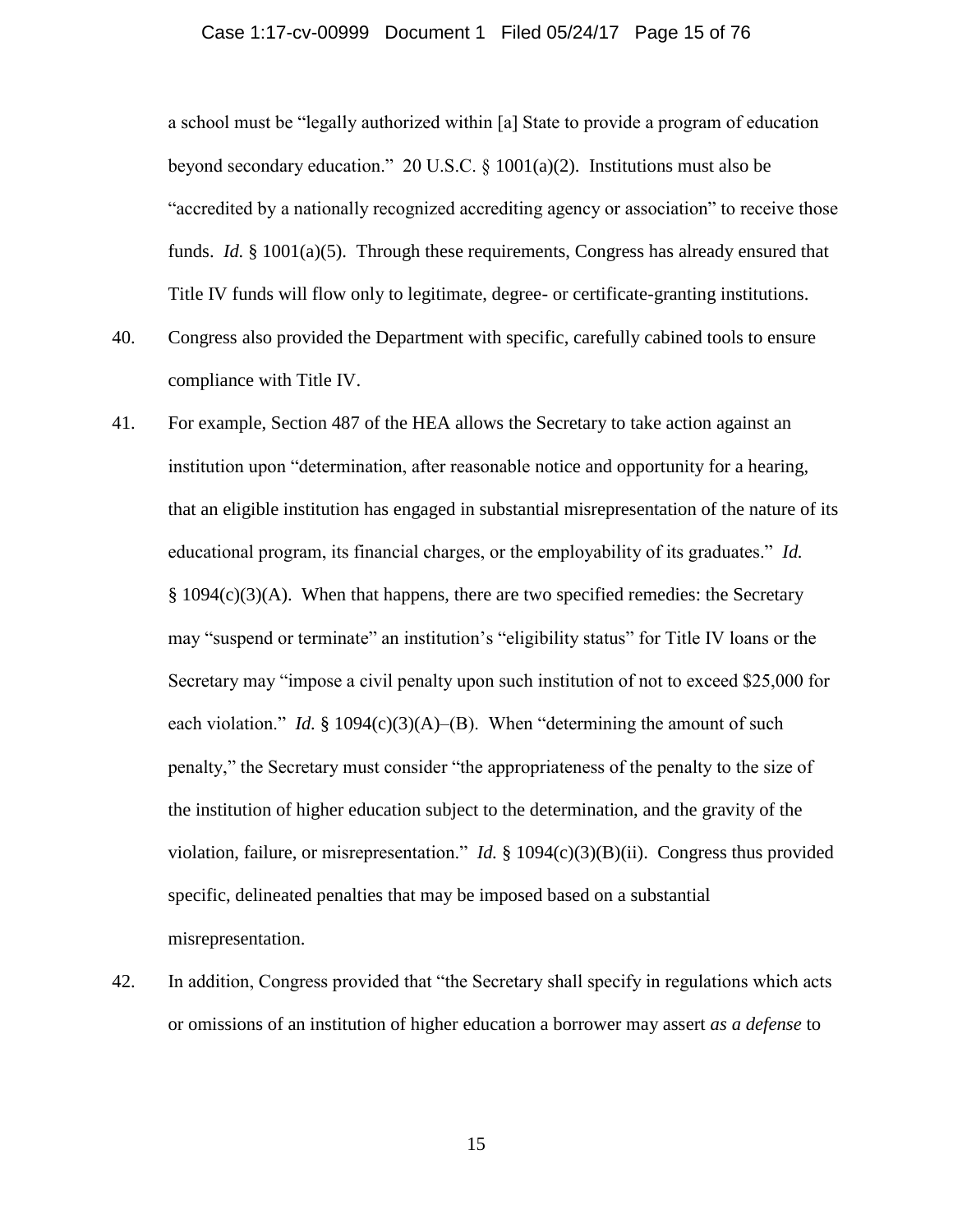#### Case 1:17-cv-00999 Document 1 Filed 05/24/17 Page 16 of 76

repayment of a loan made under" Title IV. *Id.* § 1087e(h) (emphasis added). This provides a "defense" for students who should not be liable in repayment proceedings.

- 43. Prior to the promulgation of the Borrower Defense Regulations, the Department interpreted this language as providing for *defenses* to be used in collection proceedings: "In any proceeding to collect on a Direct Loan, the borrower may assert as a defense against repayment, any act or omission of the school attended by the student that would give rise to a cause of action against the school under applicable State law." 34 C.F.R.  $§ 685.206(c)(1).$
- 44. Congress also imposed certain bookkeeping duties on institutions receiving Title IV funds. These duties are written into the school's Title IV program participation agreement with the Department. Those agreements outline the basic expectations for Title IV participants, and they, too, are governed by statute. For example, under the HEA, an institution must agree to "provide a statement that certifies the eligibility of any student to receive a loan." 20 U.S.C.  $\S$  1087d(a)(1)(C). The institution must also "set forth a schedule for disbursement of the proceeds of the loan in installments." *Id.*  $§ 1087d(a)(1)(D)$ . And the school must "provide assurances that [it] will comply with requirements established by the Secretary relating to student loan information," *id.*  § 1087d(a)(2), and may "not charge any fees of any kind, however described, to student or parent borrowers for origination activities." *Id.* § 1087d(a)(5). As part of requiring institutions to adhere to these ministerial duties, the Secretary may "include such . . . provisions as the Secretary determines are necessary to protect the interests of the United States and to promote the purposes of" the Direct Loan Program in program agreements.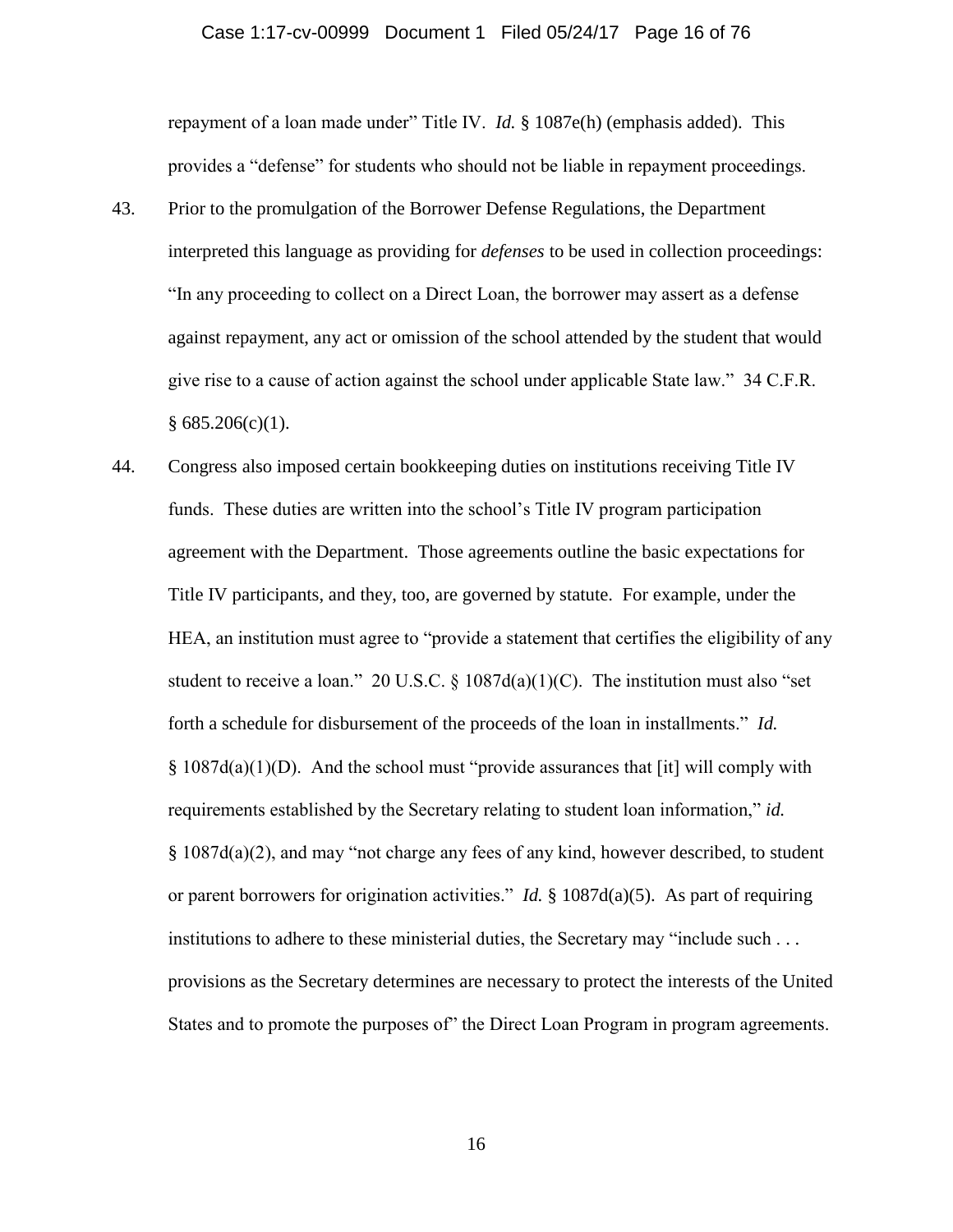*Id.* § 1087d(a)(6). Congress thus ensured that loan disbursement and information collection would proceed in an orderly manner.

- 45. Over the years, Congress has also created several specific loan forgiveness programs for student borrowers who have provided public service. For example, Section  $455(m)(1)$ allows the Department to "cancel the balance of interest and principal due" for borrowers who have dedicated their lives to public service and paid their loans for ten years. *Id.* § 1087e(m). The Higher Education Opportunity Act added a similar provision for service in areas of national need. *See* Pub. L. No. 110-315, § 430, 122 Stat. 3078, 3236-42 (2008).
- 46. Congress also set a cap on the total amount of loans an individual student can take out. *See, e.g.*, 34 C.F.R. § 685.203. But schools are not permitted to limit the amount students borrow from Title IV to, for example, cover only the cost of tuition. *See* Dep't of Educ., 2016-2017 Federal Student Aid Handbook 3–90 (2016) (A "school may not have a policy of limiting Direct Loan borrowing on an across-the-board or categorical basis. For example, you may not have a policy of limiting borrowing to the amount needed to cover the school charges, or not allowing otherwise eligible students to receive the 'additional' Direct Unsubsidized Loan amounts that are available under the annual loan limits.").
- 47. Congress also included detailed provisions requiring schools receiving Title IV funds to be financially responsible. Section  $498(c)(1)$  of the Act provides that "[t]he Secretary shall determine whether an institution has the financial responsibility required," based on whether it is able to provide the services it claims to offer, provide the administrative resources necessary to comply with the Act, and meet all of its financial obligations. 20 U.S.C.  $\S$  1099c(c)(1).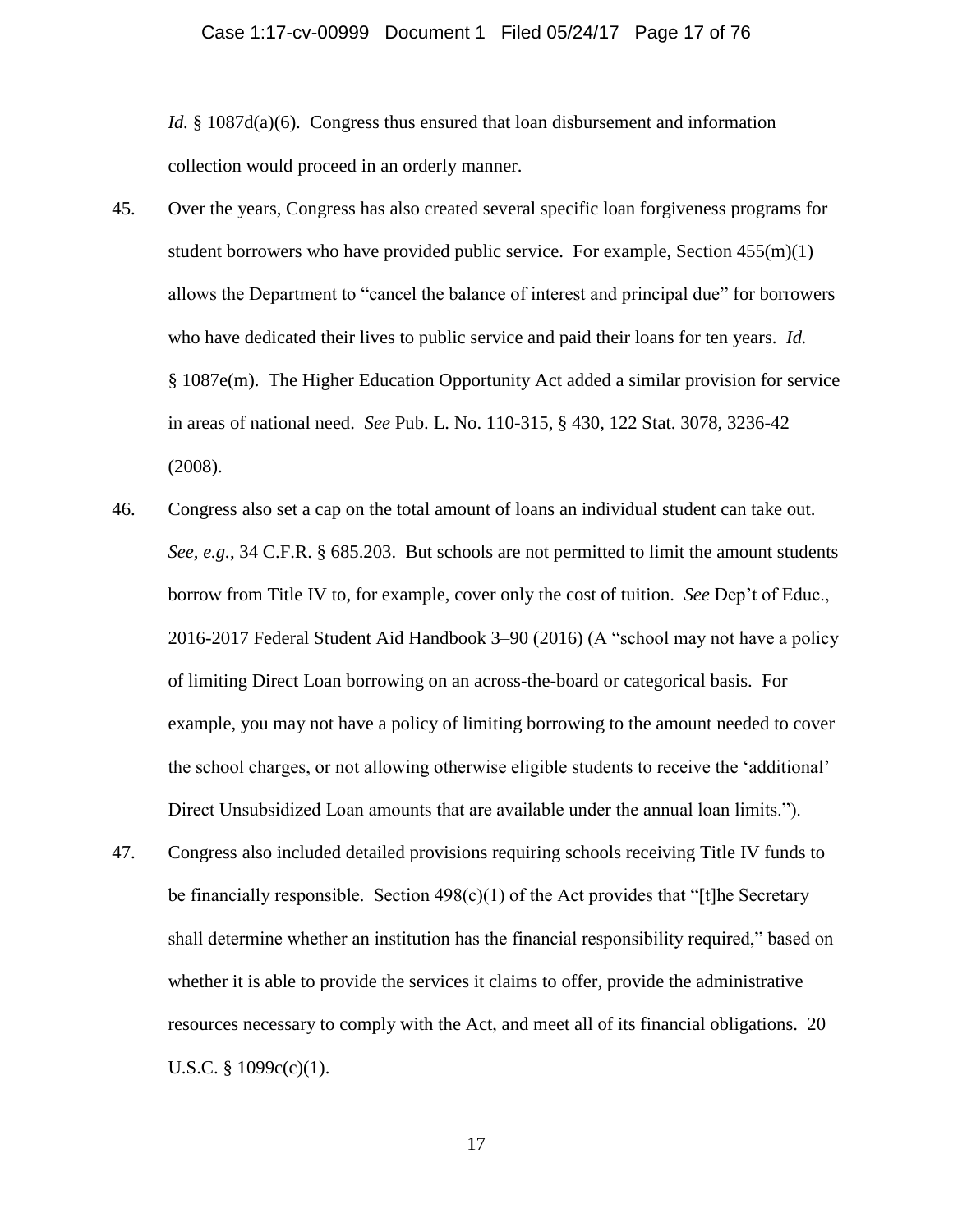- 48. The Act further provides that "[t]he Secretary shall take into account an institution's total financial circumstances in making a determination of its ability to meet the standards" for financial responsibility required under the Act. *Id.* § 1099 $c(c)(2)$ . An institution may be required to provide "satisfactory evidence of its financial responsibility" if it "fails to meet criteria prescribed by the Secretary regarding ratios that demonstrate financial responsibility." *Id.* Such evidence may consist of, *inter alia*, a letter of credit, *id.* § 1099c(c)(3)(A), or a showing that it "has met standards of financial responsibility, prescribed by the Secretary by regulation, that indicate a level of financial strength not less than those required" by the ratio-based criteria, *id.* § 1099 $c(c)(3)(C)$ . The Act specifically provides that the Secretary's determinations under these provisions "shall be based on an audited and certified financial statement of the institution," and that the criteria "shall take into account any differences in generally accepted accounting principles, and the financial statements required thereunder, that are applicable to forprofit, public, and nonprofit institutions." *Id.*  $\S$  1099c(c)(2), (5).
- 49. In other words, Congress tasked the Department with ensuring financial responsibility based on an institution's total financial circumstances, an assessment that involves audits, accounting, and ratio-based criteria. And Congress mandated that institutions have an opportunity to demonstrate their financial responsibility based on the institution's overall financial health before a school is deemed financially deficient. *See id.* § 1099c(c)(2)– (3).
- 50. In its detailed provisions outlining the administration of federal loans, the HEA does not contain any provisions related to repayment rate warnings and does not draw distinctions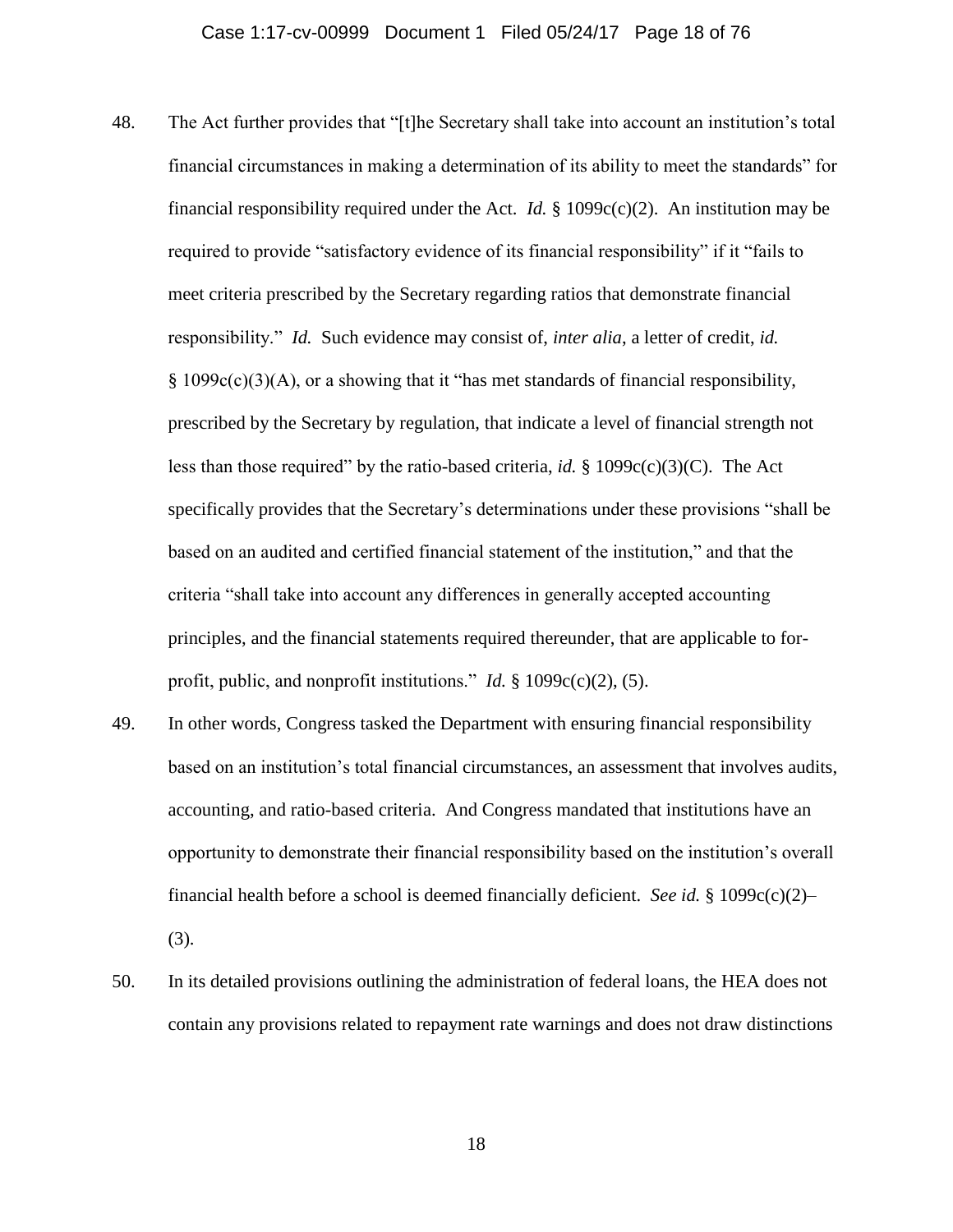### Case 1:17-cv-00999 Document 1 Filed 05/24/17 Page 19 of 76

on loan repayment rates between non-profit and proprietary institutions. The HEA also does not address arbitration agreements or class action waivers.

## **III. THE DEPARTMENT'S RUSH TO REGULATE**

- 51. Despite the broad scope and enormous financial impact of the Final Rule, the Department's rushed rulemaking procedure crammed multiple, unrelated provisions into a single rule and left little time for public input or departmental revisions. The result is an understudied, overbroad rule based on very little data or concrete evidence.
- 52. Section 492 of the HEA requires the Secretary to obtain public involvement in the development of proposed regulations affecting Title IV programs. 20 U.S.C. § 1098a.
- 53. After obtaining public input, the Secretary must subject the proposed regulations to a negotiated rulemaking process, collaborating with stakeholders to draft consensus rules. *Id.*
- 54. In accordance with the statute, the Department attempted to reach consensus with a negotiating committee representing various stakeholders as to new borrower defense, financial responsibility, anti-arbitration and class-action waiver, and loan repayment disclosure regulations. Of the 16 groups ultimately represented on the negotiating committee, only one group – consisting of two individuals – represented the interests of proprietary schools, large and small.
- 55. Arbitration provisions and class-action waivers were not included in the original notice as topics for negotiated rulemaking. Rather, the Department decided to jam those topics into the agenda once negotiated rulemaking had already commenced, without adding additional experts on the topic to the negotiating committee.
- 56. After failing to reach consensus in March 2016, the Department set about finalizing its preferred regulations. Less than three months after disbanding the negotiating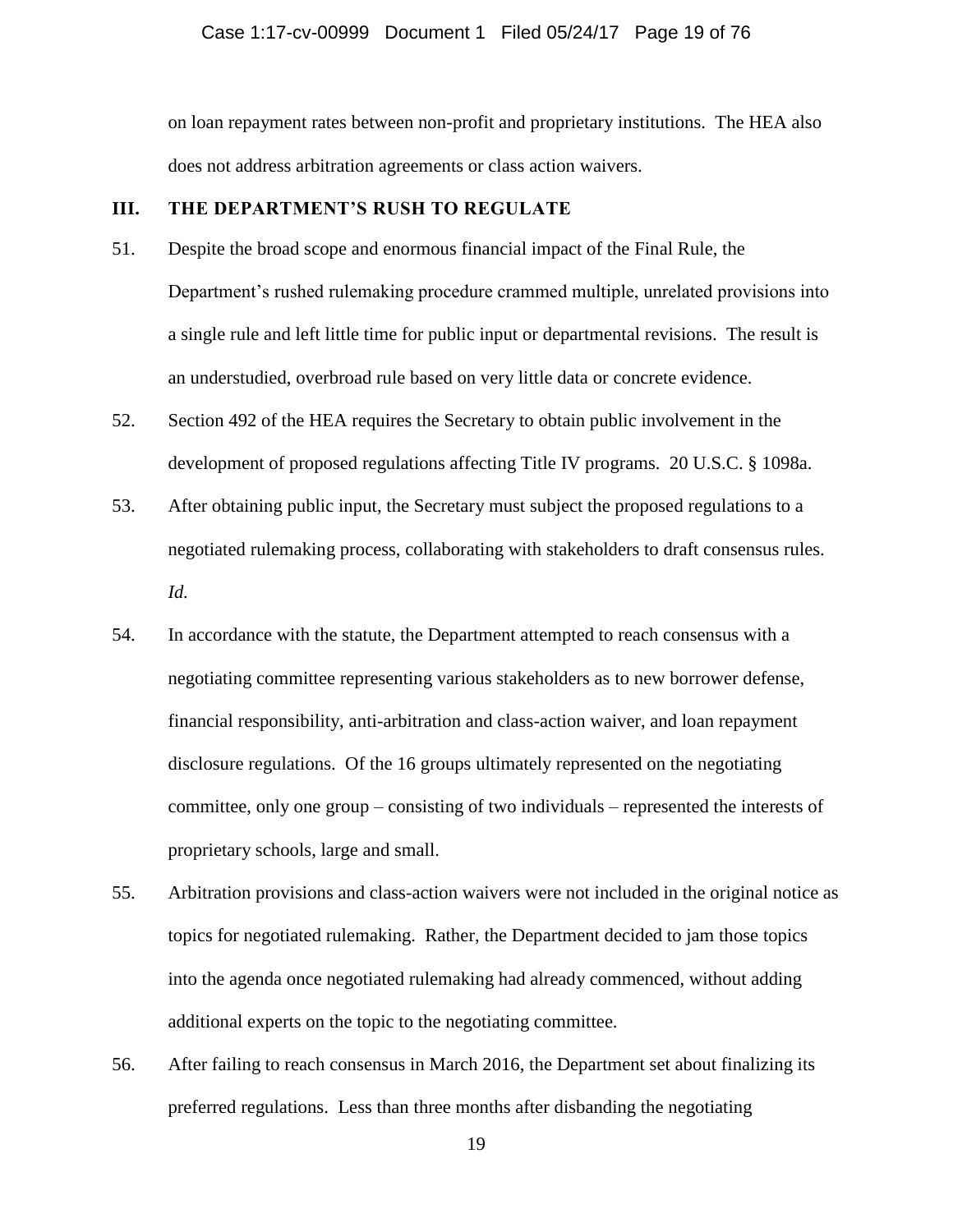### Case 1:17-cv-00999 Document 1 Filed 05/24/17 Page 20 of 76

committee, the Department released a draft of its proposed regulations. The publicly released draft was 530 pages long. The Notice of Proposed Rulemaking ("NPRM") consumed 93 pages of the Federal Register when it was officially published on June 16, 2016. The Department announced that it planned to finalize the rules by November 1, 2016, slightly over four months later.

- 57. Despite the broad scope of its regulatory effort and the tremendous impact it was expected to have on the public and private fisc, the Department provided commenters with a mere 45 days to respond to its proposed rules. By contrast, Executive Order 12866 contemplates a standard 60-day period for commenting on significant rules. *See* Executive Order 12866, 58 Fed. Reg. 51,735 (Oct. 4, 1993). This rule is classified as "significant," and has a far more expansive and costly impact than many "significant" rules.
- 58. Even in the face of this tight deadline, over 10,000 schools, students, legislators, and public officials commented on the proposed rule by August 1, 2016.
- 59. Schools, legislators, public interest groups, and others offered a broad range of criticisms. Historically black colleges and universities, including Spelman College, noted that the cumulative impact of the Department's Financial Responsibility Provisions could cause an enormous and unjustified negative financial impact on HBCUs and other underresourced institutions that nevertheless provide quality educational opportunities. *See* Comments of Spelman College, ED-2015-OPE-0103 (July 28, 2016). Then-Representative Tom Price and Senator Mike Enzi – chairmen of the House and Senate Budget Committees – wrote to the Secretary to express concern over the expense of the proposed rule. *See* Letter from Rep. Tom Price, M.D., Chairman, House Budget Comm.,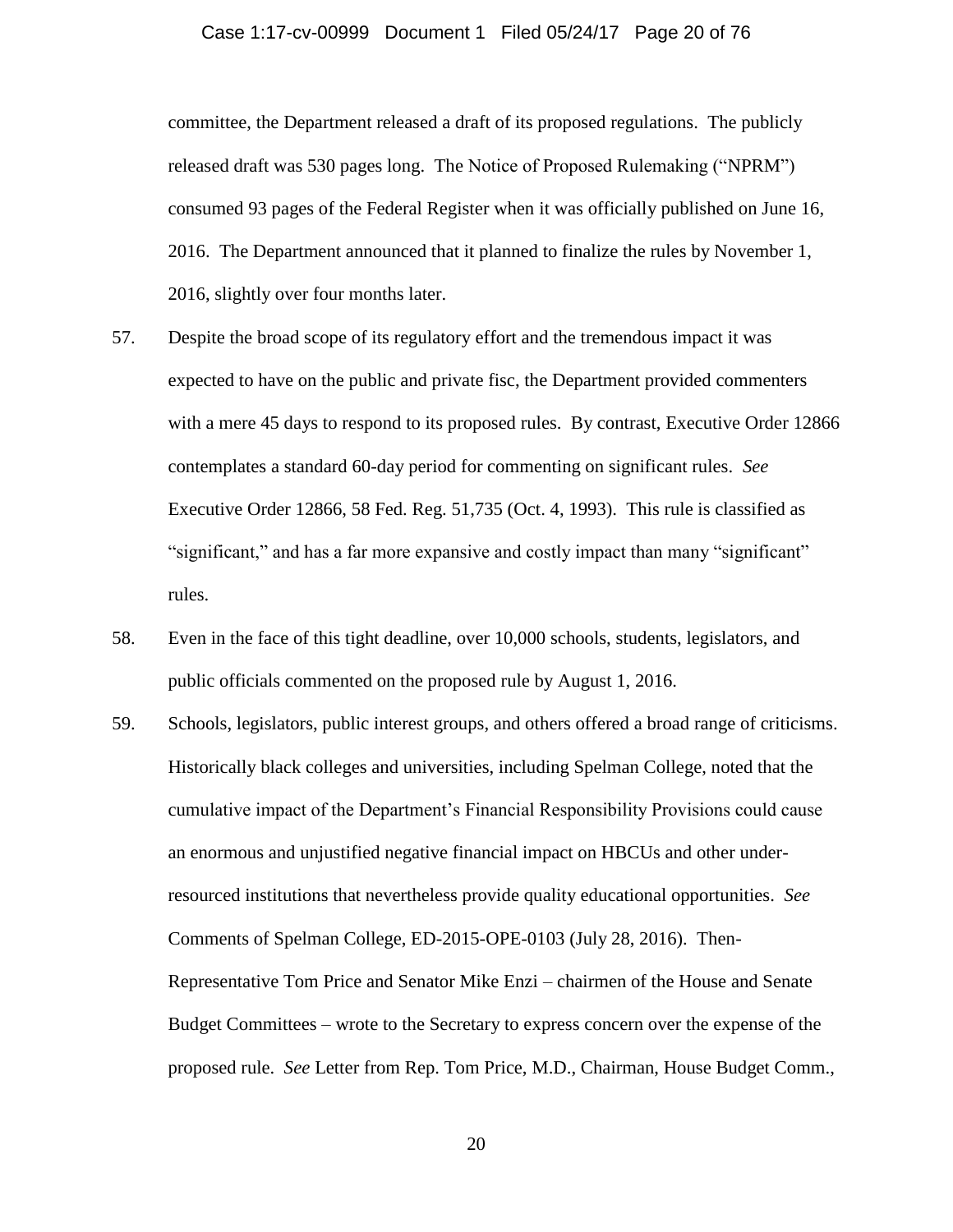## Case 1:17-cv-00999 Document 1 Filed 05/24/17 Page 21 of 76

& Sen. Mike Enzi, Chairman, Senate Budget Comm., to John B. King, Jr., Secretary, U.S. Dep't of Educ. (July 14, 2016). They noted that the "broad scope" of the proposed rule "could increase tuition (by increasing schools' legal liability), bankrupt proprietary schools, and potentially close down many nonprofit colleges, thus limiting higher education options for students." *Id.* at 2. They commented that "under the proposed rule, even an unintentional misrepresentation or omission of information in a school catalogue could result in the Secretary certifying a claim for a group of thousands of borrowers." *Id.* Groups representing both non-profit and proprietary schools echoed those concerns. *See, e.g.*, Comments of Career Education Colleges and Universities, ED-2015-OPE-0103 (Aug. 1, 2016); Comments of American Council on Education *et al.*, ED-2015-OPE-0103 (Aug. 1, 2016). The Attorneys General of Arizona, Colorado, Michigan, Oklahoma, and Texas also took issue with "triggers" that would penalize schools whenever the state or federal government brings a lawsuit or administrative action against them. *See* Comments of Attorneys General of Arizona, Colorado, Michigan, Oklahoma, and Texas, ED-2015-OPE-0103 (Aug. 1, 2016). The Attorney General of Iowa also raised concerns about the "chilling effect" the triggers would have on potential settlements between institutions and state or federal oversight agencies. *See* Comments of the Attorney General of Iowa, ED-2015-OPE-0103 (Aug. 1, 2016).

- 60. Despite these numerous comments, which the Department is obligated to review and consider when drafting its final rule, the Department sent a final draft to the OMB less than six weeks after the close of the comment period.
- 61. Ordinarily, a thorough review by OMB consumes 90 days. *See* Exec. Order No. 12866, 58 Fed. Reg. 190 (Oct. 4, 1993). Yet OMB purportedly completed its review of the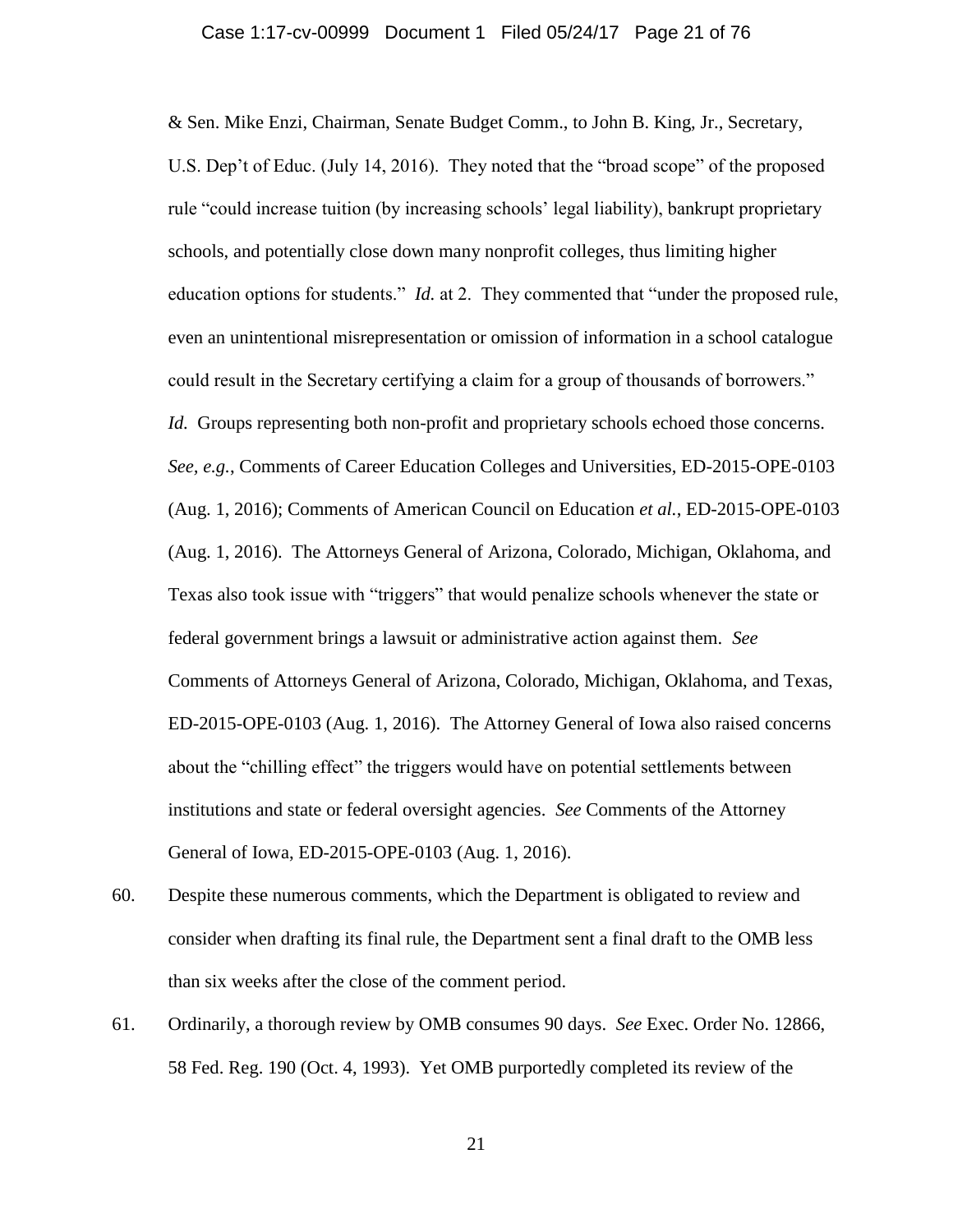### Case 1:17-cv-00999 Document 1 Filed 05/24/17 Page 22 of 76

regulations – which are expected to have a \$14.9 *billion* dollar impact on the public fisc over the next ten years – in less than half the usual period (44 days).

- 62. The Final Rule was published in the Federal Register on November 1, 2016. It did not include a description of the process to which schools were entitled before being held liable for borrower defense claims, which was only fully explained in a subsequent regulation issued on January 19, 2017.
- 63. Under Section 482(c) of the HEA, final regulations must be published by November 1 in order to be effective by July 1 of the following year. *See* 20 U.S.C. § 1089. The Department barreled through the rulemaking process to meet this deadline and to finalize the regulations before the end of the previous administration.
- 64. This practice, known as "midnight regulation," has been criticized by scholars and administrations alike as creating sloppy, under-analyzed, and legally problematic regulations.
- 65. The rushed rulemaking process is especially troubling in light of the scope and expense of the Final Rule, as well as the profound impact it will have on schools and students.

### **IV. CHALLENGED REGULATIONS**

66. In the Final Rule, the Department instituted four major changes to its existing rules. First, the Department radically altered the grounds and processes for student borrowers to raise "borrower defenses" to Title IV loan repayment, including the transformation of the borrower "defense" into an affirmative action. Second, the Department imposed sweeping new requirements regarding a school's "financial responsibility," including novel automatic triggers for financial responsibility violations, as well as several provisions that may require institutions to report on their financial situation to current and prospective students. Third, the Department introduced a new loan repayment rate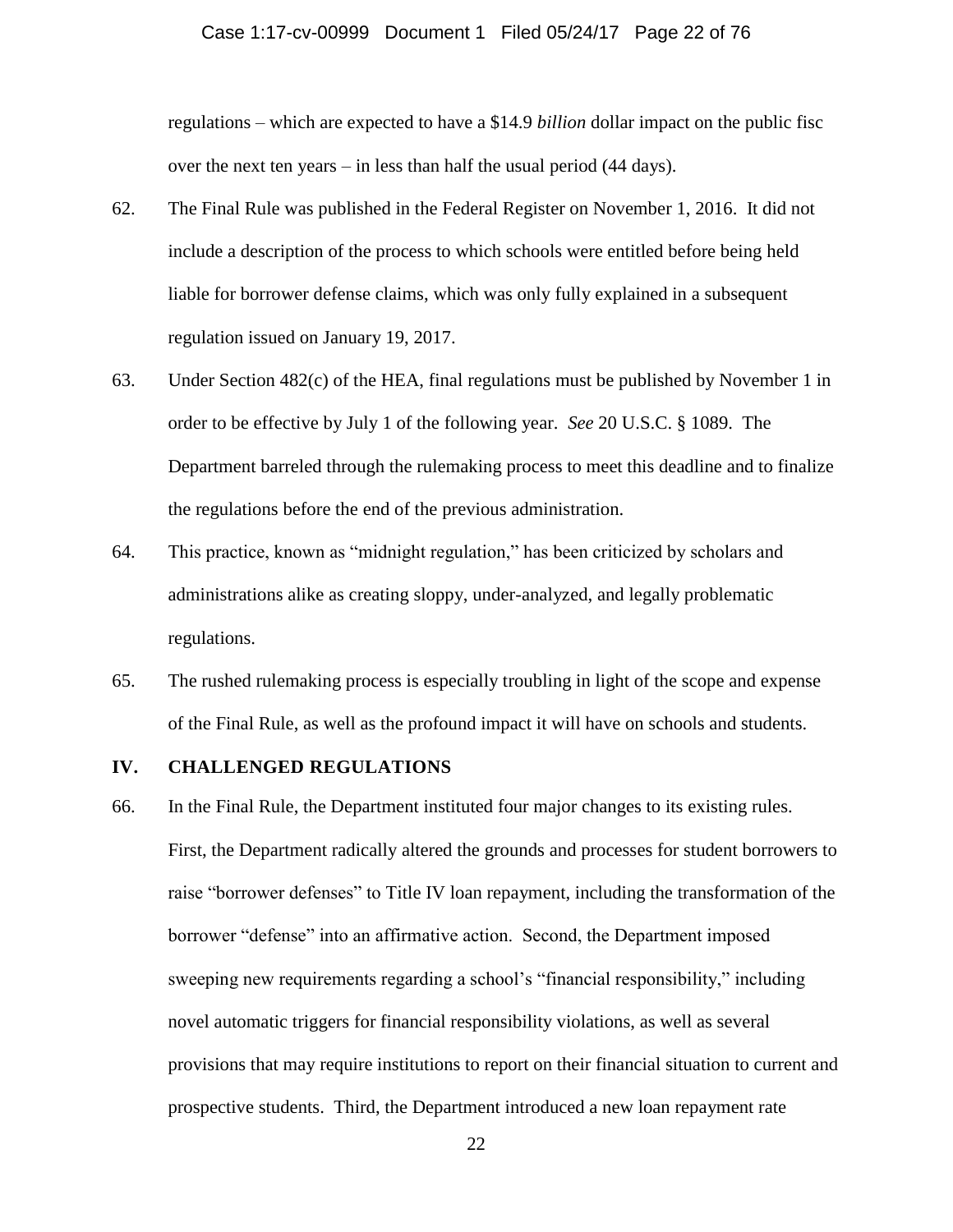warning that applies only to proprietary institutions. Fourth, the Department prohibited institutions from including or enforcing certain arbitration provisions or class action waivers in their enrollment agreements or any other pre-dispute agreements with students.

### **A. Borrower Defense Provisions**

- 67. The new Borrower Defense Provisions contain at least three major changes. First, the Final Rule changes *how* borrowers may assert defenses for all Title IV loans, regardless of when the loan was disbursed. Under the prior regulations, which had been in place since shortly after the borrower defense language was added to the HEA, the defense was available only in a "proceeding to collect on a Direct Loan" that has already been instituted against a borrower, such as wage garnishment proceedings, salary garnishment proceedings, or tax offset proceedings. 34 C.F.R. § 685.206(c) (2012). The defense has for some time been exactly what its plain meaning suggests – a "defense" used when the Department attempts to collect from the borrower.
- 68. The Final Rule, however, would expand the rights of former students and allow any borrower to initiate an action for affirmative debt relief in front of a Department official at essentially any time. *See* 81 Fed. Reg. at 75,956 (noting that borrower defenses now cover "claims" as well as "defenses"). The Department does not point to any instance in the first decade of the existence of borrower defenses in which the "defense" was used as an affirmative claim for relief. Thus, the regulations turn a defense into a novel affirmative cause of action that will expose schools to massive liability.
- 69. Second, for loans first disbursed on or after July 1, 2017, the Final Rule drastically changes the standard for establishing a borrower defense. For those loans, a borrower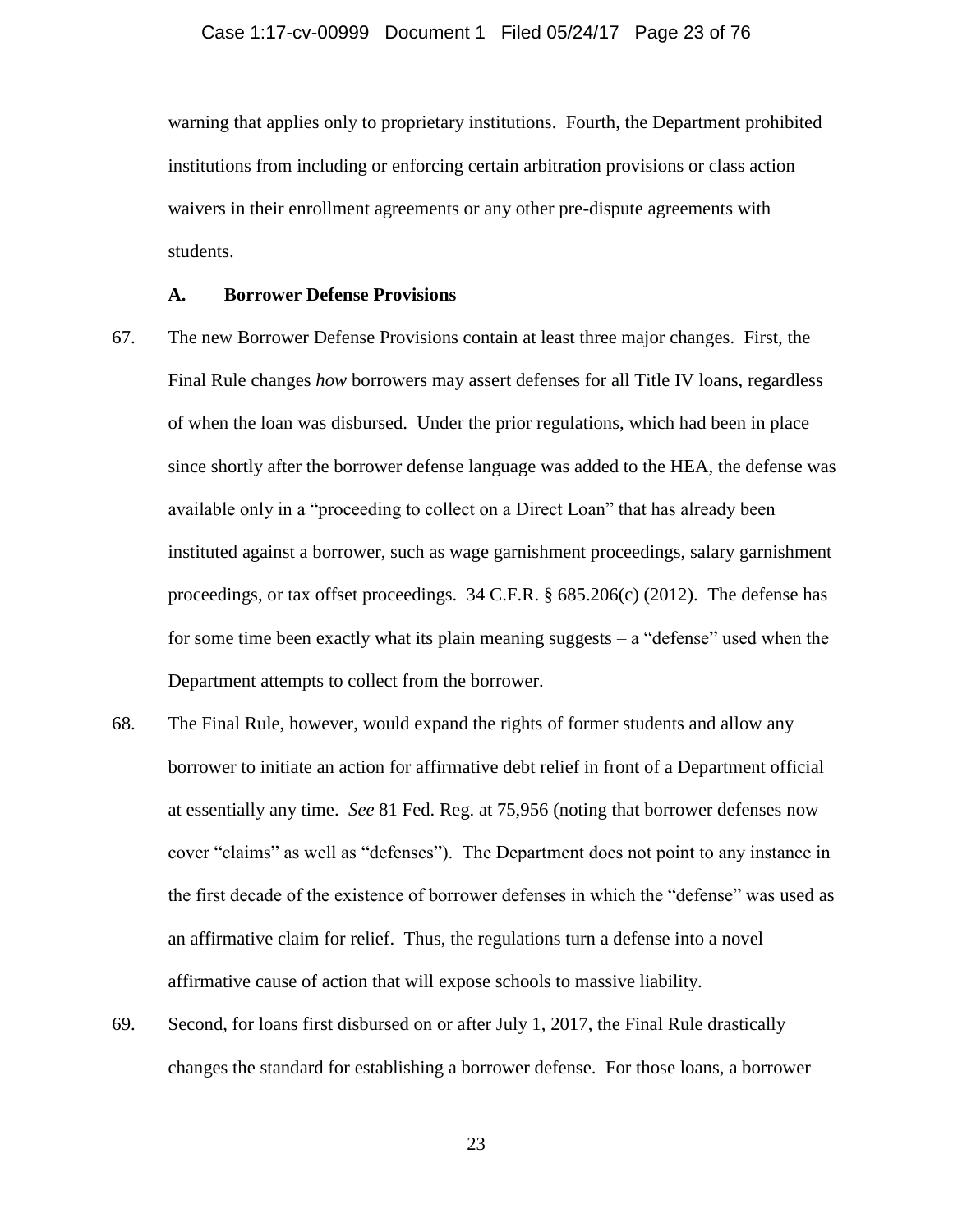## Case 1:17-cv-00999 Document 1 Filed 05/24/17 Page 24 of 76

defense is available when (i) a non-default, contested judgment is obtained against the school based on any State or Federal law, whether obtained in a court or administrative tribunal; (ii) the borrower demonstrates a breach of contract by the school; or (iii) the borrower establishes a substantial misrepresentation by the school on which the borrower reasonably relied to his or her detriment. *See* 81 Fed. Reg. at 75,926; 34 C.F.R. § 685.222. The Department will establish its own unspecified standard for contract and misrepresentation claims, and will do so in the future through case-by-case proceedings, rather than relying on established state or federal law.

- 70. For loans disbursed before July 1, 2017, the Final Rule maintains the current definition of a "borrower defense," which requires a borrower to show that some "act or omission of the school attended by the student . . . would give rise to a cause of action against the school under applicable State law."  $34$  C.F.R. § 685.206(c)(1).
- 71. Third, the Final Rule creates a new "group borrower defense" process. The preamble stipulates that the Department may both prosecute and adjudicate claims as to groups of students, much like a class or collective action. *See, e.g.*, 81 Fed. Reg. at 75,960, 75,964- 65. In a group proceeding, the Department is both judge and plaintiffs' counsel. The Department may institute a group proceeding on behalf of students even if those students have not applied to the agency for debt relief, as long as the students do not opt out. *See id.* The Department does not explain what this opt-out mechanism would entail or how students would receive notice of the group proceeding. In the case of allegedly actionable misrepresentations, the Department has instituted a rebuttable presumption that all students in the group relied on the misrepresentation when making educational decisions. *See id.* at 75,971.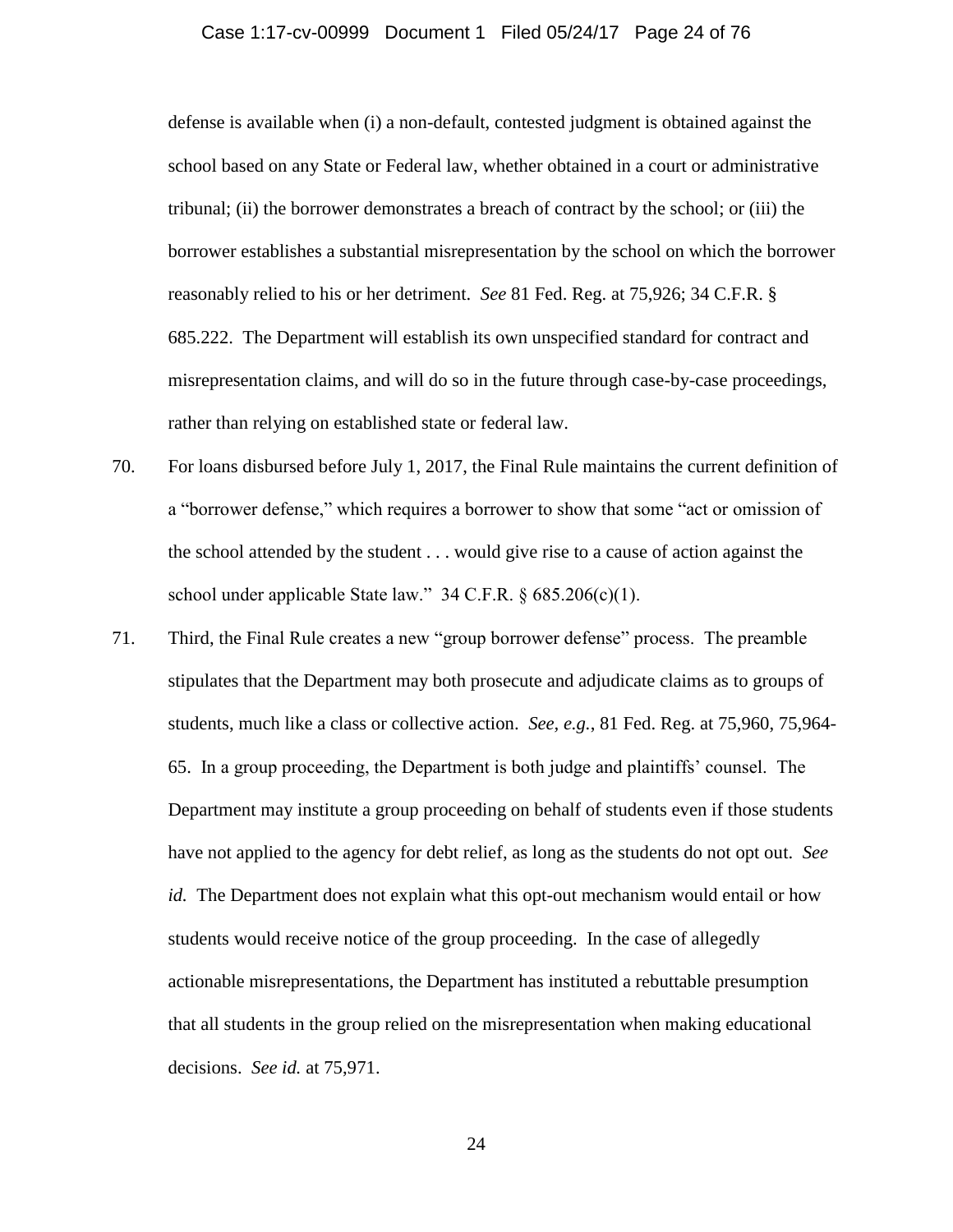72. In addition, many of the procedural aspects of the borrower defense process were determined only after the Final Rule was promulgated, in a separate regulation that was not subject to notice and comment. *See* 82 Fed. Reg. 6253 (Jan. 19, 2017).

### **B. Financial Responsibility Provisions**

- 73. The applicable statute directs that "[t]he Secretary shall determine whether an institution has the financial responsibility required" on the basis of whether the institution is able to: (i) provide the services described in its official publications; (ii) provide necessary administrative support; and (iii) meet all of its financial obligations, including refunds of institutional charges and repayments to the Secretary for liabilities and debts incurred in programs administered by the Secretary. 20 U.S.C.  $\S$  1099c(c)(1).
- 74. In the past, the Department has evaluated whether an institution has the financial responsibility required to participate in Title IV loan programs using ratio-based criteria for evaluating the institution's "total financial circumstances" as contemplated by the HEA. 20 U.S.C. § 1099 $c(c)(2)$ . But the Financial Responsibility Provisions restructure the congressionally required framework by adding provisions that could substantially expand the set of institutions deemed not financially responsible. These institutions would be required to obtain a letter of credit or other financial protection (such as cash equivalent to the amount of the letter of credit). This determination could be made based on a single event without regard to an institution's overall financial condition, or based on the estimated impact of one or more events on an institution's financial condition according to a novel methodology created by the Department.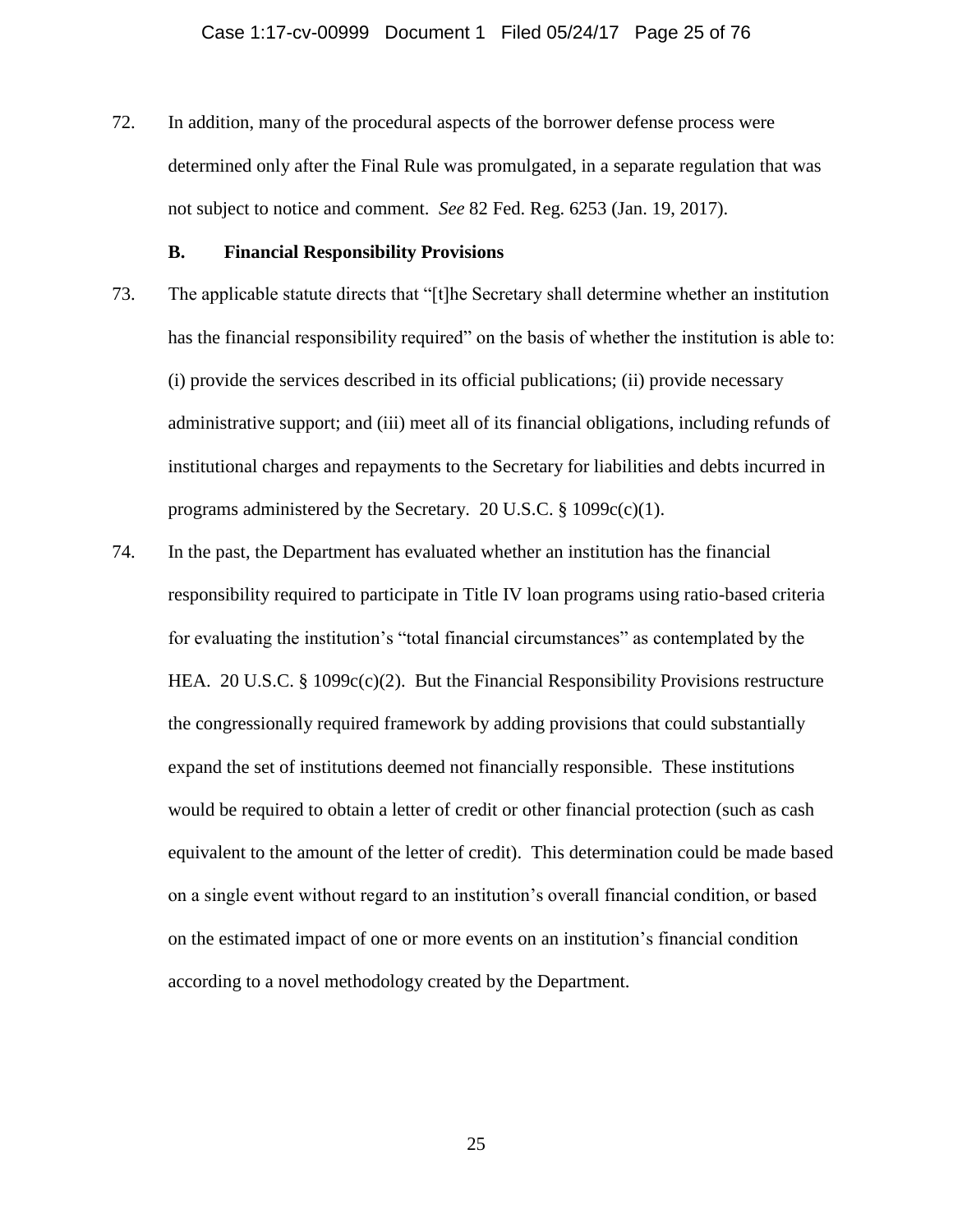- 75. Under the Final Rule, an institution is automatically required to provide a letter of credit or other financial protection for at least 10 percent of the school's Title IV receipts for the most recent fiscal year whenever one or more of several "triggering events" occurs.
- 76. The automatic triggering events include failing to meet the "90/10 revenue test" as provided under 34 C.F.R. § 668.28(c). That test measures the ratio of funding institutions receive from Title IV compared to other sources and applies only to proprietary institutions. The trigger results in a finding of a lack of financial responsibility after only one year of failing to satisfy the 90/10 test, even though, by statute, a loss of eligibility for Title IV funding occurs only after two years of failure to satisfy the test. 34 C.F.R.  $§ 668.28(c)(1).$
- 77. The automatic triggering events also include having two consecutive "cohort default rates" of 30 percent or greater. The cohort default rate measures the percentage of graduates who default on their loans within a given period of time. The institution will be required to provide financial protection pursuant to this trigger unless the institution files a related challenge, request for adjustment, or appeal, and that action "results in reducing below 30 percent the official cohort default rate for either or both years, or precludes the rates from either or both years from resulting in a loss of eligibility or provisional certification." 81 Fed. Reg. at 76,074.
- 78. The automatic triggering events include, for publicly traded institutions, (i) being warned by the SEC that it may suspend trading on the institution's stock, (ii) failing to timely file certain required SEC filings, or (iii) being notified by the exchange on which the institution's stock is traded that the institution is not in compliance with exchange requirements or its stock is delisted. These triggers target only proprietary institutions.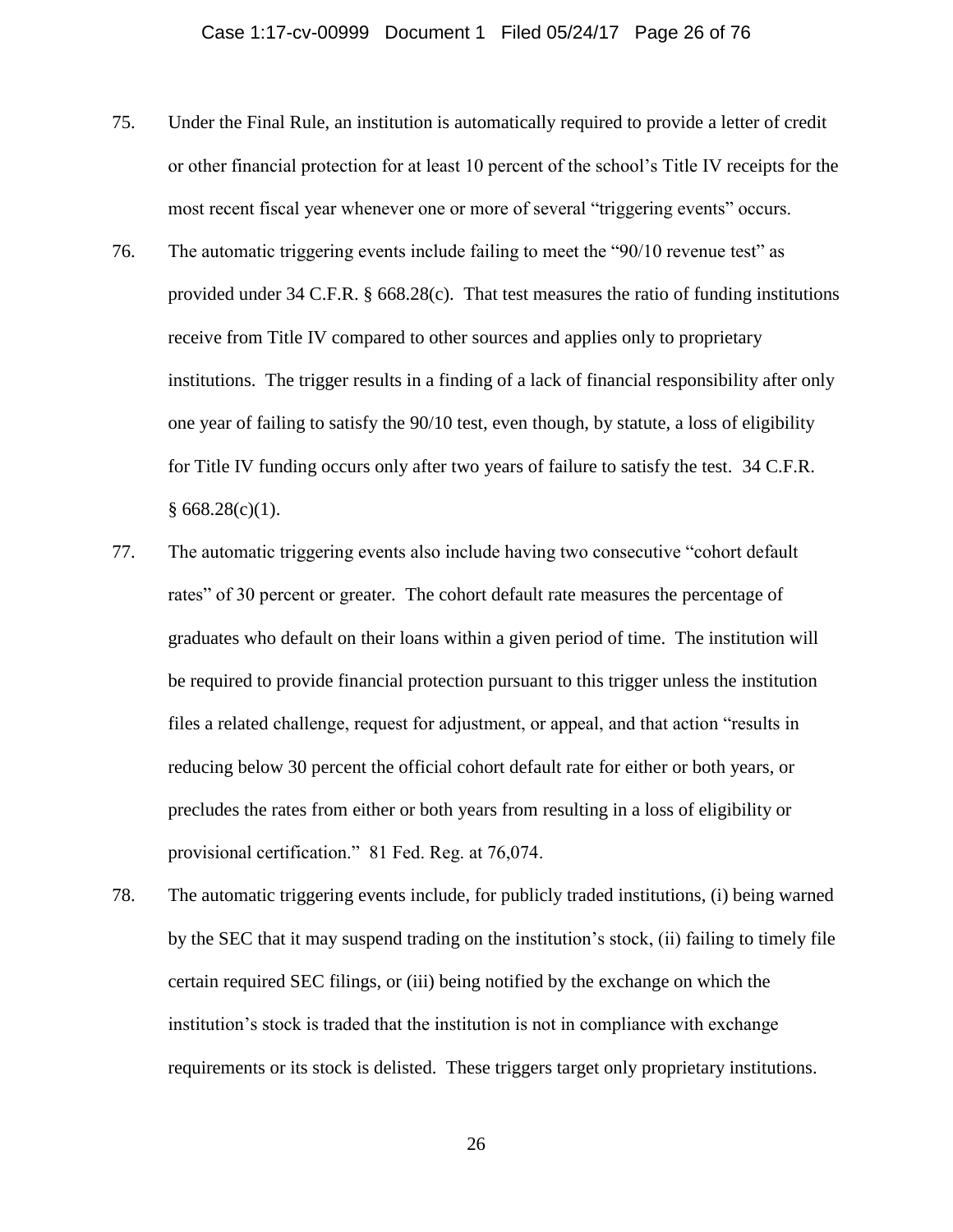### Case 1:17-cv-00999 Document 1 Filed 05/24/17 Page 27 of 76

Institutions would be penalized for filing their quarterly reports "late" even in some cases where those reports are considered timely under the SEC's own rules.

- 79. Under the Financial Responsibility Provisions, an institution is now automatically required to provide a letter of credit or other financial protection for at least 10 percent of the school's Title IV receipts for the most recent fiscal year when, after the end of its most recent fiscal year, it is subject to one or more triggering events that, according to the Final Rule, result in a recalculated financial responsibility composite score of less than 1.0. The composite score, which is already computed for each institution pursuant to existing regulations, uses three ratios drawn from an institution's audited and certified financial statements to evaluate its overall financial health. The Private Reserve ratio (which measures liquid resources), Equity ratio (total resource base), and Net Income ratio (annual gain or loss) are weighted and consolidated to create the composite score. *See id.* at 39,362-64. Under the Final Rule, each time one or more of several triggering events occurs, the Department will recalculate the composite score based on the estimated actual or potential debts, liabilities, or losses that may stem from those events. In many cases, the Department assumes that the worst-case scenario will come to pass – even if the institution can demonstrate that it almost certainly will not incur excessive liability based on the triggering event.
- 80. The triggering events that require a recalculation of the composite score include being sued by a Federal or State authority for education- or borrower defense-related claims, once the suit has been pending for 120 days. If that occurs, the Final Rule provides that the amount of loss is calculated as the amount of relief demanded in the complaint, or, if the complaint demands no specific amount of relief, then the amount demanded by the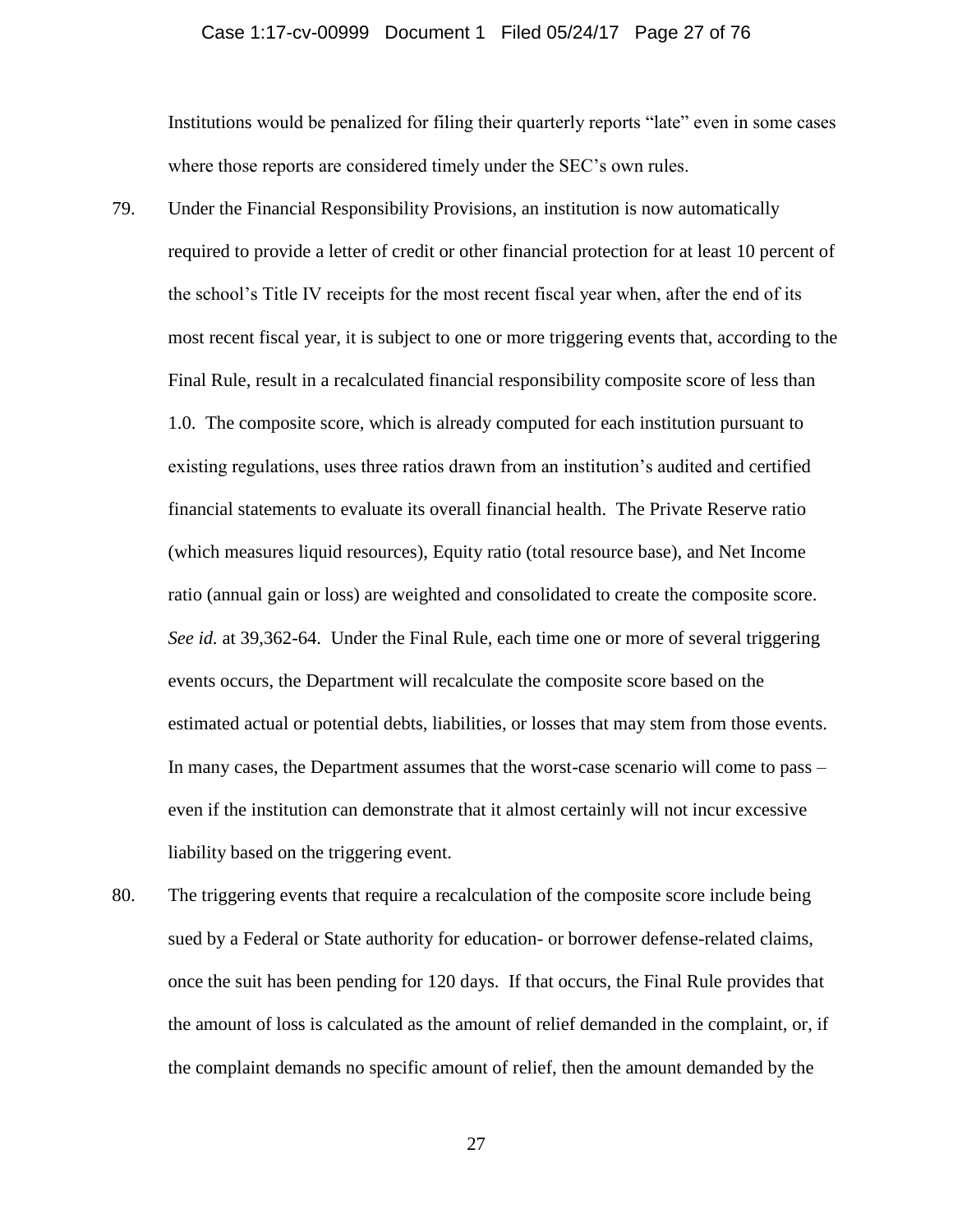### Case 1:17-cv-00999 Document 1 Filed 05/24/17 Page 28 of 76

agency prior to the suit, or if it demanded no specific amount, then the amount of tuition and fees received by the institution during the period described in the complaint for the program or location described in the complaint. The Department thus assumes not only that the school will lose but that it will be liable for every penny the government requests. The Department offers no data or study supporting this approach.

- 81. The triggering events that require a recalculation of the composite score also include being sued for claims of any kind, including by private parties, if the institution does not file a motion for summary judgment or summary disposition within a certain timeframe or if the institution does file such a motion and the court denies it or issues an order reserving judgment on it. If that occurs, the Financial Responsibility Provisions state that, for purposes of the recalculation, the amount of loss is presumed to be the amount of relief demanded in the complaint, or, if the complaint demands no specific amount of relief, then the amount demanded by the claimant prior to the suit, or if it demanded no specific amount, then the amount of the claim as stated in a response to a discovery request. Again, the Department assumes the school will lose and that the plaintiff's demand is a reasonable measure of liability, without any study or data supporting that conclusion from past lawsuits.
- 82. In addition, the triggering events that require a recalculation of the composite score include being required by the institution's accrediting agency to submit a teach-out plan that covers the closing of the institution, any of its branches, or additional locations. *See*  34 C.F.R.  $\S$  602.24(c)(1). If that occurs, the Final Rule provides that, for purposes of the recalculation, the amount of loss is calculated as the amount of Title IV funds the institution received in its most recent fiscal year for the location, branch, or institution at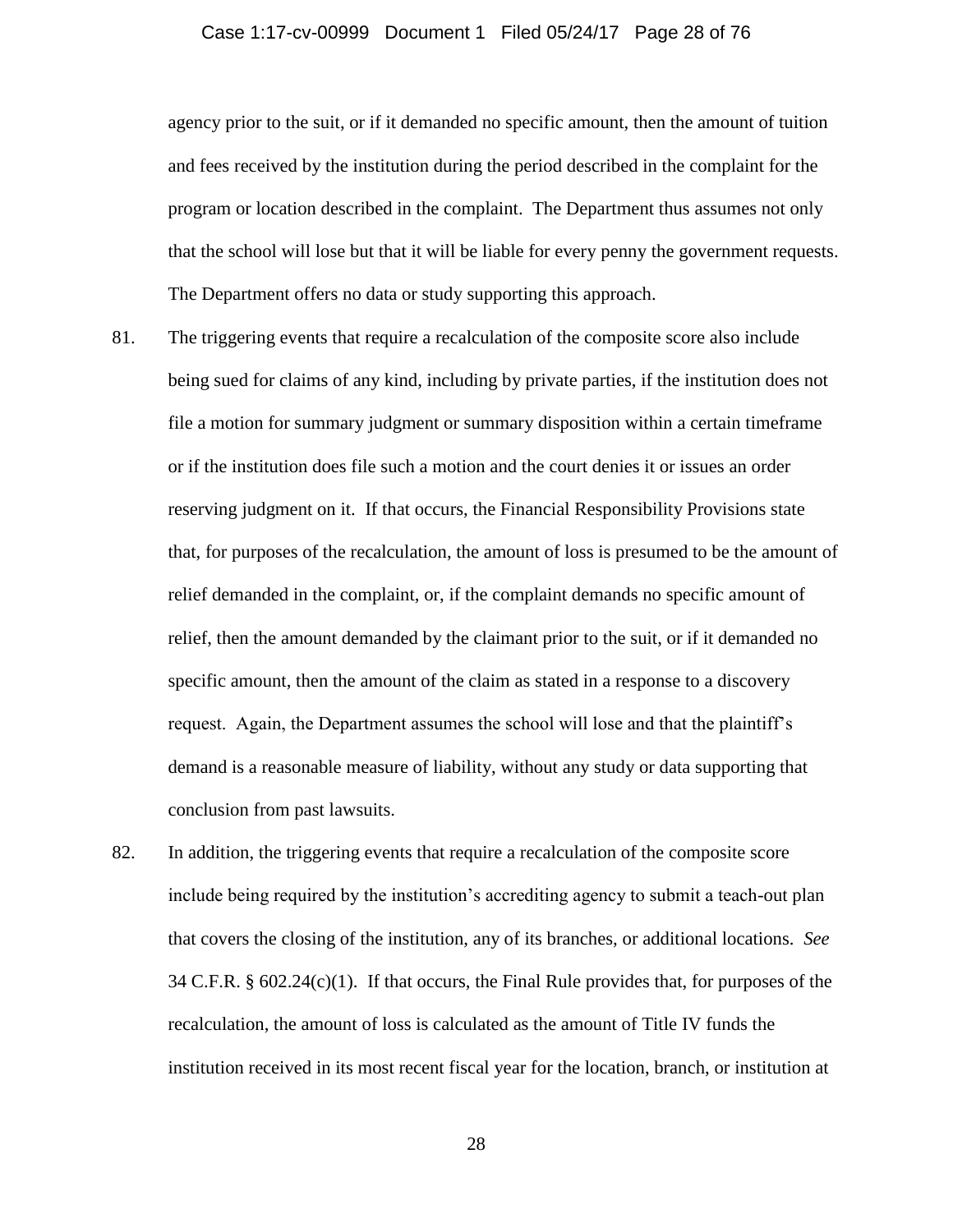# Case 1:17-cv-00999 Document 1 Filed 05/24/17 Page 29 of 76

issue. A voluntary action by an institution to teach out a program or location would require a teach-out plan by most accreditors even though such actions are routinely taken without financial risk to the institution.

- 83. The triggering events that require a recalculation of the composite score include having gainful employment programs – typically career-oriented programs – that could become ineligible for Title IV funding in the next award year based on their students' debt-toearnings rates. *See id.* § 668.403. If that occurs, the Final Rule provides that, for purposes of the recalculation, the amount of loss is presumed to be the amount of Title IV funds the institution received in its most recent fiscal year for the programs at issue. The gainful employment regulations primarily affect proprietary schools.
- 84. The triggering events that require a recalculation of the composite score include any withdrawal of owner's equity for an institution with a composite score of less than 1.5, subject to limited exceptions. If that occurs, the Financial Responsibility Provisions state that, for purposes of the recalculation, the amount of loss is the amount of equity transferred to any entity other than the institution.
- 85. The Final Rule also provides that an institution is required to provide a letter of credit or other financial protection for at least 10 percent of the school's Title IV receipts for the most recent fiscal year when "[t]he Secretary determines that there is an event or condition that is reasonably likely to have a material adverse effect on the financial condition, business, or results of operations of the institution." 81 Fed. Reg. at 76,074. A non-exhaustive list of examples of such an "event or condition" includes a significant fluctuation in the amount of Direct Loan or Pell Grant funds received that cannot be accounted for by changes in those programs; a citation by a state licensing or authorizing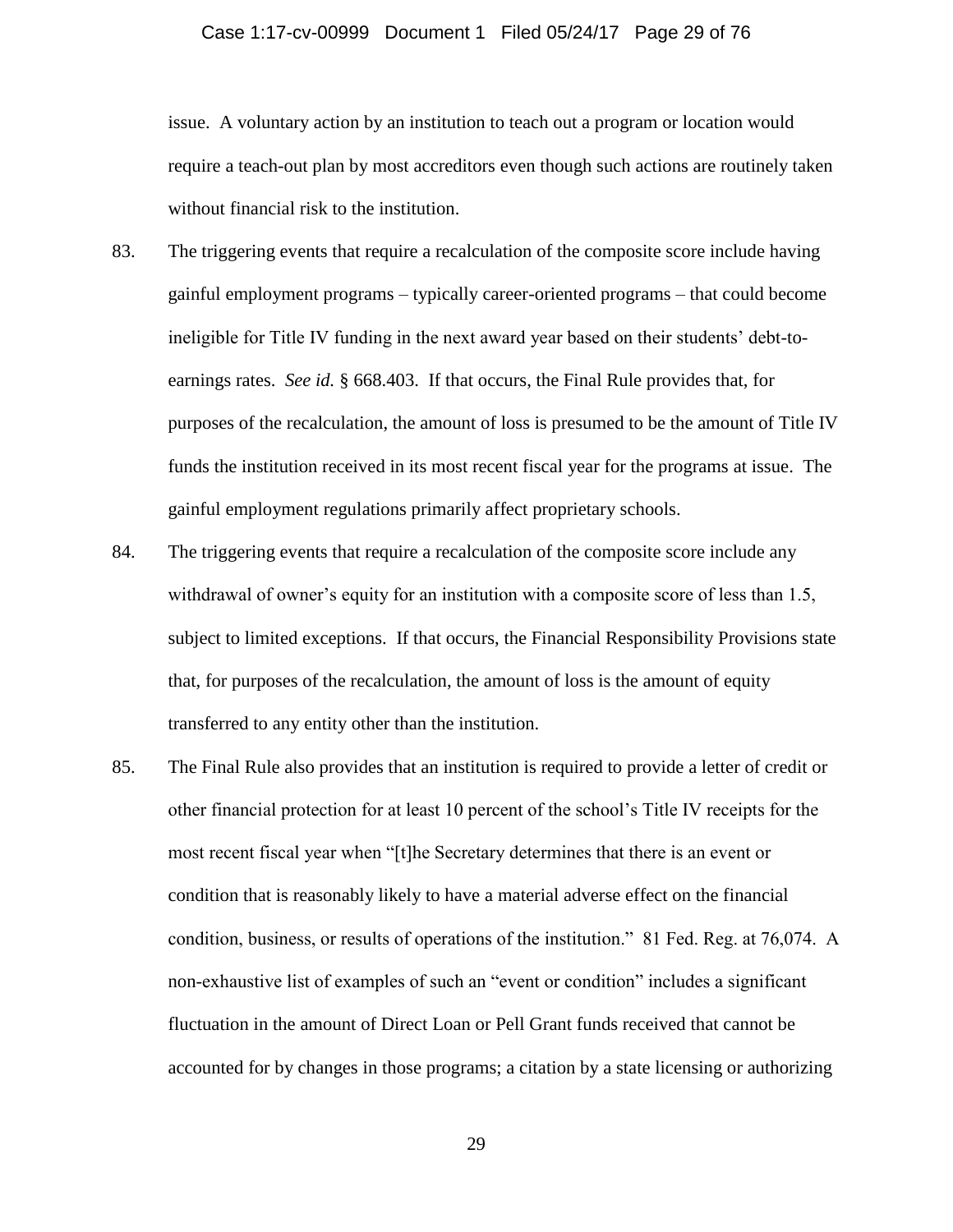### Case 1:17-cv-00999 Document 1 Filed 05/24/17 Page 30 of 76

agency for failing any state or agency requirement; failure of a yet-to-be-announced financial stress test adopted by the Secretary; high annual dropout rates; placement on probation, show-cause, or similar status by the institution's accrediting agency for failing to meet one of the accreditor's standards; violation of a provision in a loan agreement; pendency of claims for borrower relief discharge; or the Secretary's expectation to receive a significant number of borrower defense claims as a result of a judicial or administrative proceeding. The Department explicitly declines to explain what would make an event "material." Institutions thus have no way of knowing what will constitute a discretionary trigger.

- 86. The regulations provide that the Secretary may require, over and above the 10 percent minimum financial protection, "any additional amount" that the Secretary "estimate[s] is reasonable to expect based on the circumstances presented by the risks posed for the particular institution." *Id.* at 75,985. The Secretary is required to ensure that the total amount of financial protection provided "is sufficient to fully cover any estimated losses." *Id.* at 76,076. The Secretary is not required to observe any maximum level of financial protection. Nor do the regulations cabin the Secretary's discretion by, for example, prohibiting the imposition of a letter of credit that would put an institution out of business.
- 87. The Final Rule permits no opportunity to contest the imposition of a letter of credit or other financial protection for many of the triggering events. Institutions are permitted to demonstrate to the Department only that certain triggering events should not require financial protection, and only on narrow grounds. In particular, an institution may demonstrate that a lawsuit by a Federal or State agency, if fully successful on all claims,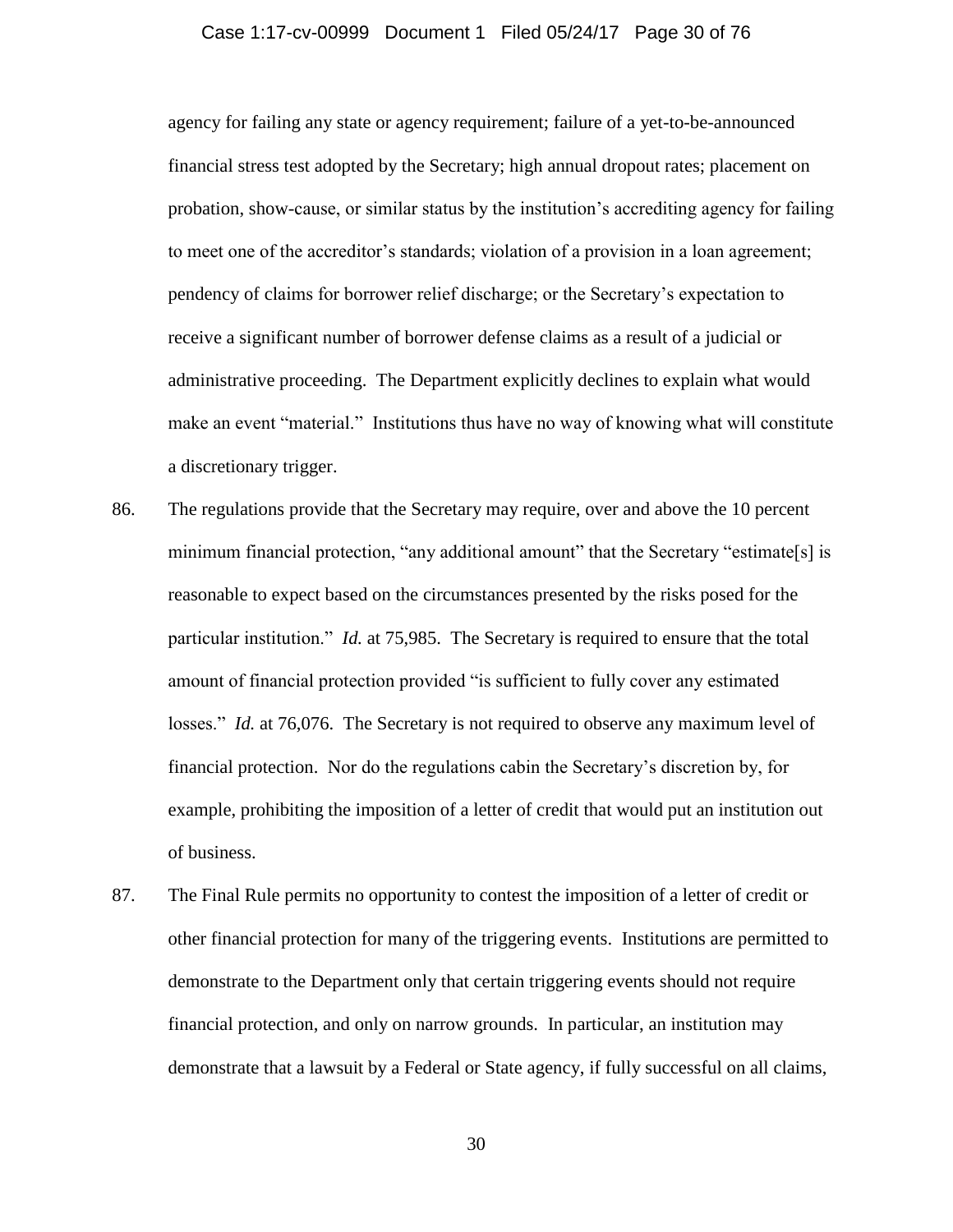### Case 1:17-cv-00999 Document 1 Filed 05/24/17 Page 31 of 76

could not recover the amount claimed; that a withdrawal of owner's equity was used solely to meet tax liabilities for income derived from the institution; and that a reported violation of a provision in a loan agreement was waived by a creditor. An institution also may demonstrate that a triggering event no longer exists or has been resolved or that the institution has insurance that will cover part or all of the liabilities that may arise. As for discretionary triggering events, an institution may demonstrate that the event "does not and will not have a material adverse effect on the financial condition, business, or results of operations of the institution." *Id.* at 76,072. Because the regulations are silent as to the definition of a "material" effect, it is unclear how an institution might demonstrate to the Department that an event is not material or how the Department would evaluate such a showing.

- 88. For any portion of the Department's financial protection demand that is greater than 10 percent of the school's Title IV receipts for the most recent fiscal year, an institution may attempt to demonstrate that "[t]he amount is unnecessary to protect, or contrary to, the Federal interest." *Id.* However, a hearing officer no longer has authority to overturn the Department's demand for financial protection based on a finding that it is "unreasonable." *See id.* at 39,375. Previously, the Department had employed this "reasonableness" standard.
- 89. Under the Final Rule, any institution that is required to provide financial protection may also be required to distribute a warning to students and prospective students in a form and manner to be prescribed by the Department communicating that the school is not financially responsible. *See id.* at 76,071-72.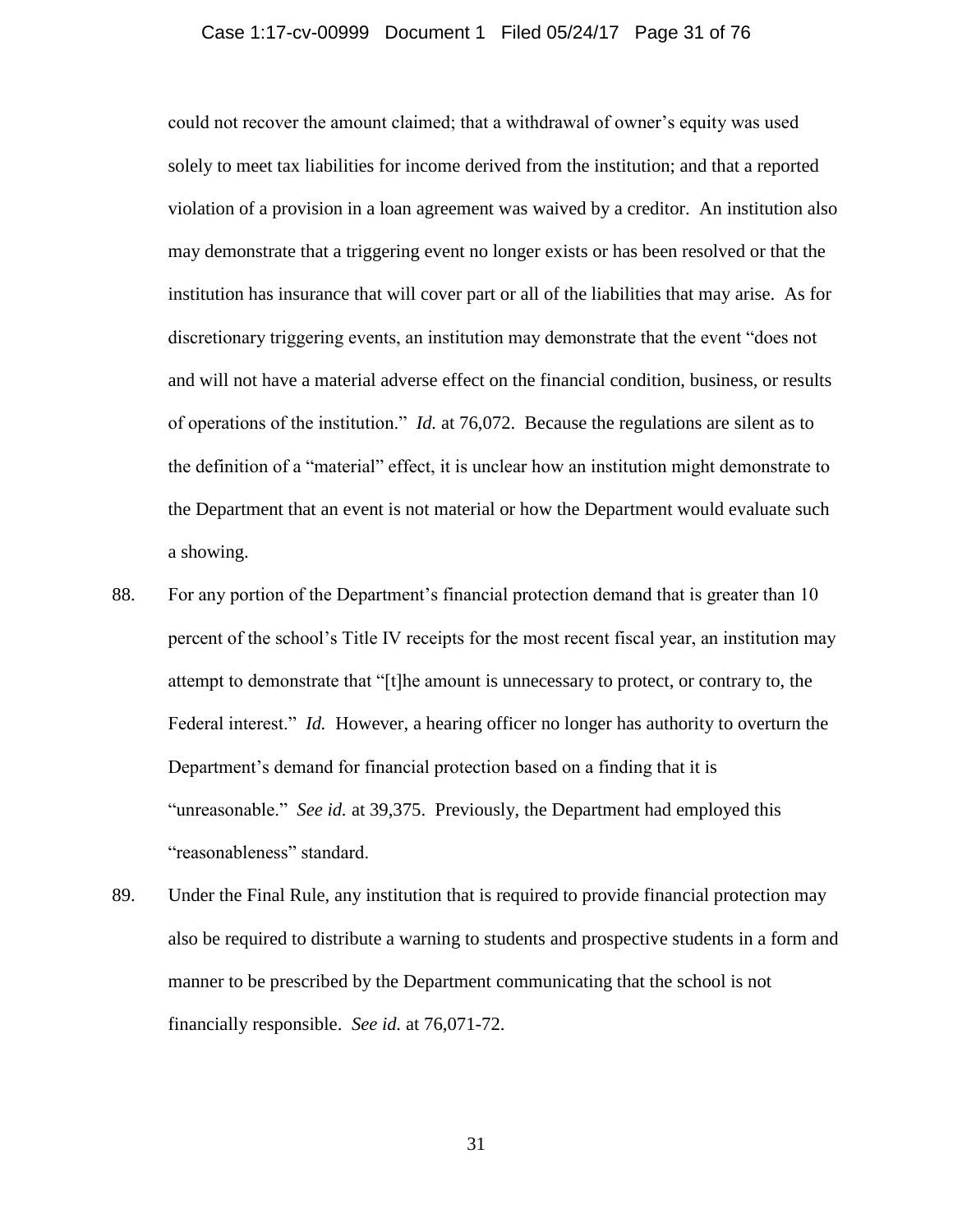## **C. Loan Repayment Rate Warning Provision**

- 90. Under the Final Rule, a proprietary institution and only a proprietary institution may be required to include in all promotional materials a loan repayment rate warning. The warning is required if the institution's median borrower has neither fully repaid all FFEL or Direct Loans nor made loan payments sufficient to reduce the outstanding balance of each loan by at least one dollar after three years. *See id.* at 76,071. Public and non-profit schools with similar repayment rates are not required to furnish their students with any warnings. The decision to apply this provision only to proprietary schools was made based on data that the Department now acknowledges was inaccurate. *See* Dep't of Educ., *Updated Data for College Scorecard and Financial Aid Shopping Sheet* (Jan. 13, 2017), https://ifap.ed.gov/eannouncements/011317UpdatedDataForCollegeScorecard FinaidShopSheet.html.
- 91. The warning language must read: ''U.S. Department of Education Warning: A majority of recent student loan borrowers at this school are not paying down their loans." 81 Fed. Reg. at 76,072; 34 C.F.R. § 668.41.
- 92. The Department will calculate the median borrower's repayment status using the data and methodology provided in the gainful employment regulations, which govern vocational programs. An institution is exempt from the requirement if it demonstrates to the Secretary's satisfaction that, if borrowers in its non-gainful employment programs were included in the calculation, it would have a passing loan repayment rate. *See id.*
- 93. An institution required to provide a warning under this rule will be notified by the Department of its loan repayment rate and will then be allowed 15 days to appeal the determination. *See id.*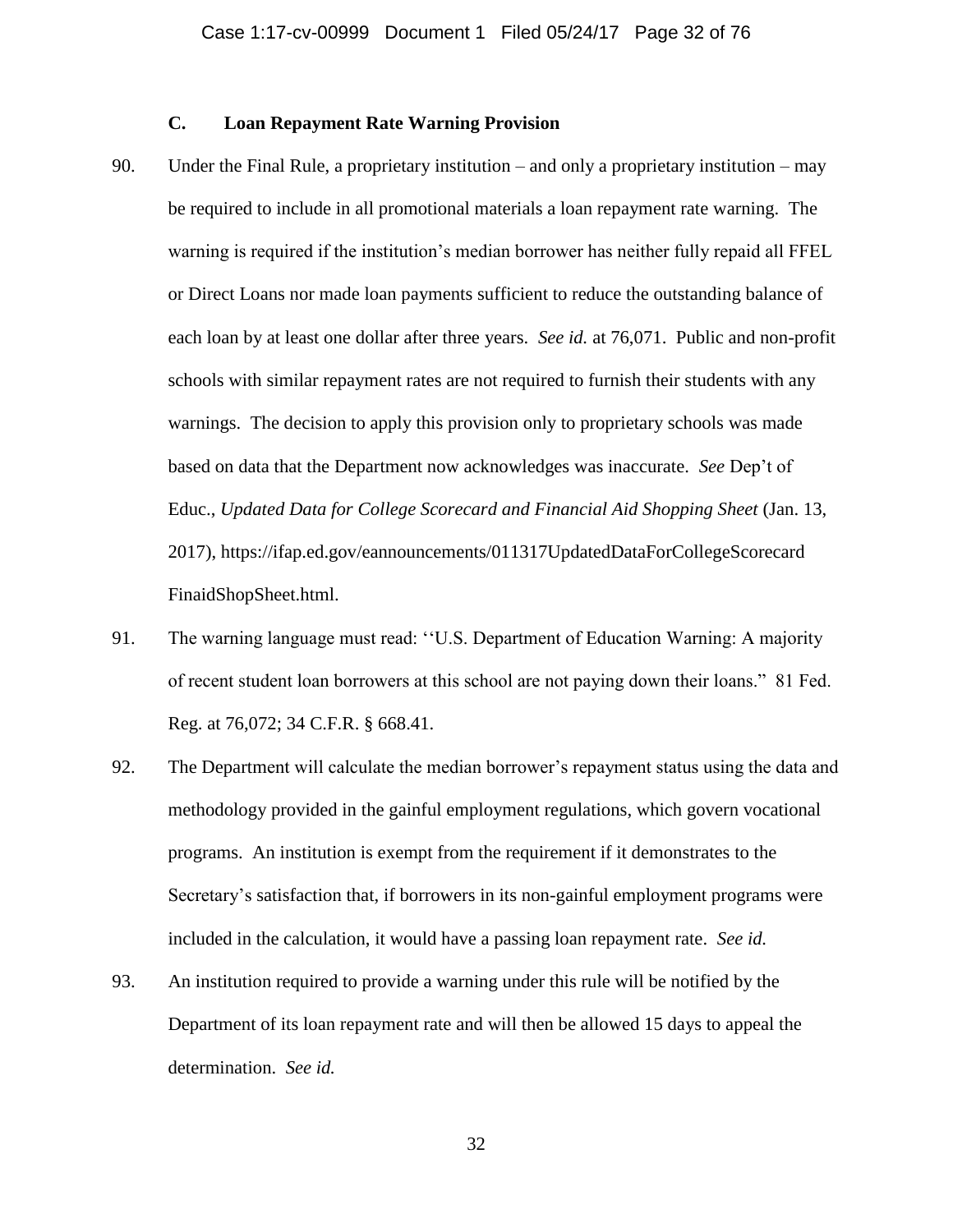- 94. Warnings required under this rule must be made in a form, place, and manner prescribed by the Secretary. The warning must be prominent, clear, and conspicuous, and the Secretary may require an institution to modify its promotional materials, including its website, to ensure this requirement is met. *See id.*
- 95. An institution will not be permitted to argue that, for example, its students are repaying their loans slowly using Department-approved income-based repayment plans. Nor will schools be allowed to show that their students are paying off their loans in the long term. The warnings will be based solely on a three-year snapshot of repayment rates.

### **D. Arbitration and Class Action Provisions**

- 96. Under the Final Rule, institutions that participate in the Direct Loan Program are prohibited from entering into a predispute agreement to arbitrate claims that could form the basis of a borrower defense. 81 Fed. Reg. at 76,066; 34 C.F.R. § 685.300(f). Those same institutions are prohibited from obtaining agreement that a borrower waive his or her right to initiate or participate in a class action lawsuit regarding such claims. 81 Fed. Reg. at 76,067; 34 C.F.R. § 685.300(e).
- 97. Additionally, the Final Rule bars institutions from enforcing existing arbitration provisions or class action waivers in their agreements with students to the extent those agreements would govern borrower defense-type claims. 81 Fed. Reg. at 76,067; 34 C.F.R.  $\S$ § 685.300(e)(3)(ii), 685.300(f)(3)(ii). Schools must either notify borrowers of this change or amend their agreements. 81 Fed. Reg. at 76,067; 34 C.F.R. §§ 685.300(e)(3)(ii), 685.300(f)(3)(ii).
- 98. Institutions are required to notify current students that arbitration provisions will not be enforced no later than the date on which they provide exit counseling or the date on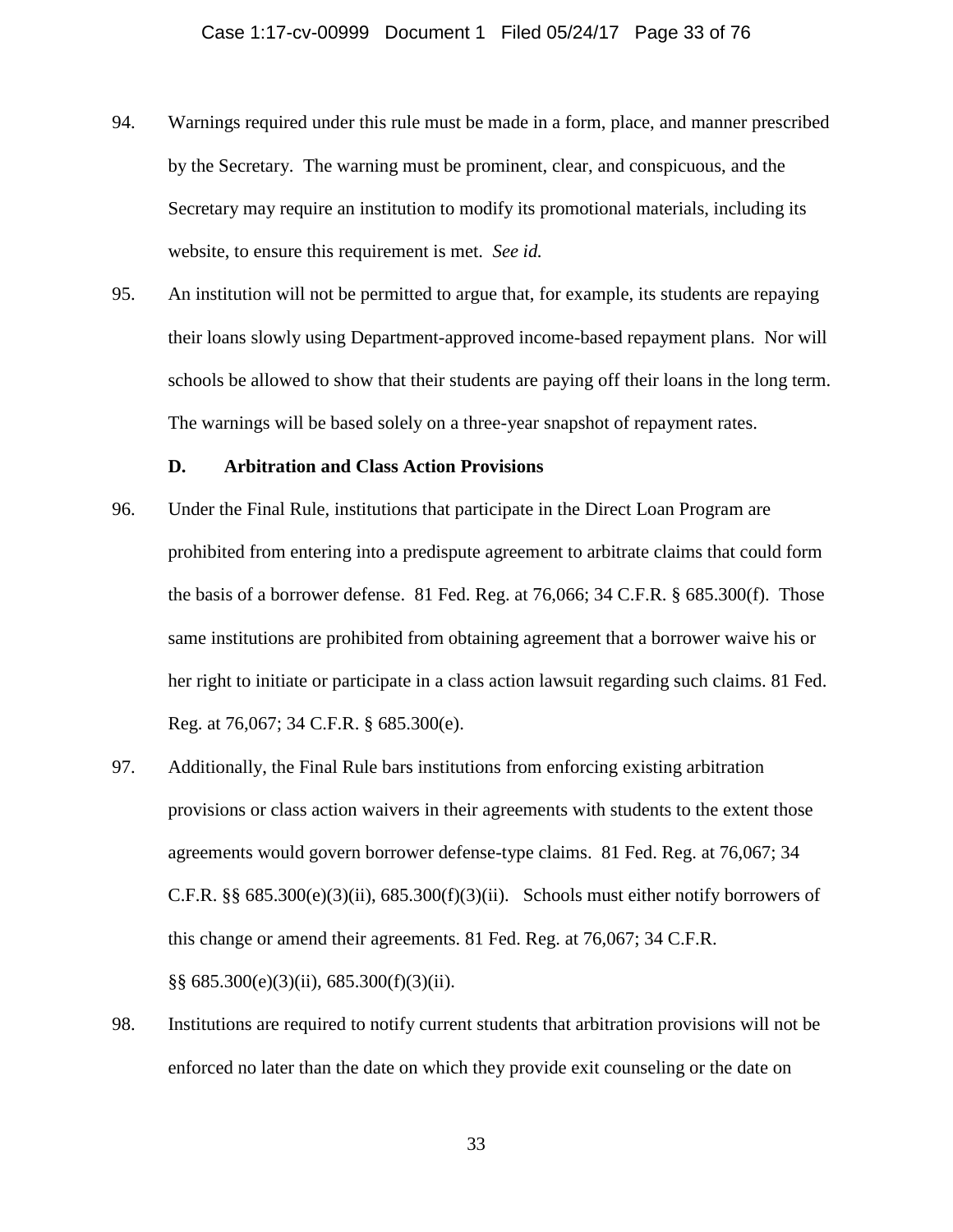which the school files its initial response to a demand for arbitration or service of a

complaint from a student who has not already been sent a notice or amendment. 81 Fed.

Reg. at 76,067; 34 C.F.R. §§ 685.300(e)(3)(iii), 685.300(f)(3)(iii).

## **THE CHALLENGED REGULATIONS EXCEED THE DEPARTMENT'S AUTHORITY, VIOLATE THE ADMINISTRATIVE PROCEDURE ACT, AND ARE UNCONSTITUTIONAL.**

99. Each of the four major regulatory initiatives in the Final Rule suffers from fatal legal flaws.

# **I. The Final Rule Exceeds the Department's Authority and Conflicts with the HEA and FAA.**

100. Each of the four major regulatory initiatives in the Final Rule oversteps the bounds of the Department's authority.

# **A. The Borrower Defense Provisions Exceed the Department's Authority Under the HEA, GEPA, and the Organization Act.**

- 101. The Borrower Defense Provisions exceed the statutory authority conferred by the HEA, the General Education Provisions Act ("GEPA"), and the Department of Education Organization Act ("Organization Act").
- 102. First, the Department attempts to support the changes to the borrower defense regulations by citing Section 455(h) of the HEA, the enabling statute for the borrower defense regulations. That Section allows the Secretary to specify "acts or omissions . . . a borrower may assert as a defense to repayment of a loan." 20 U.S.C. § 1087e(h).
- 103. The straightforward language of the statute allows the Department to create *defenses* to be used by borrowers when certain collection proceedings are initiated against the borrower. But the statute does not support an affirmative action to cancel a student's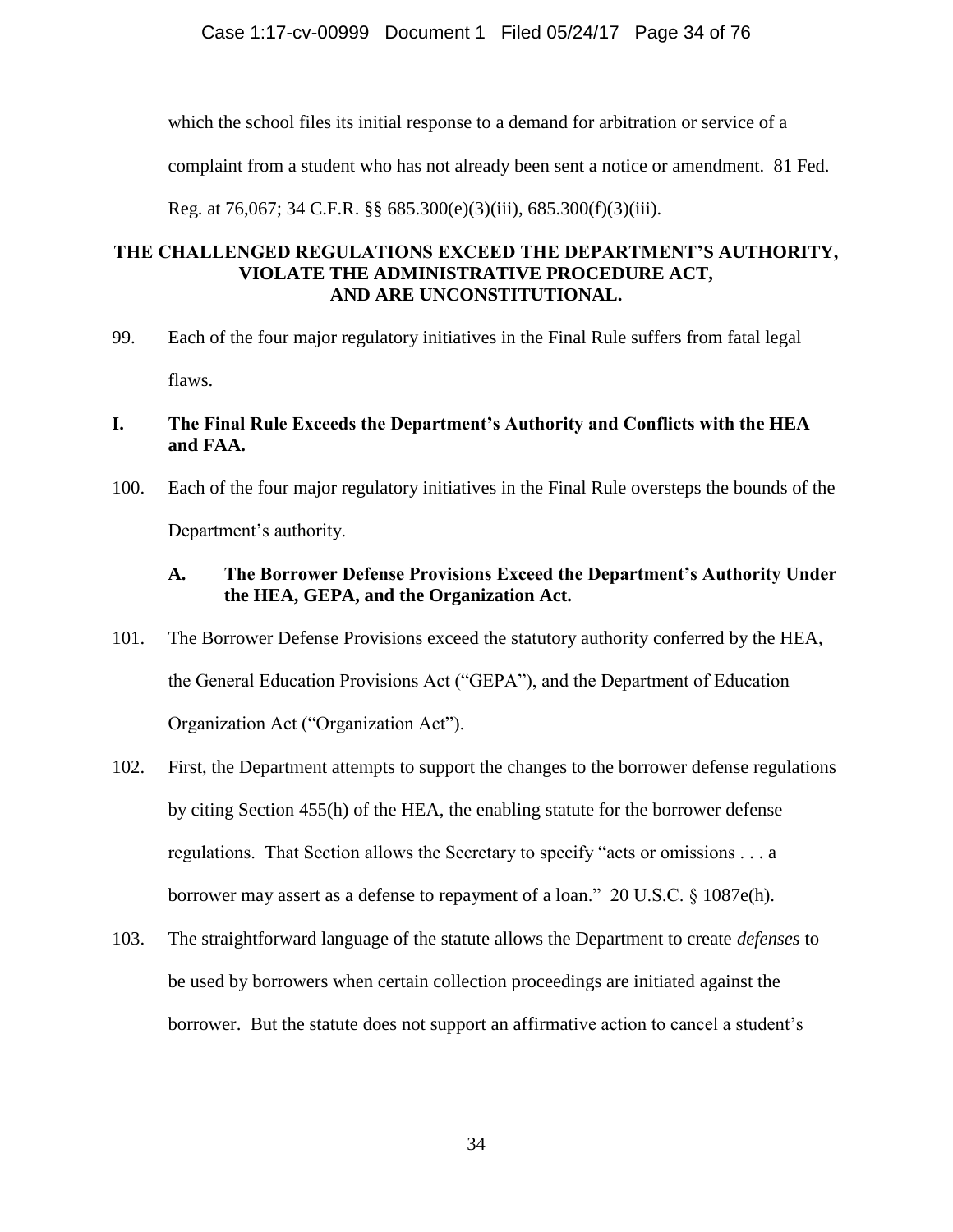### Case 1:17-cv-00999 Document 1 Filed 05/24/17 Page 35 of 76

debt. Rather, it uses the term "defense," which establishes that Congress enacted Section 455(h) for use by a borrower acting as a *defendant*.

- 104. When Congress wants to authorize the Department to forgive or cancel student debt, it does so explicitly. Other provisions of Section  $455 -$  for example, Section  $455(m)(1)$ allow the Department to "cancel the balance of interest and principal due" for certain borrowers, like those who have dedicated their lives to public service and who have faithfully paid their loans for ten years. 20 U.S.C. § 1087e(m). Section 455(h) does no such thing.
- 105. Moreover, Section 455(h) does not mention recovery from educational institutions. If Congress had intended Section 455(h) to be used to recoup funds from schools, it could have and would have said so. It did not. That is especially important, because Congress included other provisions in the HEA that expressly allow the Department to recover funds from an educational institution.
- 106. Similarly, Section 487 of the HEA, which the Department also identifies as a source of its authority to issue these regulations, allows the Secretary to take action upon "determin[ing], after reasonable notice and opportunity for a hearing, that an eligible institution has engaged in substantial misrepresentation of the nature of its educational program, its financial charges, or the employability of its graduates." *Id.*   $§ 1094(c)(3)(A)$ . When that happens, there are two specified remedies: the Secretary may "suspend or terminate" an institution's "eligibility status" for Title IV loans or "impose a civil penalty upon such institution of not to exceed \$25,000 for each violation." *Id.* § 1094(c)(3)(A)-(B).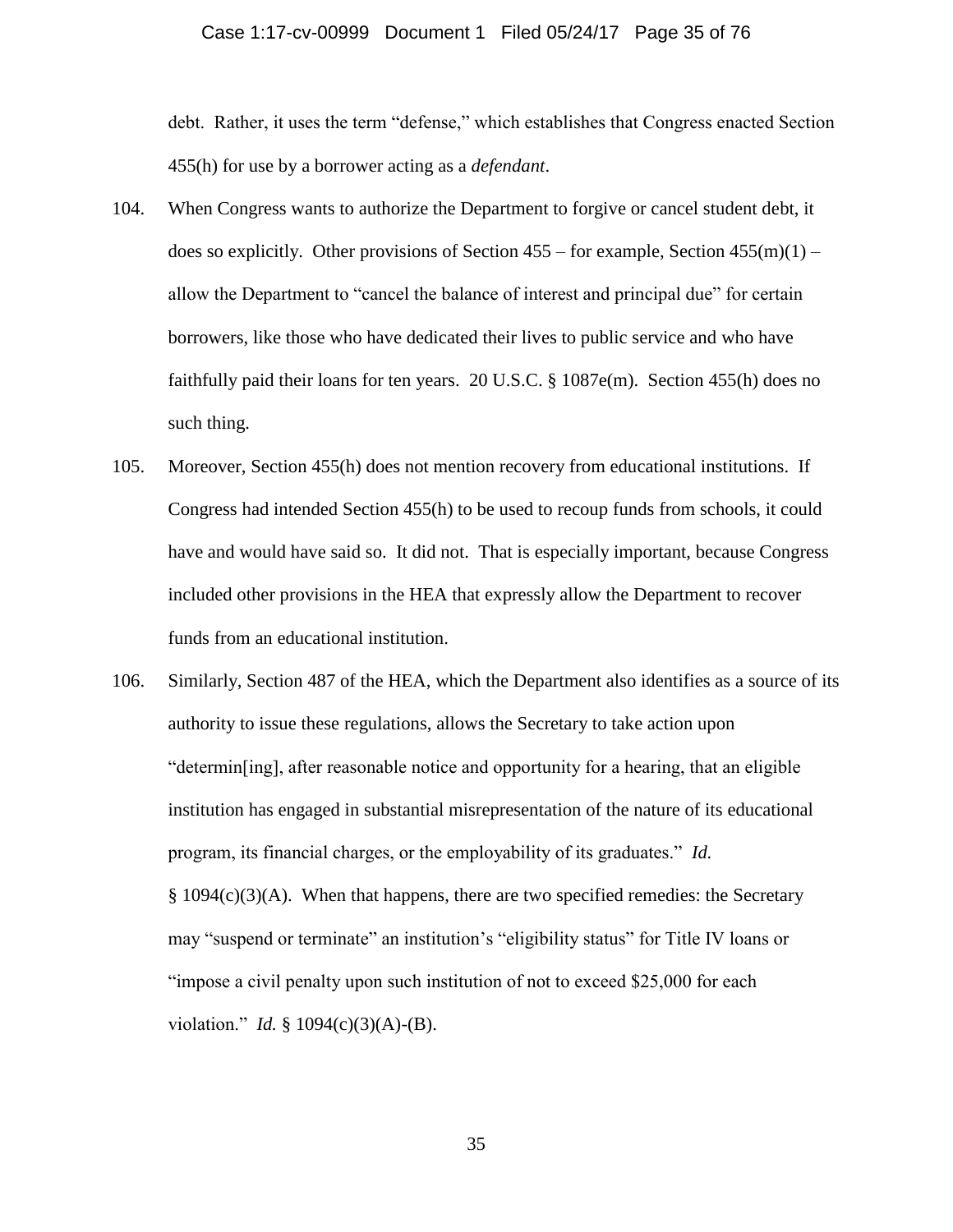- 107. This language is careful, specific, and limited. Congress considered the issue and decided to give the agency (as opposed to a court) jurisdiction over one type of action, with the authority to impose two particular penalties on educational institutions. The regulations defy this cabined statutory regime by authorizing additional actions (based on breach of contract or other state or federal legal claims) and the ability to impose additional penalties (up to the full amount the Department lost on any given loan). In so doing, the Department attempts to rewrite the statute.
- 108. In addition, the Department cites Section 437(c) of the HEA as a basis for the Borrower Defense Provisions. But Section 437(c) only allows the Department to discharge student debt in three specific circumstances: upon the "closure of the institution" before the student completes his or her program; "if such student's eligibility to borrow under this part was falsely certified by the eligible institution"; or "if the institution failed to make a refund of loan proceeds which the institution owed to such student's lender." 20 U.S.C. § 1087(c). The fact that Congress expressly permitted loans to be discharged in those circumstances, but not in others, reinforces the conclusion that the Borrower Defense Provisions exceed the Department's statutory authority.
- 109. Finally, the Department attempts to rely on Section 454(a) as a source of additional statutory support. Under Section 454(a)(6), in program participation agreements with educational institutions, the Secretary may "include such . . . provisions as the Secretary determines are necessary to protect the interests of the United States and to promote the purposes of" the Direct Loan Program. 20 U.S.C.  $\S 1087d(a)(6)$ .
- 110. The provision is a catch-all phrase that comes at the end of a series of ministerial requirements for loan administration. Under the precept of *ejusdem generis*, any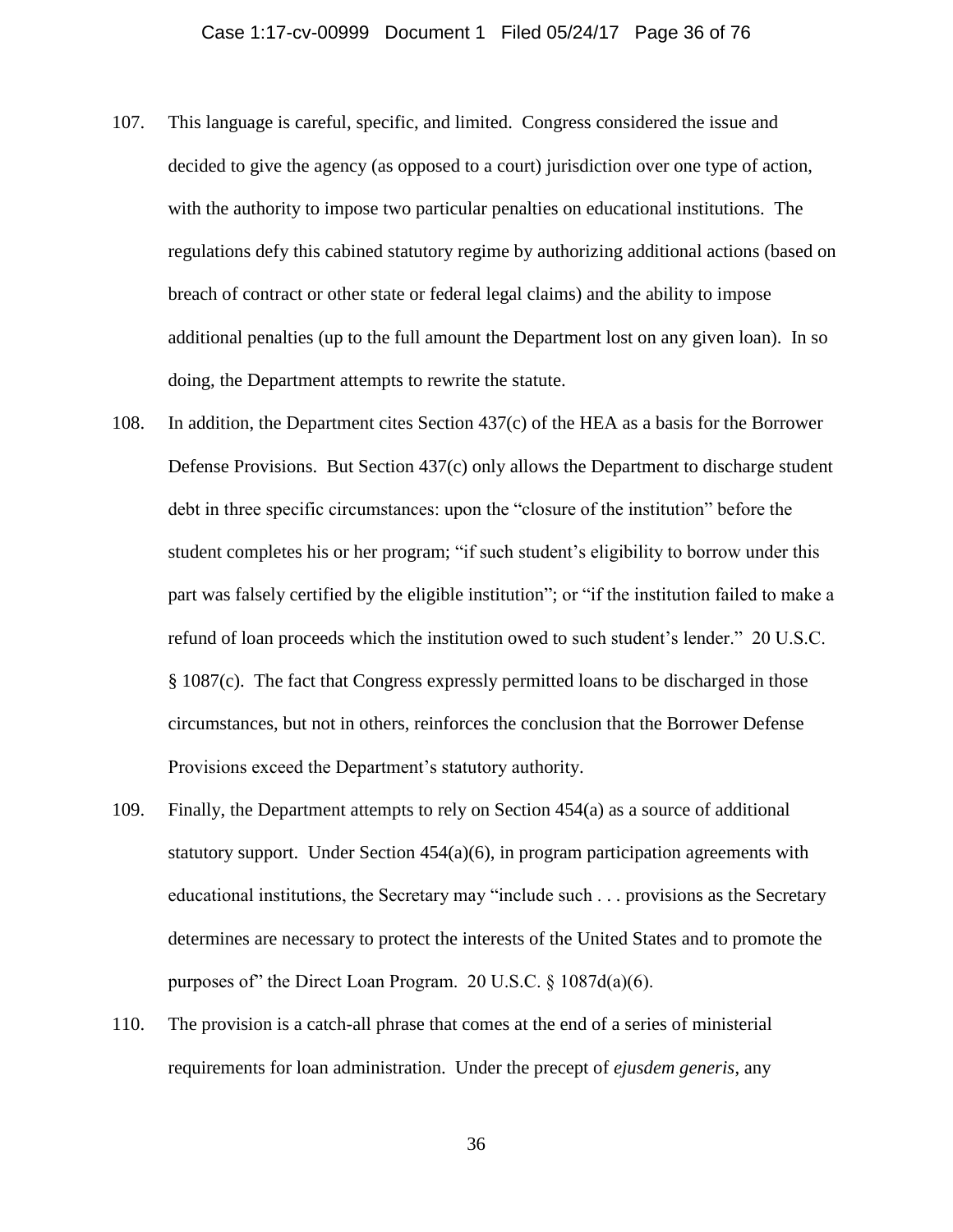### Case 1:17-cv-00999 Document 1 Filed 05/24/17 Page 37 of 76

provision promulgated under Section 454(a)(6) should likewise deal with the calculating, tracking, and disbursement of loan funds – or at least a similar ministerial function.

- 111. Section 454(a)(6) is not a blank check for the Department to create new causes of action against an institution for unrelated state or federal legal failings, or to set up a novel inhouse court.
- 112. In the Final Rule, the Department for the first time cited two additional provisions that it claims support the Borrower Defense Provisions: Section 410 of GEPA, 20 U.S.C. § 1221e-3, and Section 414 of the Organization Act, *id.* § 3474. Section 410 permits the Secretary "to make, promulgate, issue, rescind, and amend rules and regulations governing the manner of operation of, and governing the applicable programs administered by, the Department." *Id.* § 1221e-3. This generic grant of rulemaking authority does not give the Secretary unbridled discretion to issue *any* rule governing *any* matter arguably related to education. Rather, it allows the Secretary to promulgate rules related to specific provisions of substantive statutory authority, as well as "rules of agency organization, procedure, or practice."  $5 \text{ U.S.C.} \$  $553(b)(\text{A})$ .
- 113. Similarly, Section 414 authorizes the Secretary "to prescribe such rules and regulations as the Secretary determines necessary or appropriate to administer and manage the functions of the Secretary or the Department." 20 U.S.C*.* § 3474. This is not a substantive grant of authority and cannot support the creation of vast and novel liability for schools triggered by the Borrower Defense Provisions.
- 114. One additional, important aspect of the borrower defense regulations lacks any statutory support. The Department does not include *any* statutory basis for the creation of classaction-like "group borrower defenses" that would enable the Department to discharge the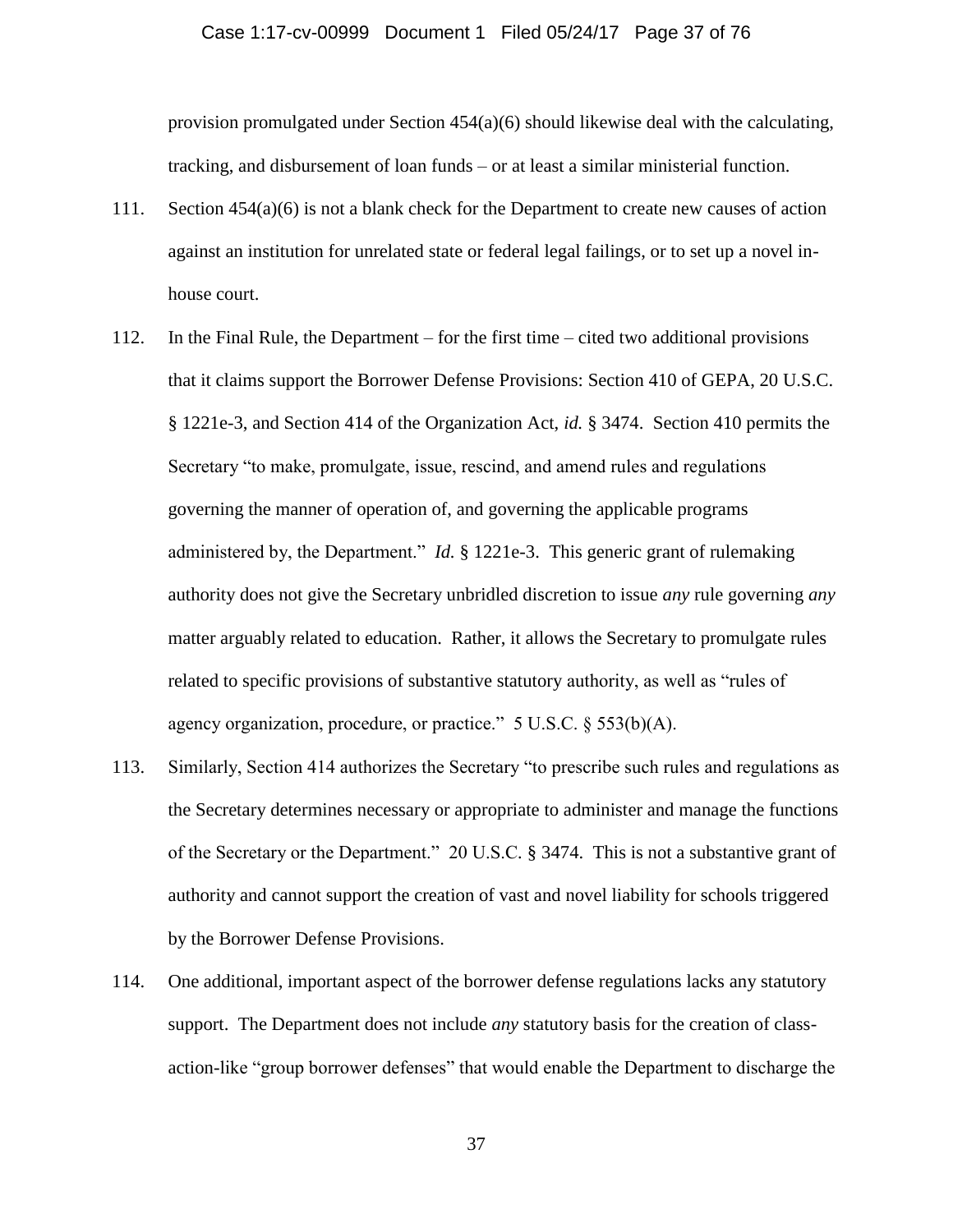debt of certain borrowers who have not even filed an application with the Department. The statute says nothing that would authorize collective actions against institutions, let alone anything that would authorize the Department to institute processes and presumptions that place institutions at a serious disadvantage in such proceedings. The Department's creation of this novel "group" action exceeds the Department's statutory authority under the HEA or any other relevant statute.

## **B. The Financial Responsibility Provisions Exceed the Department's Authority Under the HEA.**

- 115. The Department purports to base the Financial Responsibility Provisions on Section 498(c)(1) of the HEA. *See* 20 U.S.C. § 1099c(c)(1). But the statute does not support the scope of the Final Rule. Section  $498(c)(1)$  provides that "[t]he Secretary shall determine whether an institution has the financial responsibility required" based on whether it is able to provide the services it claims to offer, provide the administrative resources necessary to comply with the Act, and meet all of its financial obligations. *Id.* The next paragraph provides that "[n]otwithstanding paragraph (1), if an institution fails to meet criteria prescribed by the Secretary regarding ratios that demonstrate financial responsibility," then it shall provide "satisfactory evidence of its financial responsibility" in one of several other ways, one of which is to demonstrate that it "has met standards of financial responsibility, prescribed by the Secretary by regulation, that indicate a level of financial strength not less than those required" by the ratio-based criteria. *Id.*  $§ 1099c(c)(2)–(3).$
- 116. This language does not authorize the Secretary to prescribe whatever regulations he or she might wish in the name of financial responsibility. The Act specifically provides that "[t]he Secretary shall take into account an institution's total financial circumstances in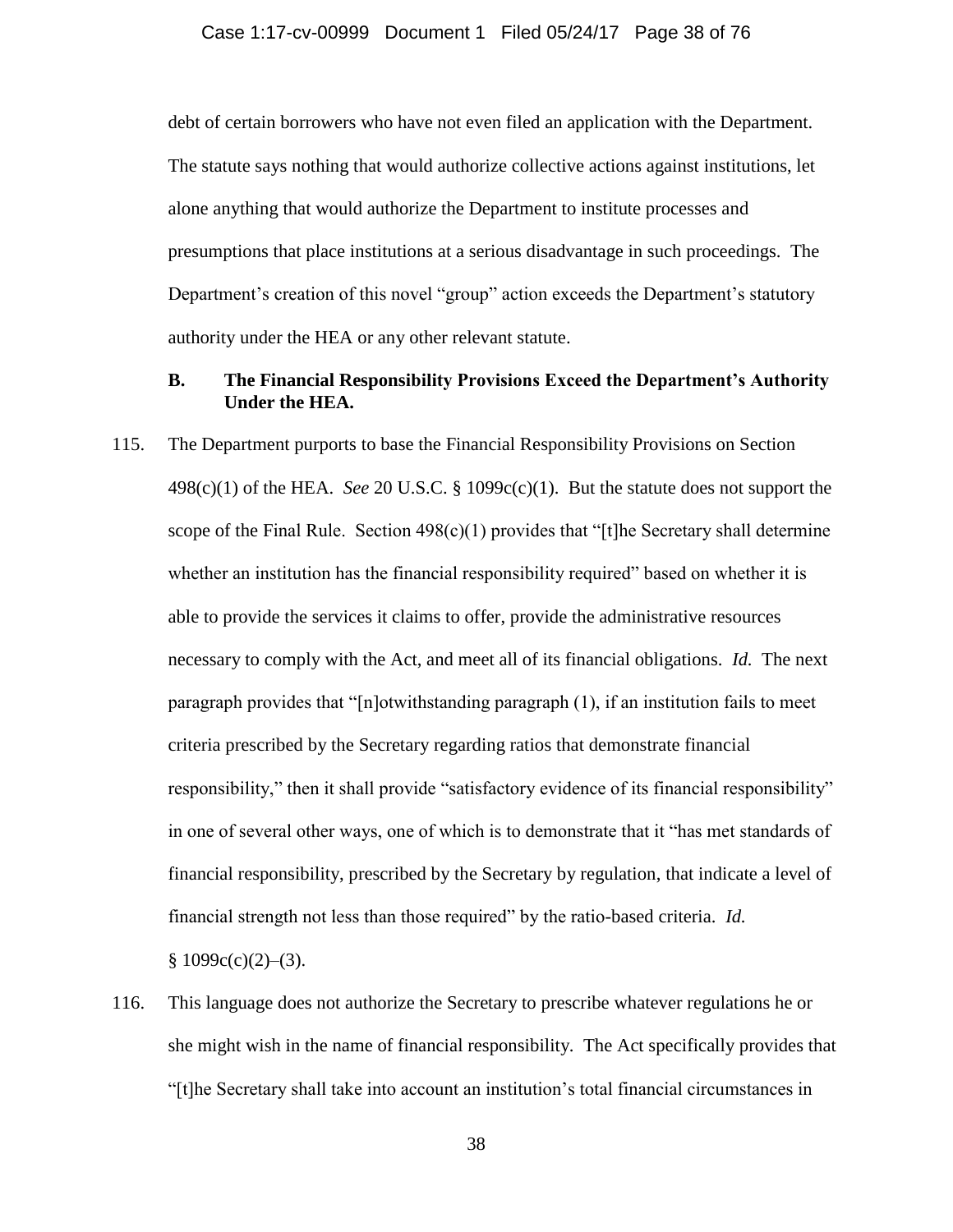## Case 1:17-cv-00999 Document 1 Filed 05/24/17 Page 39 of 76

making a determination of its ability to meet the standards herein required." *Id.* § 1099c(c)(2). It further provides that "[t]he determination as to whether an institution has met the standards of financial responsibility provided for in paragraphs  $(2)$  and  $(3)(C)$ shall be based on an audited and certified financial statement of the institution," which "shall be conducted by a qualified independent organization or person in accordance with standards established by the American Institute of Certified Public Accountants." *Id.* § 1099c(c)(5). The criteria used by the Secretary also "shall take into account any differences in generally accepted accounting principles, and the financial statements required thereunder, that are applicable to for-profit, public, and nonprofit institutions." *Id.* § 1099c(c)(2). Moreover, these provisions allow institutions to demonstrate financial responsibility based on their overall financial health in various ways, including through "the support of a financial statement audited by an independent certified public accountant in accordance with generally accepted auditing standards." *Id.*  $§ 1099c(c)(3)(c).$ 

117. The Department also purports to base its rules on Section  $487(c)(1)$  of the HEA, which provides that "in matters not governed by specific program provisions," the Secretary shall prescribe "reasonable standards of financial responsibility . . . including any matter the Secretary deems necessary to the sound administration of the financial aid programs, such as the pertinent actions of any owner, shareholder, or person exercising control over an eligible institution." *Id.*  $\S$  1094(c)(1)(B). To the extent the Department seeks to rely on this provision as a broad catch-all, that reliance fails. Financial responsibility standards for postsecondary institutions are governed by Section 498(c), which sets out particular factors by which the Secretary is to judge an *institution's* financial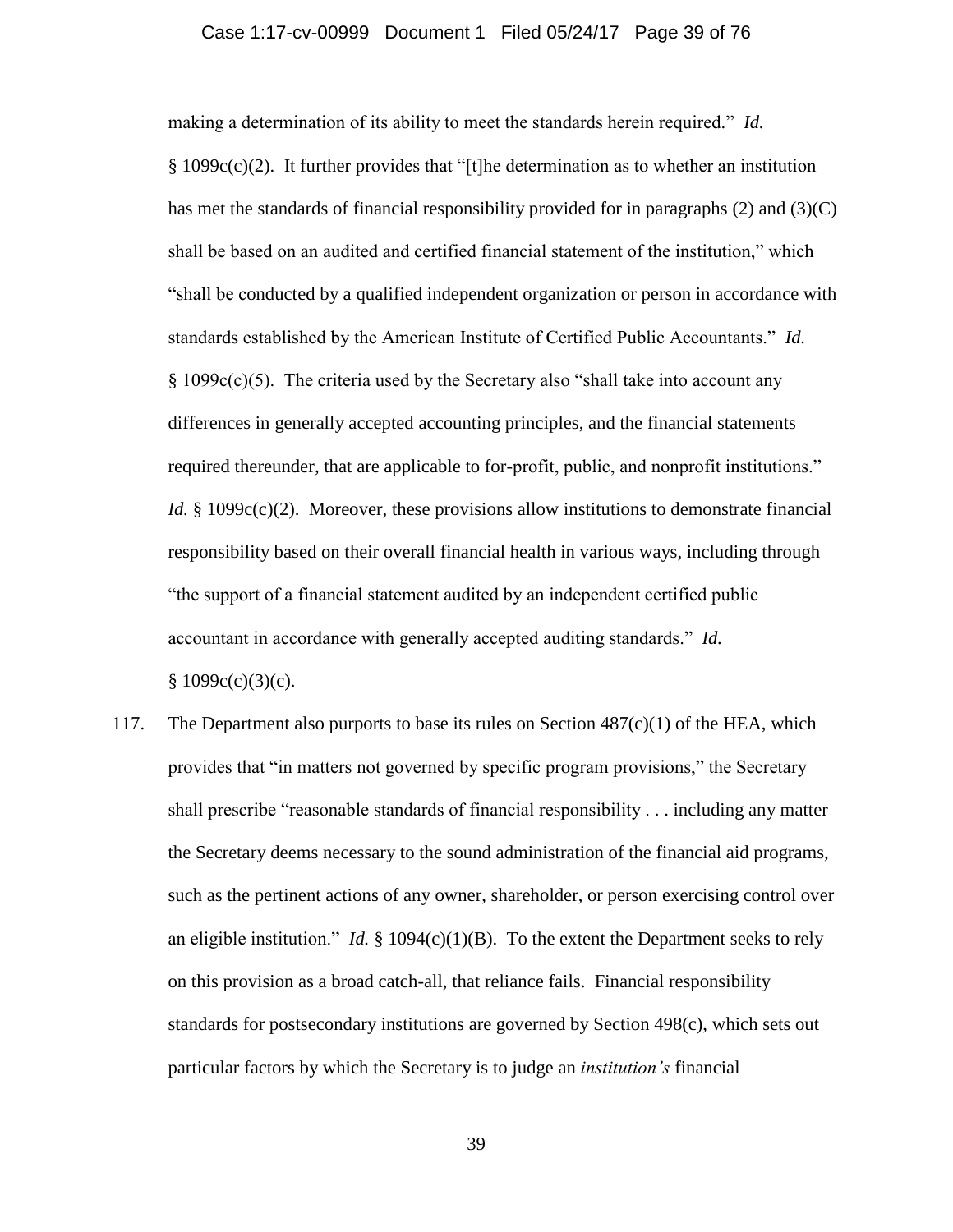### Case 1:17-cv-00999 Document 1 Filed 05/24/17 Page 40 of 76

responsibility. Section  $487(c)(1)$  – the provision relied on by the Department – is plainly meant to govern entities *other than* the educational institution itself.

- 118. The Department's new financial responsibility regulations conflict with the framework set forth in the HEA. The Financial Responsibility Provisions include factors that do not pertain to financial responsibility and evaluate the financial impact of "triggering events" in novel ways that are not grounded in any concept of accounting principles and do not account for an institution's total financial circumstances. The Department's extrastatutory scheme, which has little, if anything, to do with "financial responsibility," much less "the sound administration of the financial aid programs," is not encompassed in the Secretary's statutory authority under this provision.
- 119. The Department's attempt to salvage the Financial Responsibility Regulations in the Final Rule by citing a grab bag of HEA provisions that do not pertain to financial responsibility also fails. *See* 81 Fed. Reg. at 75,957. Section 454 – Title IV's catch-all provision governing program participation agreements – does not authorize the Secretary to establish whatever terms he or she might wish for the Direct Loan participants, especially in light of the HEA's specific financial responsibility provisions. Section 455(h), which pertains to borrower defense claims, certainly does not authorize the Financial Responsibility Regulations. Nor do the various other sections the Department cites authorize, individually or in combination, these rules. As for the Department's claimed authority under common law to recoup losses incurred under the Direct Loan program, it is irrelevant and also inadequate to justify these regulations. The Department seeks not to recoup losses, but to require costly up-front guarantees against potential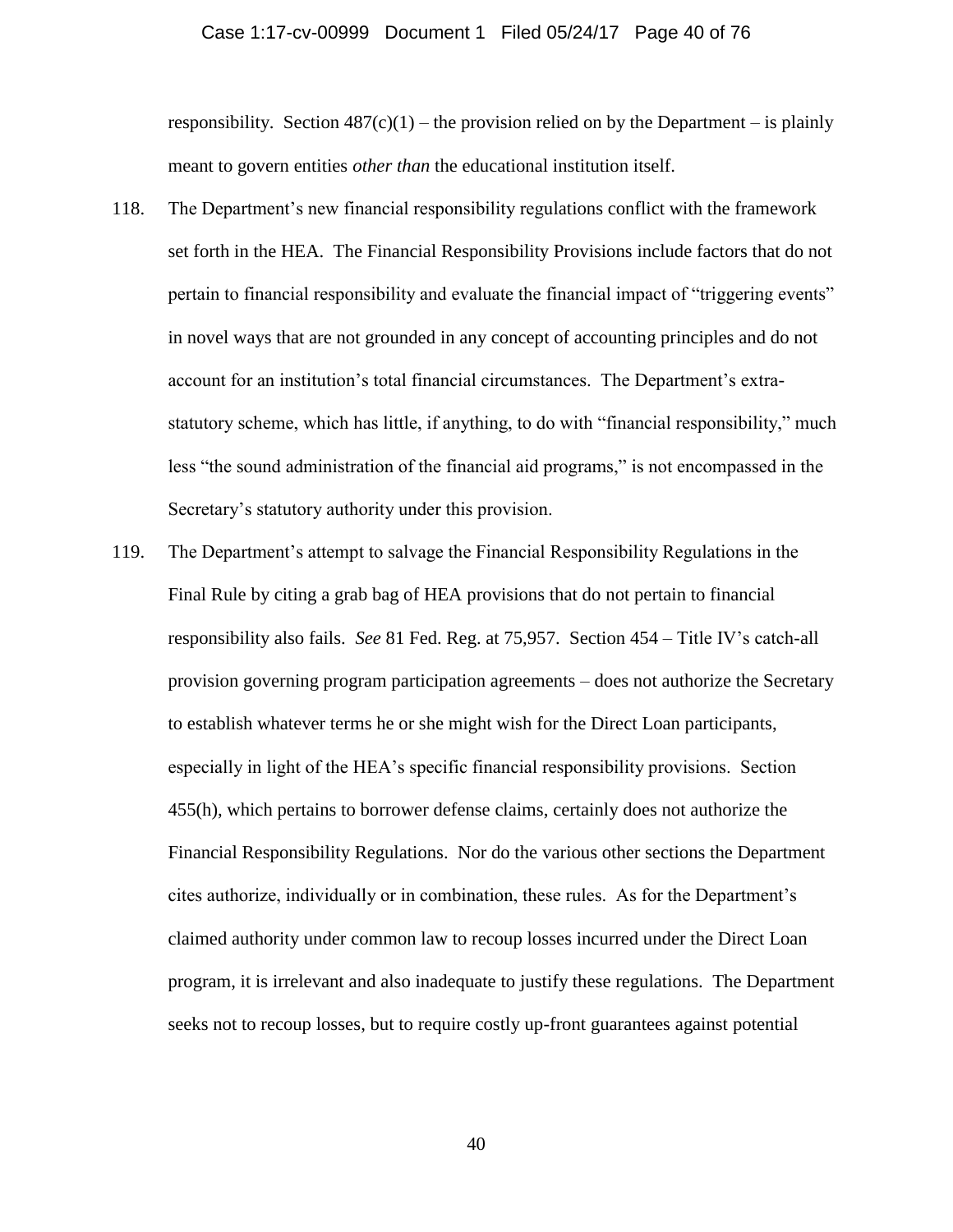## Case 1:17-cv-00999 Document 1 Filed 05/24/17 Page 41 of 76

losses based on a wide variety of events or conditions. This approach is not contemplated or authorized by the statute.

- 120. The Department attempts to minimize conflict with the HEA's language by claiming that the triggering events are necessary to allow for consideration of "a new financial risk that is realistically imminent" but not yet recognized in the audited financial statements. 81 Fed. Reg. at 75,987. But this rationale is belied by the procedures the Department employs. Under the Final Rule, once the Department has adjusted an institution's composite score to account for the "new risk," the adjustment continues to apply *even after* the institution submits updated audited and certified financial statements that take all liabilities into account, until the event or condition is resolved. *Id.* at 76,076. By requiring adjustments that do not comport with accounting principles, and requiring those adjustments to continue even after updated audited and certified financial statements are available, the Final Rules contravene the HEA's language.
- 121. Despite Section  $498(c)(1)$ 's explicit statutory mandate that financial responsibility determinations must be made by the Secretary, the Department proposes the use of triggers that are based on intervening acts of a third party, such as a state Attorney General, federal regulator, or private claimant. These triggers by other actors fail to require a determination by the Secretary at all. Instead, they simply rely on a third party's decisions to file litigation and to claim a certain amount of damages, an amount which – at a preliminary litigation stage – is then automatically counted against an institution's assets as if the third party had already succeeded on its claims. This constitutes an impermissible delegation of authority that is contrary to the statutory structure as well as to its language ("the Secretary shall determine").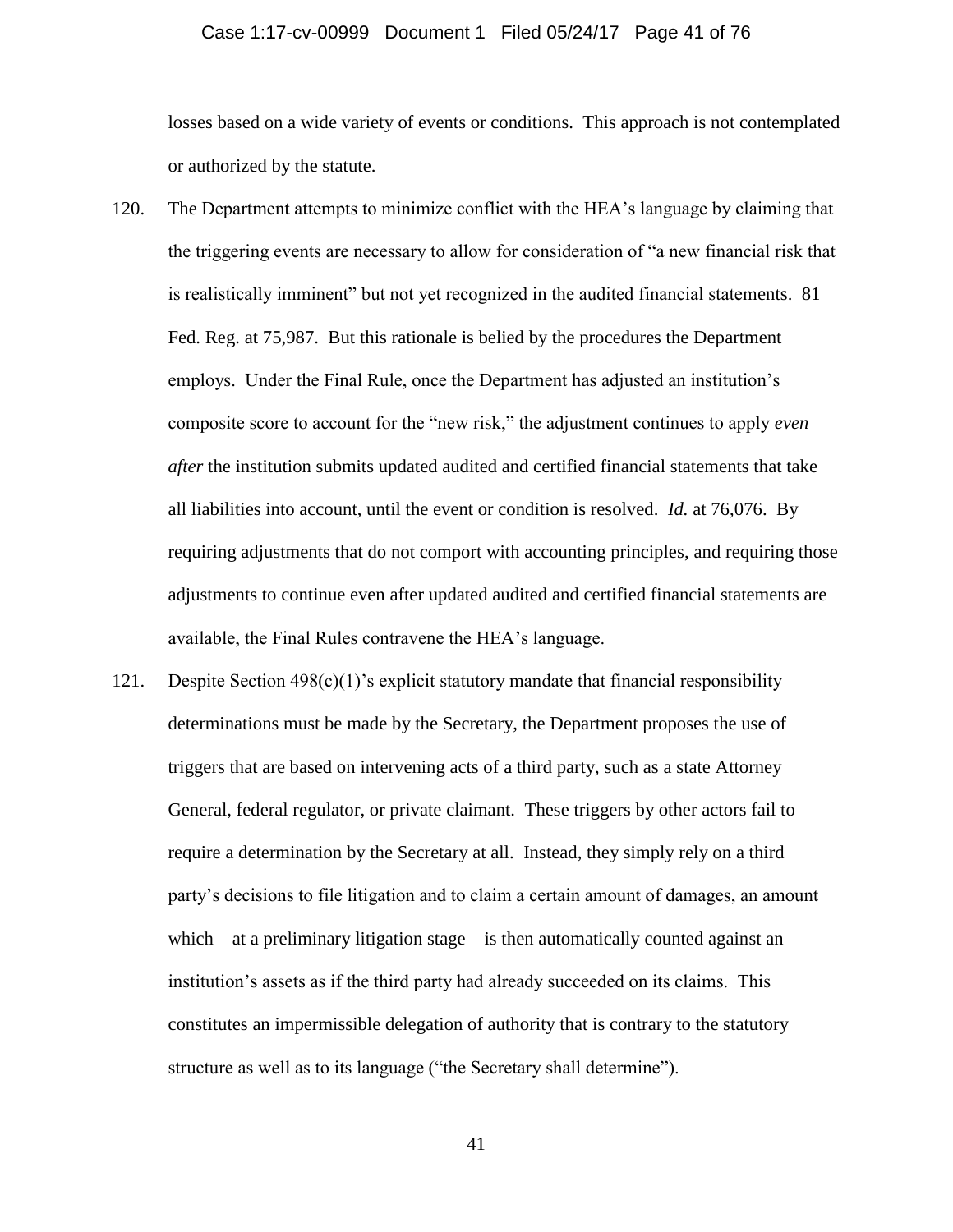- 122. The regulations' delegation to third parties also is particularly problematic when made to a state entity: although other sections of the Act explicitly provide for state involvement in certain decisions and processes, *see, e.g.*, 20 U.S.C. § 1070d-33, the Act's financial responsibility section conspicuously does not.
- 123. Additionally, the regulations single out proprietary institutions for stricter treatment under the "trigger" framework, which is wholly unsupported by the statute. Several of the triggers apply exclusively to proprietary schools.
- 124. The rules requiring notice to students and prospective students whenever the Department deems an institution financially irresponsible also exceed its statutory authority. The HEA's financial responsibility provisions – unlike other provisions of the Act, *see, e.g.*, *id.* § 1092(a)(1) – do not provide for mandatory notices. *See id.* § 1099c.
- 125. Thus, both the substantive requirements of the Financial Responsibility Provisions and the attendant notice requirements exceed the Department's statutory authority.

# **C. The Loan Repayment Rate Provisions Exceed the Department's Authority Under the HEA.**

- 126. The Repayment Rate Provisions exceed the Department's statutory authority. The HEA requires institutions to provide and make available to students and prospective students information regarding an extensive list of topics. That list notably does not include loan repayment rates. *See* 20 U.S.C. § 1092(a)(1). Thus, Congress did not authorize the notices required under the Repayment Rate Provisions.
- 127. Additionally, the regulations single out proprietary institutions as the only institutions required to provide loan repayment rate warnings. This is also unsupported by the statute.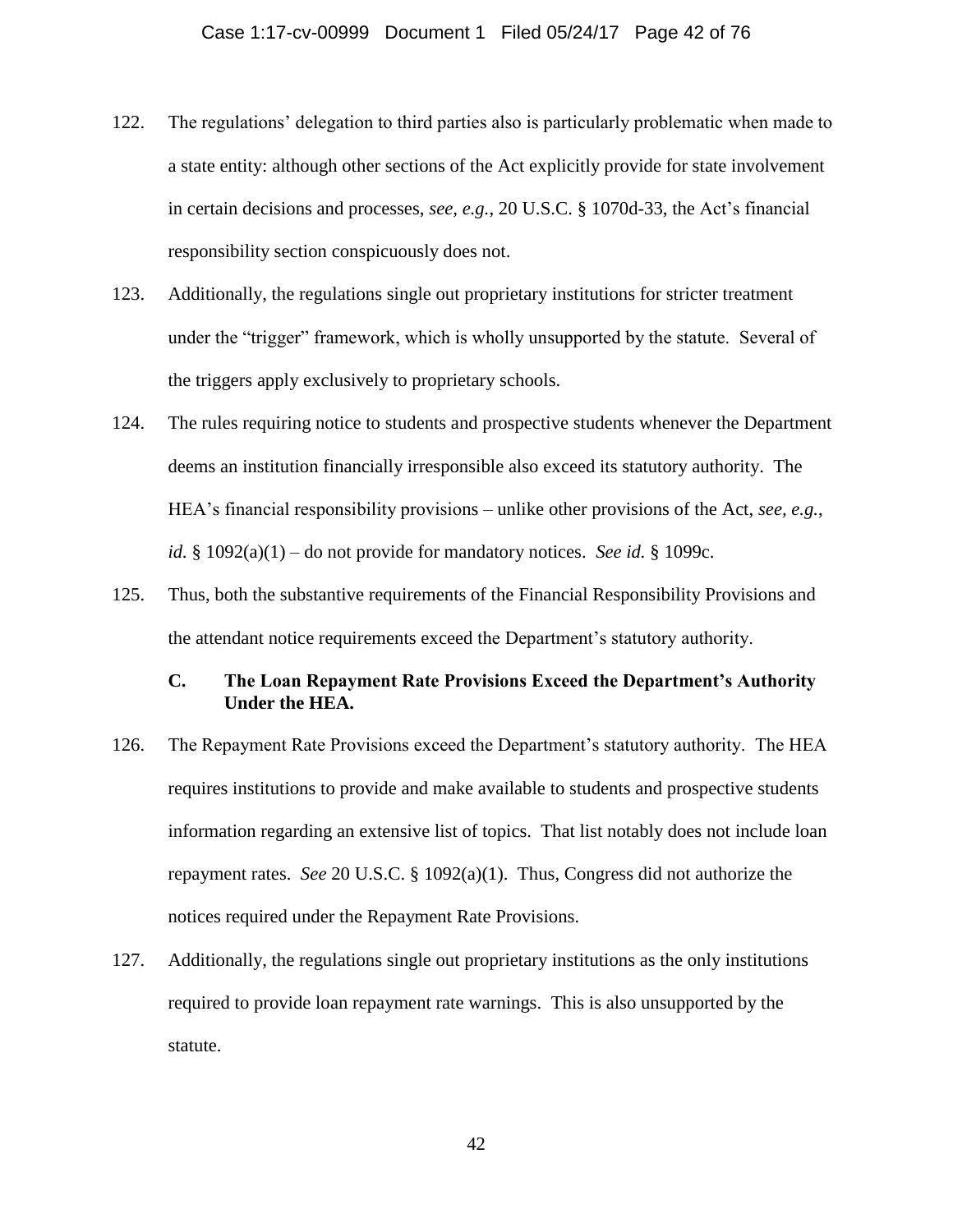128. The Department fails to point to any substantive provision of the HEA that justifies the Repayment Rate Provisions.

# **D. The Arbitration and Class Action Provisions Exceed the Department's Authority Under the HEA and Violates the FAA.**

- 129. The Department purports to find authority for the arbitration and class action waiver provisions in Section 454(a)(6) of the HEA, a catch-all provision codified at 20 U.S.C. § 1087d(a)(6). This catch-all provision allows the Department to impose ministerial accounting or bookkeeping requirements similar to those found in Section 454(a) subsections (1)-(5). It does not empower the Department to impose novel and disruptive regulations that govern the substance of contracts between schools and their students.
- 130. Moreover, the arbitration and class action prohibitions conflict with Congress's proarbitration policy embodied in the FAA. The FAA provides that arbitration agreements in contracts are enforceable. However, the Final Rule seeks to retroactively invalidate arbitration clauses in thousands of contracts and prohibit mandatory arbitration clauses in thousands of prospective contracts.
- 131. Congress has not explicitly afforded the Department authority to abrogate arbitration provisions. When Congress intends to give an agency the authority to abrogate arbitration provisions, it has done so clearly and unambiguously. For example, the Consumer Financial Protection Bureau ("CFPB") was given explicit authority by Congress to study the issue of mandatory arbitration and then to promulgate a rule regarding mandatory arbitration, if the CFPB believed such a rule to be necessary after completing the study. Without such explicit authorization, the FAA prohibits an agency from altering arbitration agreements.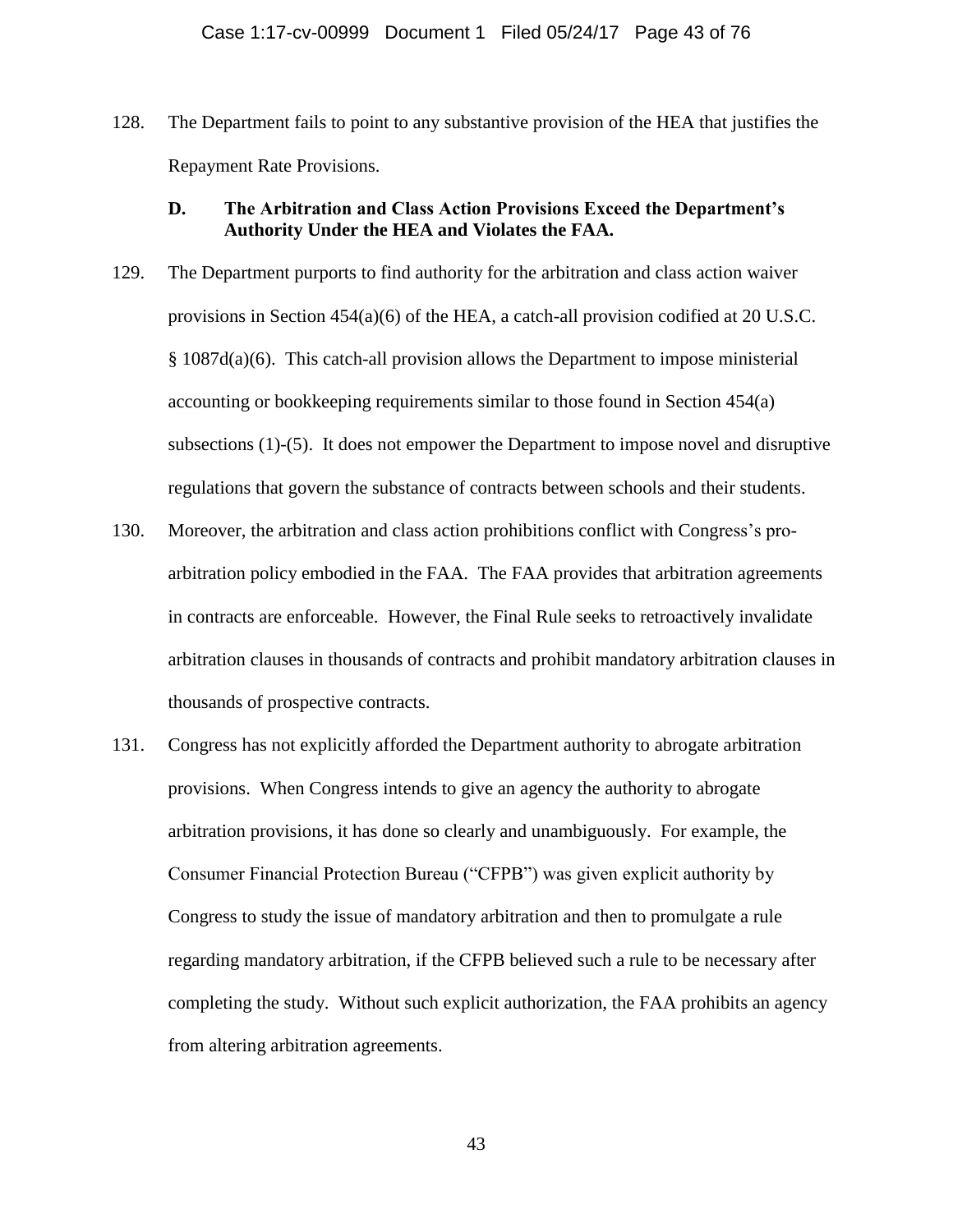132. The Department contends that it is not invalidating arbitration or class action provisions in existing contracts. Rather, it is simply preventing institutions from enforcing those provisions. That is a distinction without a difference. The FAA prohibits either course of action.

## **II. The Final Rule Is Arbitrary and Capricious Under the APA.**

133. The APA mandates that agency action be reasonable and reasonably explained. The Final Rule is neither.

## **A. The Borrower Defense Provisions Violate the APA.**

- 134. Several aspects of the borrower defense regulations demonstrate a lack of reasoned decision-making and thus violate the APA.
- 135. The Department offers no explanation regarding its decision to remove "borrower defenses" from the realm of collection proceedings and to instead initiate a novel administrative process for affirmative debt relief. The Department contends that it needs to create a process for asserting borrower defenses because the current regulation "does not establish any process for doing so." 81 Fed. Reg. at 39,345. That is a plainly inadequate statement. There is no specific "process" for asserting borrower defenses because they are *defenses* and are asserted in *other proceedings* – for example, in proceedings to establish a tax offset. *See* 34 C.F.R. § 685.206(c) (current borrower defense regulations).
- 136. The Department attempts to explain this change by claiming that it is no change at all. Even though the *current regulations themselves* state that borrower defenses are to be employed only in a "proceeding to collect on a Direct Loan," the Department claims that this is not true. Instead, the Department contends the borrowers are currently authorized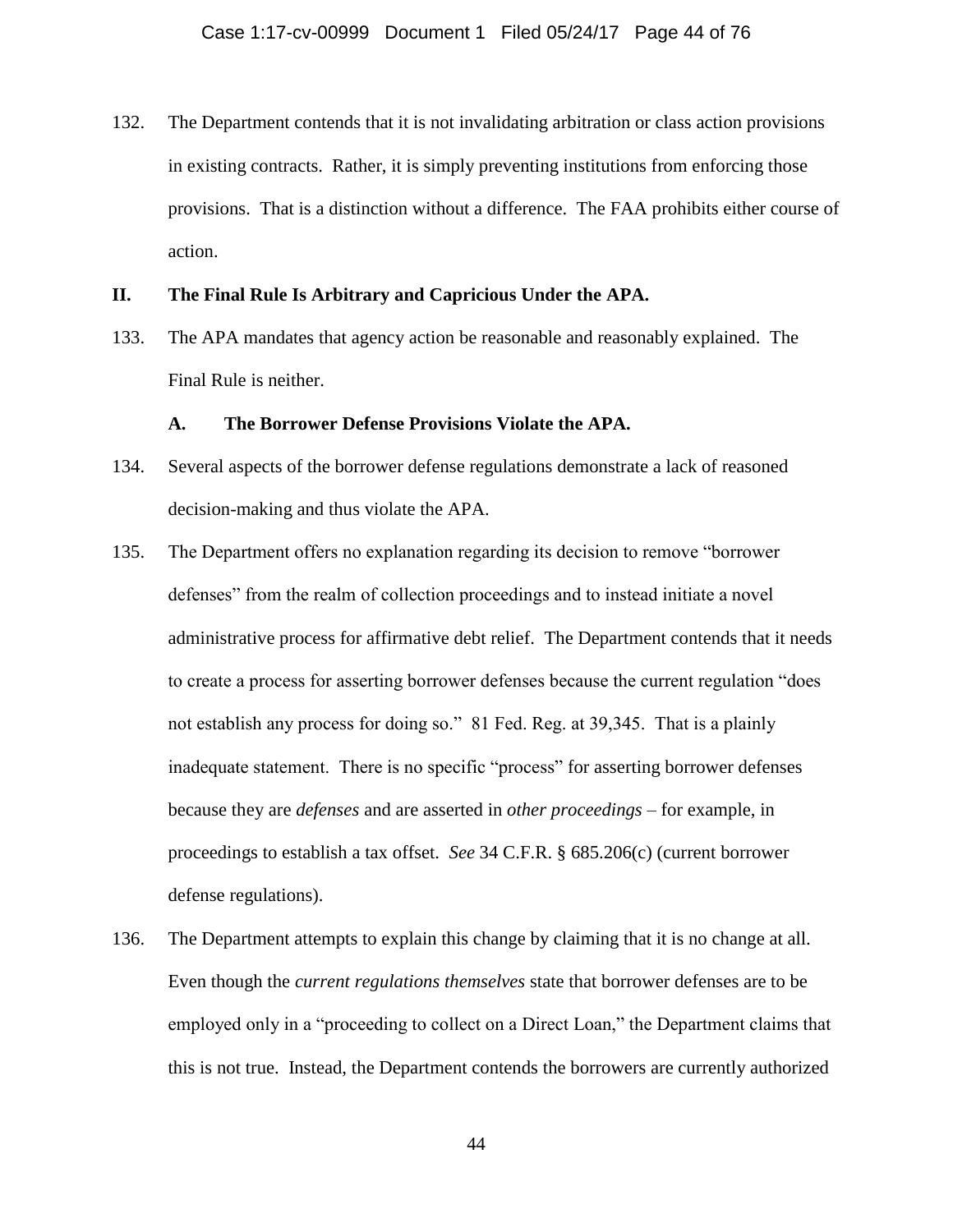## Case 1:17-cv-00999 Document 1 Filed 05/24/17 Page 45 of 76

to bring affirmative "claims" based on language included in promissory notes used in the now-defunct FFEL program. The use of those notes predated the addition of the borrower defense provision to the HEA, and those promissory notes are not and have never been used in the Direct Loan program. It is unclear what relevance, if any, they have to the Final Rule. But they plainly are inadequate to justify the sweeping change of the new rule.

- 137. Indeed, by pretending that no change in policy has taken place, the Department engages in a textbook case of arbitrary and capricious rulemaking. While an agency may change its mind (as long as it is acting within the bounds of the statute), it must, at a minimum, acknowledge that it is doing so.
- 138. The Department also states, in an attempted justification, that the "current borrower defense regulation" has "rarely been used." 81 Fed. Reg. at 39,335. But again, this explanation is insufficient. The Department makes no effort to link this lack of frequent use to some specific, identified deficiency in the current regulation.
- 139. The Department also fails to explain other aspects of the Final Rule, such as why it did not adopt an alternative, less disruptive proposal when determining standards for borrower defenses. For example, the Department indicates that its current regulations, which rely on causes of action under state law to provide the foundation for a borrower "defense," are problematic because it is difficult to know which state's law should apply in light of the growth of distance learning. *Id.* at 39,336. But if that is the problem, the Department could simply identify a way to determine which state's law to use – for example, the law of the borrower's state of residence, the law of the state in which the school is headquartered, or both. The Department ignores the advantages of relying on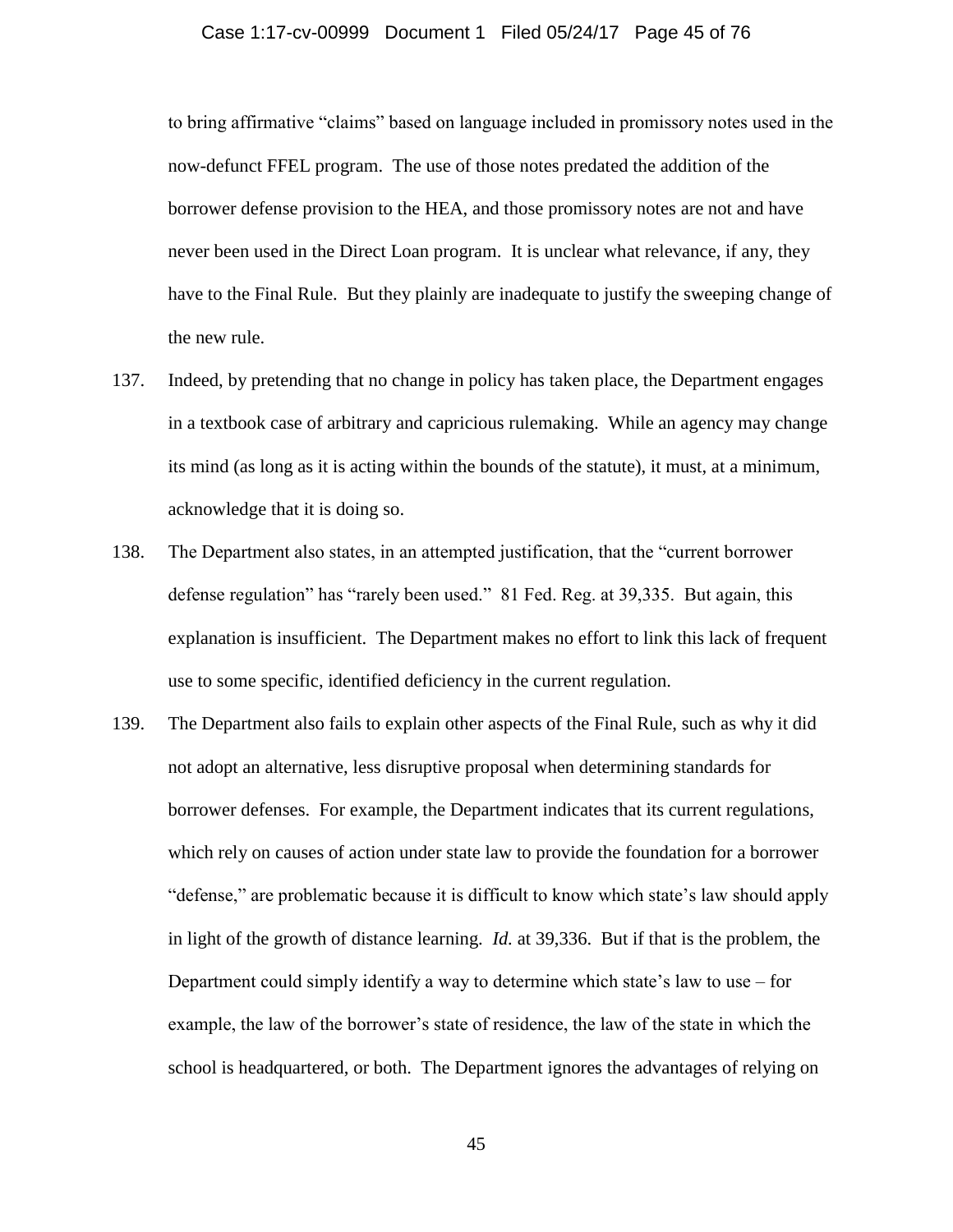## Case 1:17-cv-00999 Document 1 Filed 05/24/17 Page 46 of 76

state law causes of action, in which the applicable standards have been defined by appropriate and established limits in case law.

- 140. Instead, the Department proposes to create an *entirely new jurisprudence* that it terms the "Federal standard for breach of contract" and the "Federal standard" for substantial misrepresentations. *Id.* at 79,943-45. According to the Department, this new jurisprudence will not be governed by any particular body of state law or even by existing federal precedents. Rather, the Department will be making up the law "on a case-by-case basis." *Id.* The Department fails to explain how this could possibly be more clear and consistent than the current approach. Indeed, the Department expressly declined to address hypothetical situations posed by commenters seeking to clarify these new standards, because it plans to rely on its "case-by-case" approach. *Id.* This unpredictable, unbridled discretion cannot establish the consistency that the Department claims motivated the Final Rule.
- 141. Moreover, the Department indicates that it may be problematic to rely on state law because state laws vary, and hence some borrowers will arbitrarily receive more protection than others under the Department's regulations. *Id.* at 75,938. Of course, laws and policies will often vary from state to state. But even assuming that poses a problem, the Department has not fixed it. By relying on judgments obtained in state courts, the new regulations continue to incorporate protections that will vary by state.
- 142. The regulations also stretch the definition of "substantial misrepresentation" beyond the point of reasonableness. The Department expands the definition of a misrepresentation to include, for example, a statement that "omits information in such a way as to make the statement false, erroneous, or misleading." *Id.* at 79,949. By adding omissions to the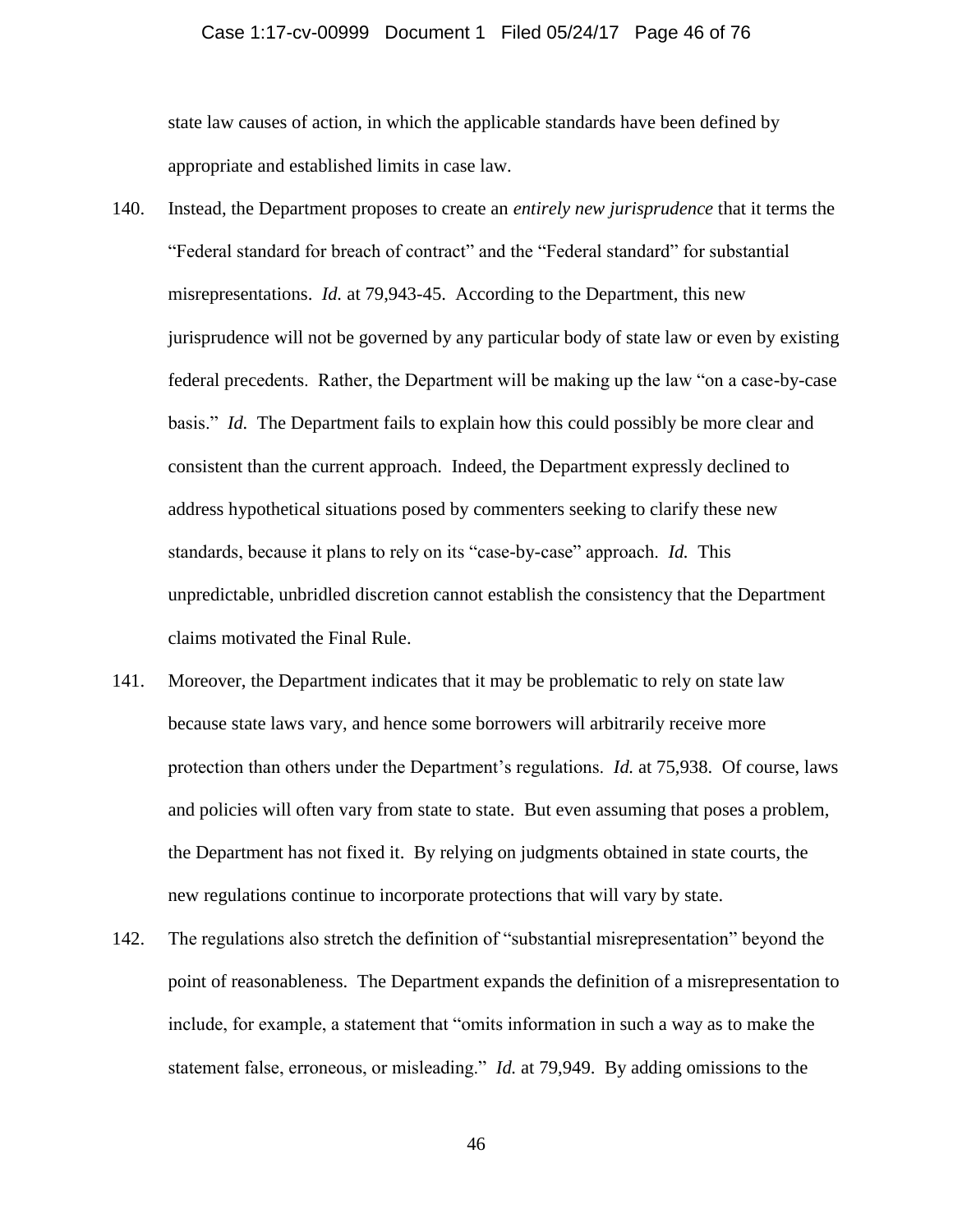### Case 1:17-cv-00999 Document 1 Filed 05/24/17 Page 47 of 76

definition, without requiring any intent to deceive or indeed even any deception, the Department has transgressed the bounds set by Congress, sweeping in statements that would be both truthful and nondeceitful or merely confusing.

- 143. Many of the provisions regarding an institution's right to process under these regulations are insufficiently protective, given the Department's decision to import causes of action that would ordinarily be determined in court by a jury with the full procedural protections generally afforded to federal litigants. That is especially true given the large sums of money involved in many borrower defense claims. For example, there is no mechanism to challenge the certification of a group of borrowers, and, by aggregating many dissimilar borrowers into one action, the group process may result in a windfall for some borrowers and a shortfall for others. In addition, schools are not entitled to receive all the documents the Department has relied on in determining that the school might be liable when it receives notice of its potential liability. Hearings are also discretionary. And, while the school has a right to call witnesses, there is no mandate to ensure that borrowers will appear so that the school can confront its accusers. Many evidentiary and procedural rules also appear to be *ad hoc* and undetermined. *See* 82 Fed. Reg. 6256-59.
- 144. To make matters worse, the Department does not explain why, in its view, the adjudication provisions already set forth in either subpart H or subpart G of 34 C.F.R. part 668 should not apply here. The Department gives no explanation regarding why its novel procedures for recovering sums from schools under the Borrower Defense Provisions are preferable to the rules protecting institutions today, which already offer a well-understood hearing and appellate review process. 81 Fed. Reg. at 75,960.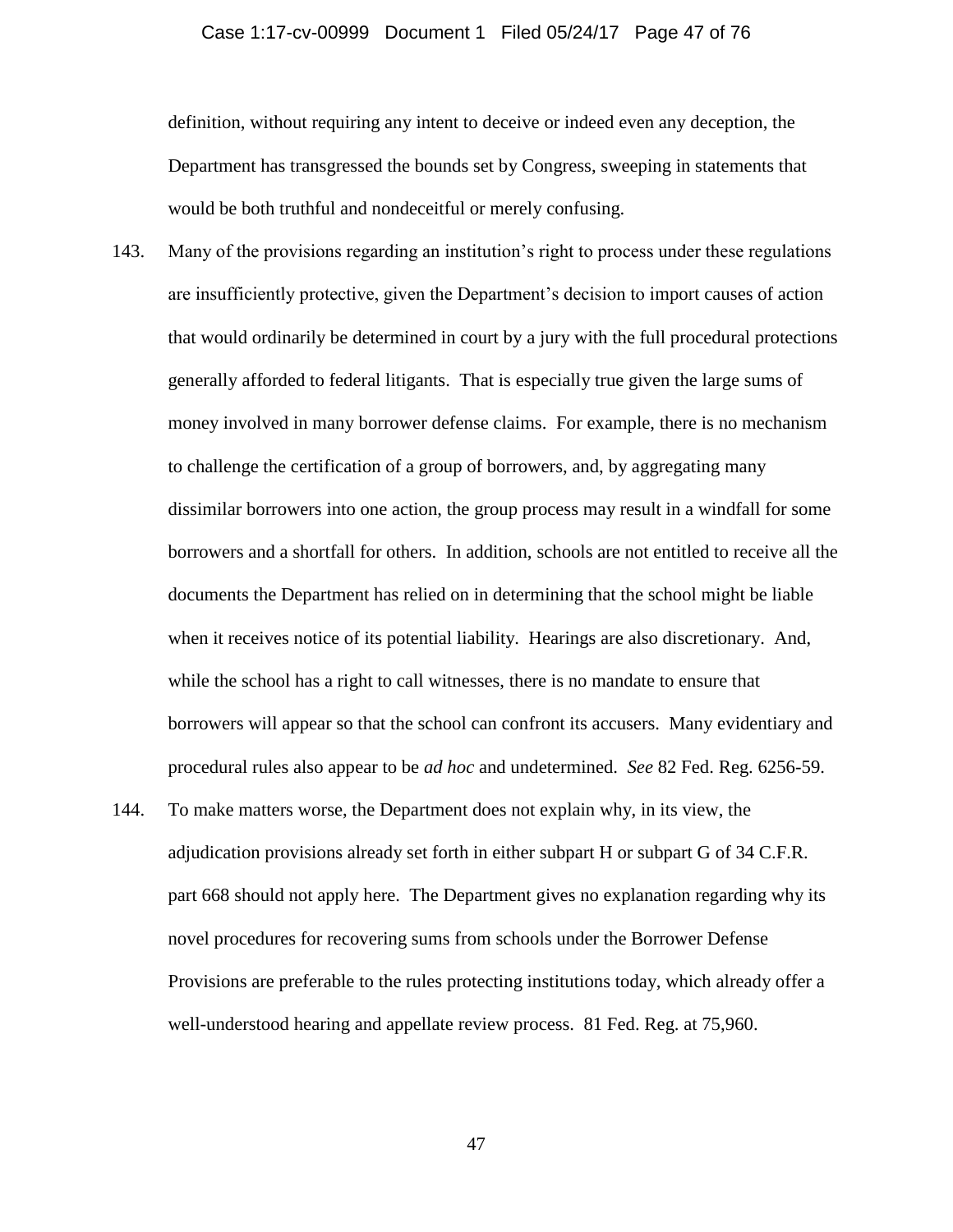- 145. Beyond that, the procedures do not provide schools with any finality. Rather, a borrower can continually return to the Department with "new" evidence, even if the borrower previously lost his or her borrower defense action. *Id.* at 79,969. This lack of finality is unreasonable and unexplained.
- 146. The process regarding group borrower defenses likewise is vaguely worded and unreasoned. A group borrower defense may be initiated wherever the Department believes two or more borrowers have "common facts and claims" or where other factors, enumerated in a nonexclusive list, are present. *Id.* at 75,968. Borrowers may be included in a defense, unless they opt out, even if they have not submitted a claim form. *Id.* at 75,969.The Department does not explain what it means to have "common facts or claims." It is unclear whether the Department intends to incorporate, for example, the rigorous standard of Federal Rule of Civil Procedure 23(a)–(b). If not, the Department fails to explain why a lesser, unspecified standard is appropriate, given the severe burden imposed on institutions by class proceedings. The Department also does not explicitly allow institutions to challenge the composition and appropriateness of the class or "group." 81 Fed. Reg. at 75,968. This, too, is arbitrary and capricious.
- 147. Equally troubling, in a group borrower defense proceeding, the Department creates a "rebuttable presumption that each member of the group reasonably relied on the misrepresentation." *See id.* at 76,084-85. But cases *cited by the Department itself* indicate that this is often not a fair or reasonable presumption. *See, e.g.*, *id.* at 39,347; *Rodriguez v. McKinney*, 156 F.R.D. 112, 116 (E.D. Pa. 1994) (individual questions regarding reliance on misrepresentations prevented class certification). In addition, it is entirely unclear how an institution might rebut this presumption for every student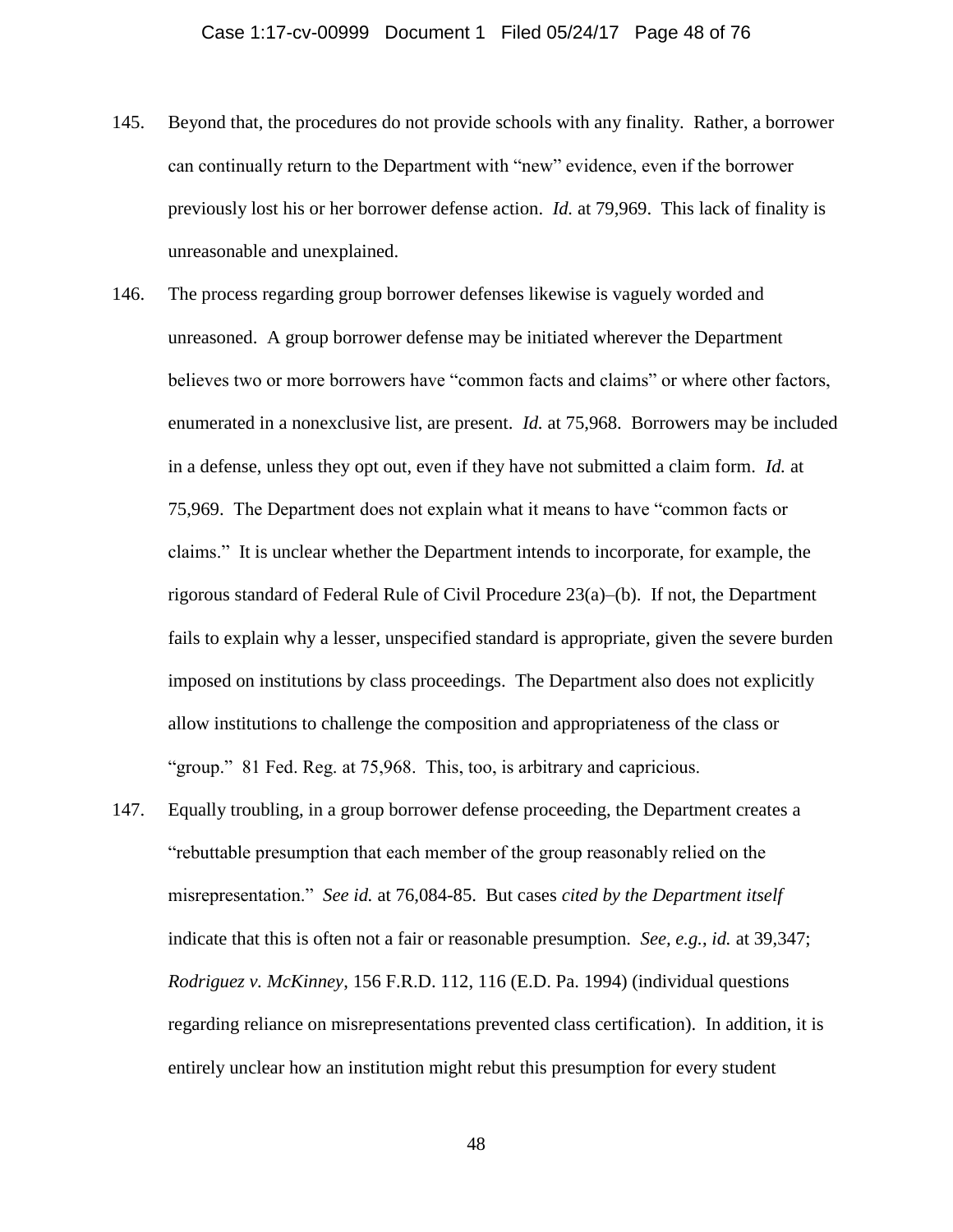### Case 1:17-cv-00999 Document 1 Filed 05/24/17 Page 49 of 76

aggregated into the group, or how all those students might be made available for discovery or cross-examination.

- 148. Finally, the Department also makes several unreasoned and unexplained decisions regarding how a borrower may demonstrate breach of contract. For example, the Department concludes that a breach of contract need not be material and no injury need be shown for an institution to be held liable for the breach. 81 Fed. Reg. at 75,944. This runs counter to the Department's insistence on reasonable reliance and injury when asserting a borrower defense based on misrepresentation. *Id.* at 75,950.
- 149. Moreover, the Department stated that it would not impose a materiality standard because the Department "is comfortable with its ability to grant relief commensurate to the injury to a borrower alleged." *Id.* at 39,341. Failing to provide a materiality standard and instead relying on the Department's unfettered discretion in any given case is arbitrary, unjustified, and unfair to institutions trying to defend themselves or anticipate future liability.
- 150. In addition, the Final Rule indicates that proprietary and non-profit institutions may be treated differently in terms of their liability for similar transgressions. In Appendix A, the Department includes an example of a student at a liberal arts college who was subject to a substantial misrepresentation. *Id.* at 76,086-87. Because the Department deems her education valuable, she receives no debt forgiveness, and her school is not liable. *Id.*  There is no similar example regarding a proprietary school. The Department does not explain what factors or standards it will use (or even consider) in making this extremely consequential decision about whether a particular education is "valuable" or not.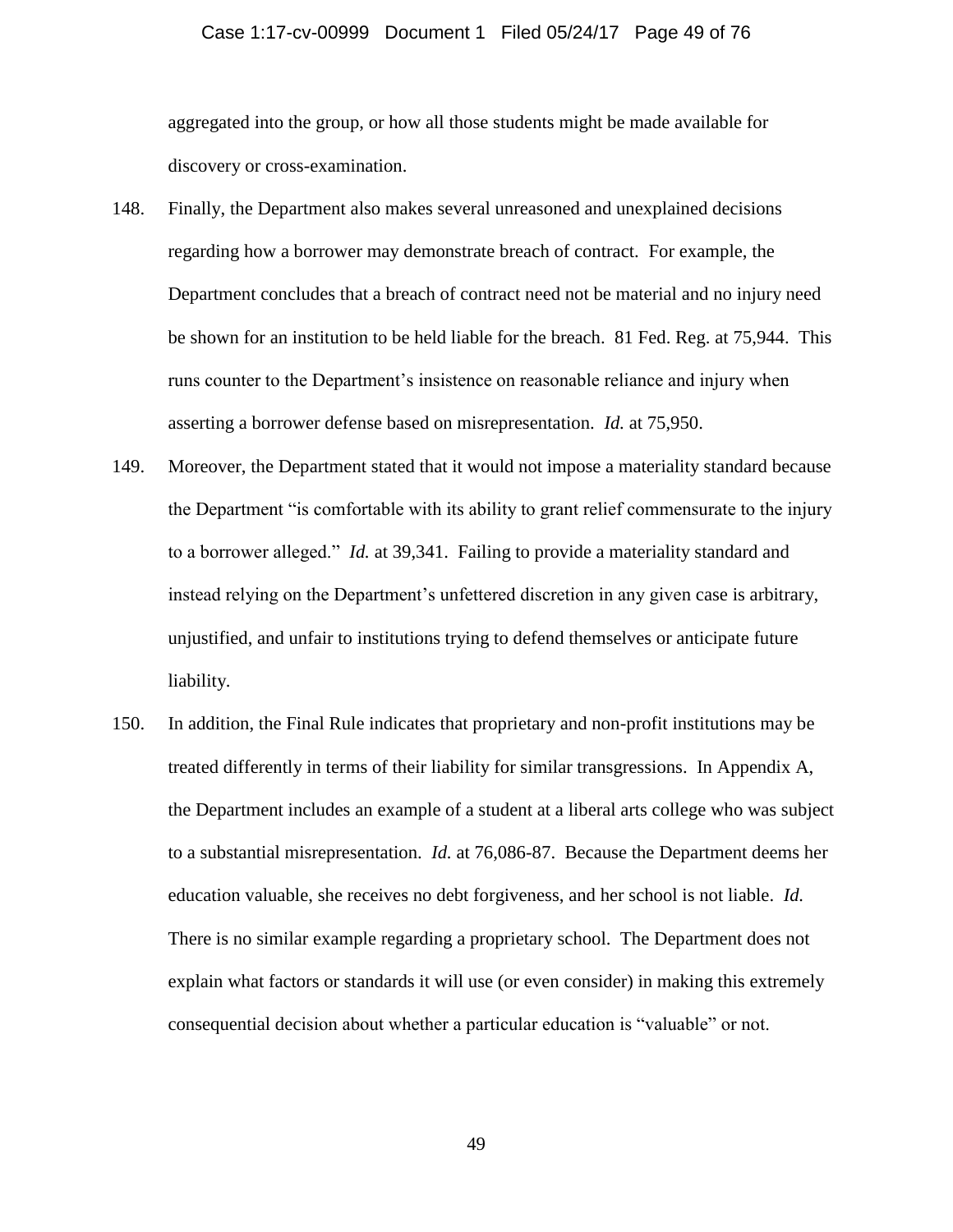## **B. The Financial Responsibility Provisions Violate the APA.**

- 151. The Financial Responsibility Provisions violate the APA's notice requirements. *See* 5 U.S.C. § 553. The Department provided no notice of, or opportunity to comment on, crucial substantive aspects of the Final Rule. In particular, the Department gave no notice of the mechanisms by which the Department now proposes to estimate and incorporate the impact of various "triggering events" into the composite score framework. The Department's failure to do so threatens the ongoing viability of the composite score methodology.
- 152. The Department also has failed to provide notice of several additional "triggering events" that were presented for the first time in the Final Rule. Two discretionary triggers related to borrower defense claims were not mentioned or addressed in negotiated rulemaking or the NPRM. *See* C.F.R. §§ 668.171 (g)(7), (8). Another novel trigger gives the Secretary discretion to require financial protection if he or she expects to receive a significant number of borrower defense claims. This compounds fairness and due process concerns raised by the Final Rule. Commenters did not have an opportunity to address these issues.
- 153. The Department also failed to provide notice of its new discretionary trigger for failing an as-yet-undeveloped "stress test." *See* 81 Fed. Reg. at 76,003. The Department does not explain what the "stress test" would consist of or when it will be revealed. This vague placeholder on a fundamental point fails to provide any information to regulated parties.
- 154. The Department additionally failed to provide notice that it would remove the dollar threshold for litigation-based triggers. Under the Final Rule, institutions must provide the Department with a notice and submit their composite score to recalculation whenever any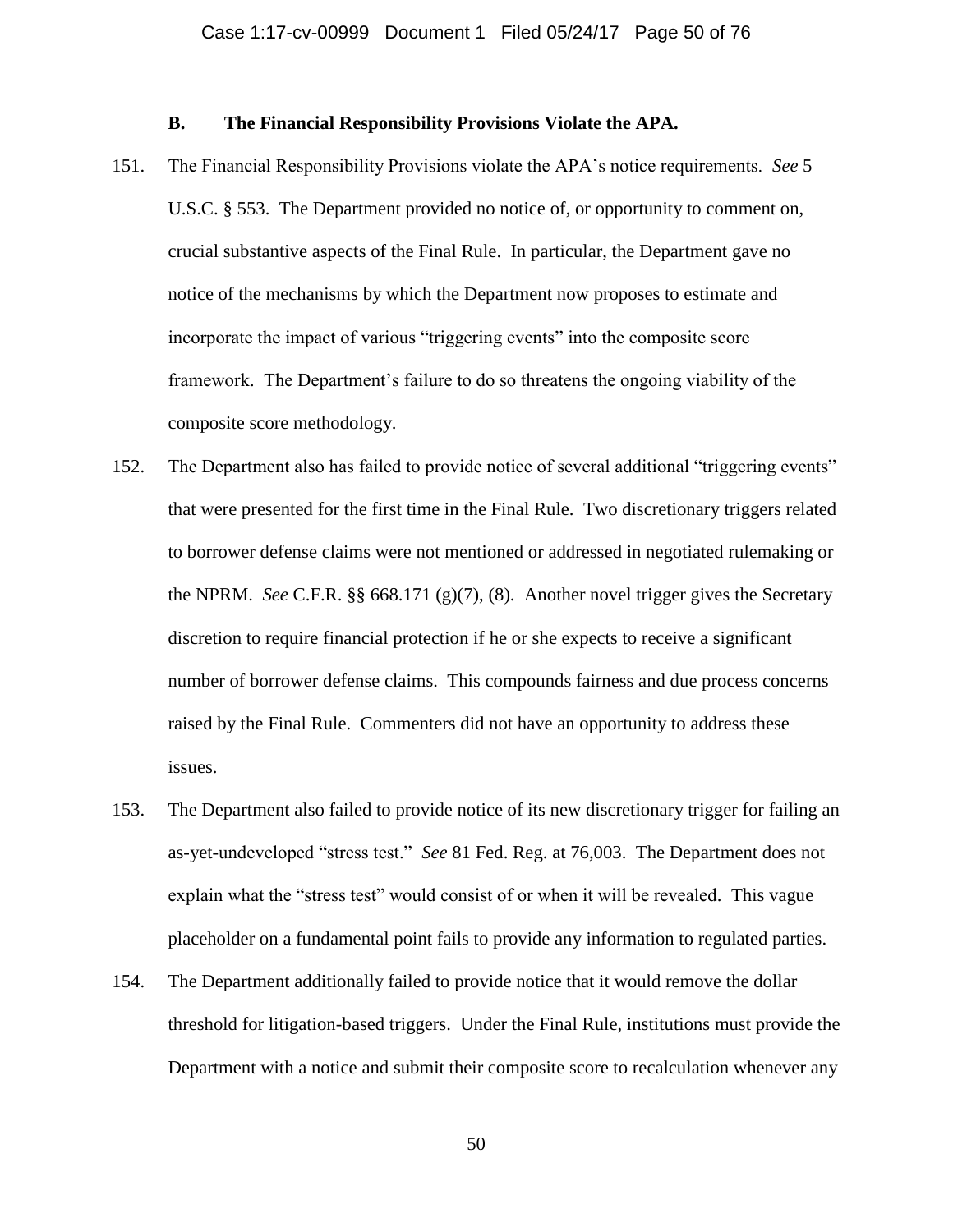### Case 1:17-cv-00999 Document 1 Filed 05/24/17 Page 51 of 76

judgement or settlement is reached in any court or agency that impacts the institution. This is a substantial and unwarranted burden, especially for small settlements or fines that could not possibly impact a school's composite score. Due to the lack of notice, institutions had no opportunity to raise these concerns before the Department.

- 155. In addition, the Financial Responsibility Provisions are arbitrary and capricious under the APA. For example, the Department's decision to base significant regulatory consequences on the mere pending status of lawsuits brought by state or federal actors violates reasoned decision-making and due process. At a minimum, the Department has not adequately addressed these concerns. This trigger provides institutions with no opportunity to be heard regarding the merits, or lack thereof, of any underlying claims. That regulatory approach appears to be unprecedented. The regulations provide a limited opportunity for an institution to show that the government's claims, if fully proved, could not lead to the amount of damages alleged. *See id.* at 76,074-75. But the Department takes pains in the preamble to "stress that this option does not include any consideration of the merit of the government suit." *Id.* at 76,006. The Final Rule allows for 120 days to pass after a lawsuit is filed before regulatory consequences are triggered, purportedly giving institutions the opportunity to attempt to secure dismissal or summary disposition of the lawsuit. However, the Department fails to account for the possibility that dispositive motions may not be decided, or even fully briefed, within that timeframe. The regulations' extraordinary "guilty unless judged innocent within 120 days" approach fails to meet the mandates of reasoned decision-making or due process.
- 156. The manner in which the regulations would account for the impact of a lawsuit that does not specify a damages figure is also arbitrarily one-sided and onerous. For a borrower-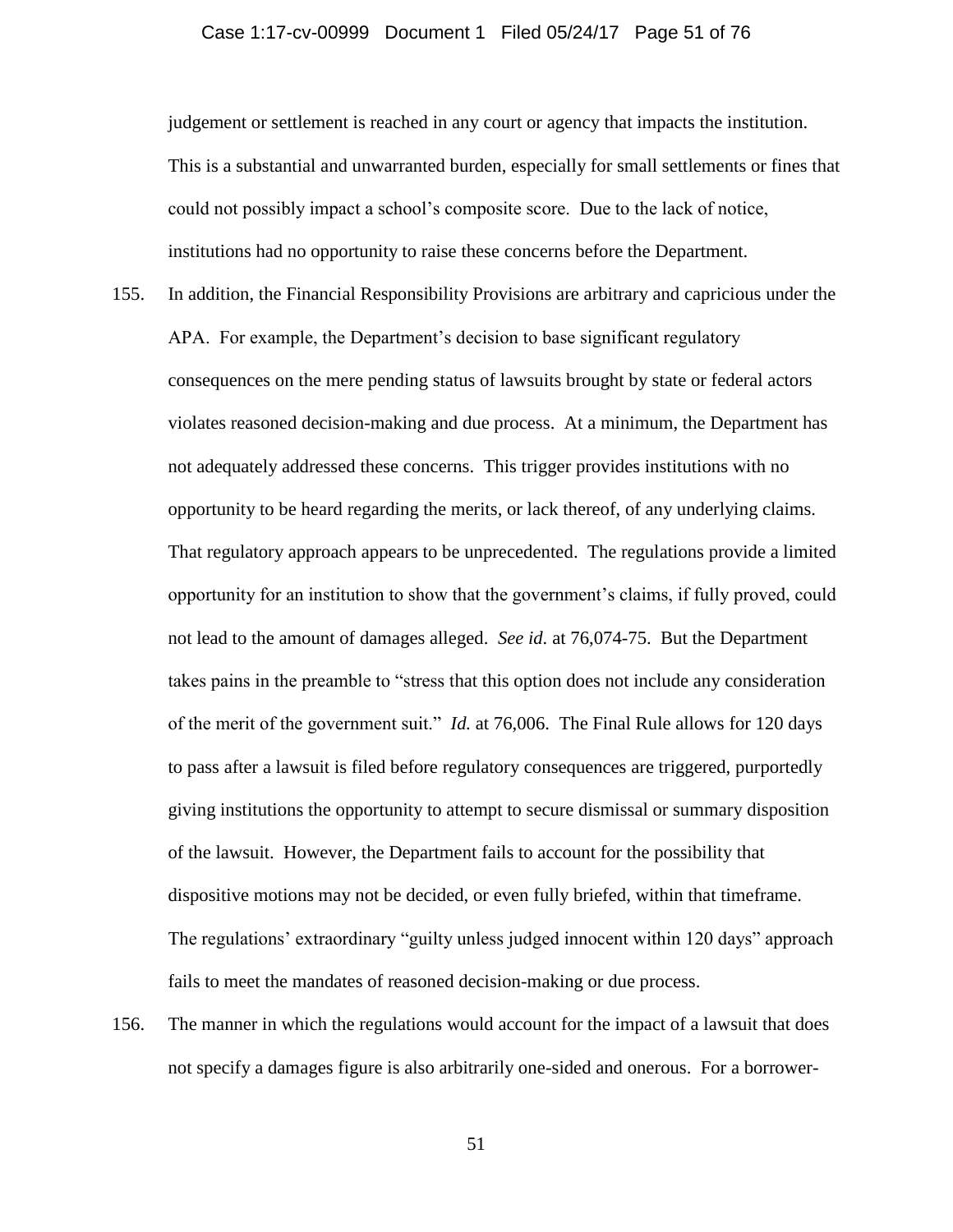## Case 1:17-cv-00999 Document 1 Filed 05/24/17 Page 52 of 76

defense-related lawsuit, the regulations employ the largest possible figure: the full amount of tuition and fees received by the institution during the relevant period for the program or location at issue. That measure is very likely to overestimate the impact of the lawsuit and does not appear to be grounded in evidence or studies.

- 157. The Department also does not seriously consider the likelihood that uneven enforcement based on various state laws and state agency requirements might result in unfairness for schools. In the Borrower Defense Provisions, the Department itself highlights the supposed importance of uniform rules to fairness. *See, e.g.*, *id.* at 75,939. Hence, triggers related to state or local enforcement action conflict with other aspects of the Department's reasoning.
- 158. The Financial Responsibility Provisions also incentivize certain litigation tactics by empowering state Attorneys General and other oversight entities – including local government entities, *id.* at 75,990 – to trigger important federal regulatory consequences unilaterally, even where a lawsuit may later be found meritless. This arbitrarily increases the risks institutions face to their financial stability from the mere filing of a lawsuit.
- 159. The Department's decision to base significant regulatory consequences on nongovernmental parties' lawsuits that endure past the still-preliminary summary judgment stage raises similar concerns. Denial of a defendant's summary judgment motion – or a defendant's decision not to pursue such a motion – does not suggest the plaintiff is likely to prevail. Survival of summary judgment indicates only that issues of fact remain to be resolved before judgment can be rendered. Claims against educational institutions often raise primarily factual, not legal, issues and are thus not amenable to summary judgment even when meritless.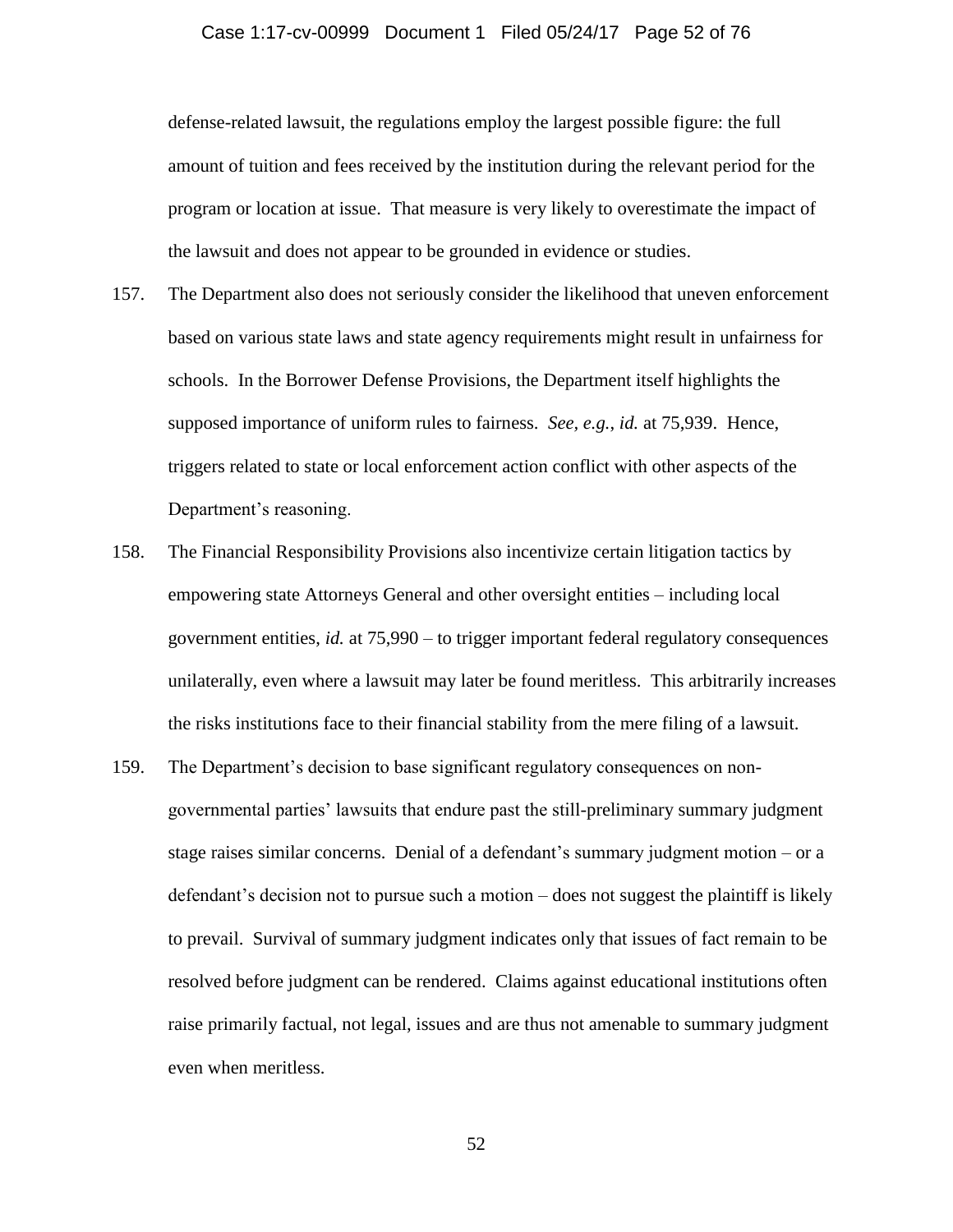- 160. The Department rejects any mechanism that would permit, much less require, it to consider the merit of a lawsuit. Its reasoning on this critical point is insufficient. The Department sees "little or no value" in considering a presentation from the institution regarding a pending lawsuit, and objects to "second-guessing" government agencies in the exercise of their litigation activities. *Id.* at 75,990. But commenters have not asked the Department to adjudicate cases, only to fairly evaluate the level of financial risk they pose. By contrast, the assumption that the plaintiff will not only prevail but obtain the maximum possible recovery is arbitrary and capricious. And it is the Department, not objecting commenters, that has chosen to use the mere filing of a lawsuit by state entities as the trigger for significant financial consequences.
- 161. The regulations' litigation-based "triggering events" and their failure to provide due process not only violates reasoned decision-making and deprives institutions of basic regulatory fairness, but also deprives schools of their ability to effectively manage litigation risk. The mere filing of a lawsuit with a large requested damages figure that survives for 120 days (or proceeds past summary judgment) may require a defendant institution to post a costly letter of credit. Thus, plaintiff states, private parties, and their attorneys could bring enormous settlement pressure to bear on an institution at preliminary stages of litigation. Institutions could be compelled to settle even meritless lawsuits following denial of summary judgment in order to address or ameliorate the coercive dynamic these regulations create. Placing parties on such an uneven playing field threatens not only the financial stability of higher education institutions but also the integrity of the American litigation system.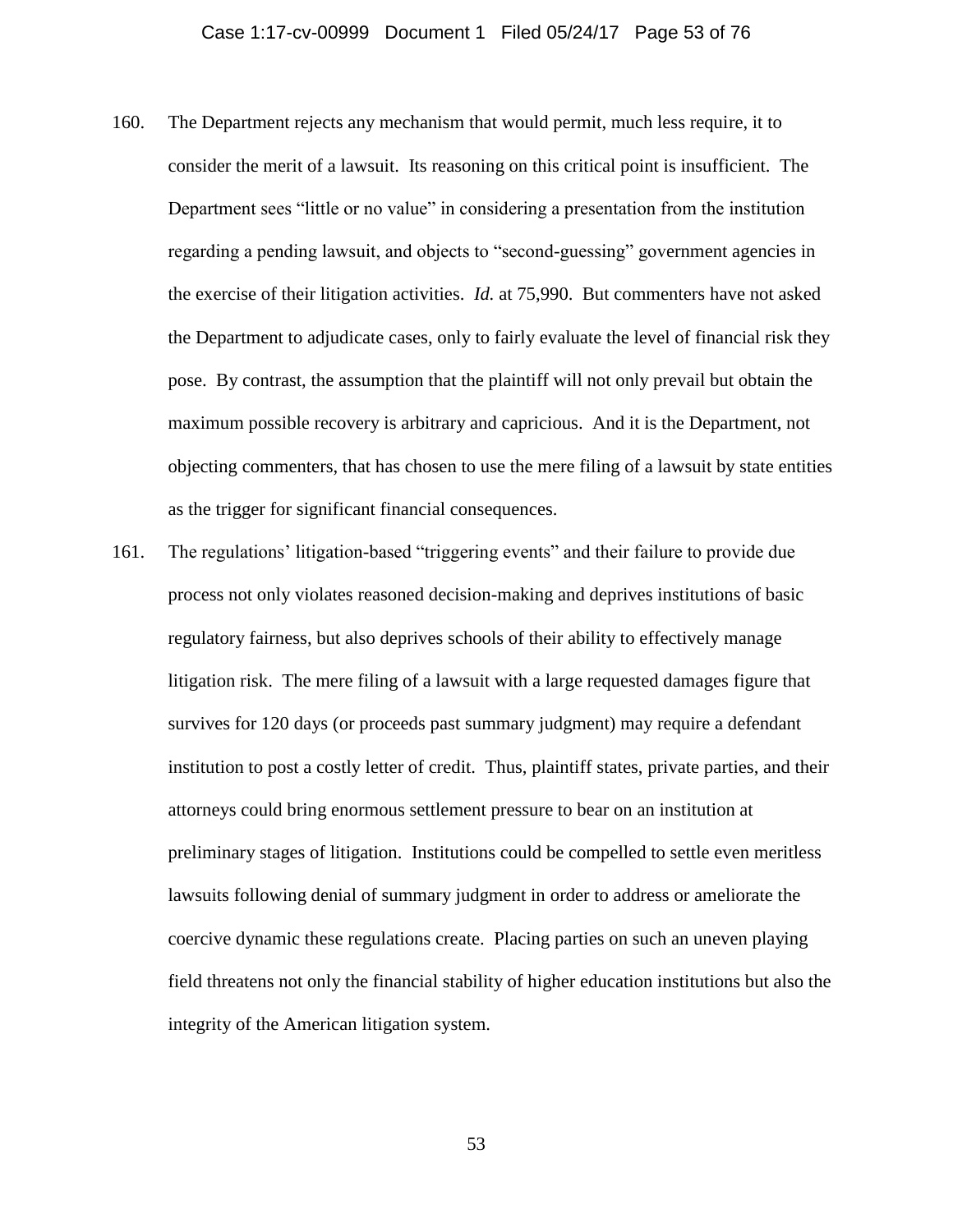- 162. The regulations determine the impact of a lawsuit on an institution's composite score based on the plaintiff's demand for a certain amount of damages. This is unjustified and unjustifiable. The damages figure a plaintiff requests has no relationship to an institution's financial responsibility, especially since the claim may have no merit, and the damages figure has not been subjected to any sort of adversarial testing or independent evaluation.
- 163. Overall, the Department's use of lawsuits as triggering events is unsupported by any data or study on the record. The Department has not offered any evidence of what percentage of lawsuits that are pending for 120 days or proceed past summary judgment result in a decision against the defendant school. Nor has the Department studied the relationship between the amount of damages demanded and the amount, if any, recovered by plaintiffs. By contrast, commenters offered evidence showing that judgments against schools are extremely rare. The Department's decision thus runs counter to evidence in the record.
- 164. Additionally, the automatic "triggering event" based on cohort default rates effectively punishes institutions that attempt to serve underserved student populations, unnecessarily raising costs for those institutions in ways that threaten to diminish educational choice. "Cohort Default Rates tend to be higher at institutions that serve low-income and minority students including community colleges and HBCUs." Kamille Wolff Dean, *Student Loans, Politics, and the Occupy Movement: Financial Aid Rebellion and Reform*, 46 J. Marshall L. Rev. 105, 128 (2012). The regulations threaten to push these institutions' costs measurably higher based on an automatic trigger, which may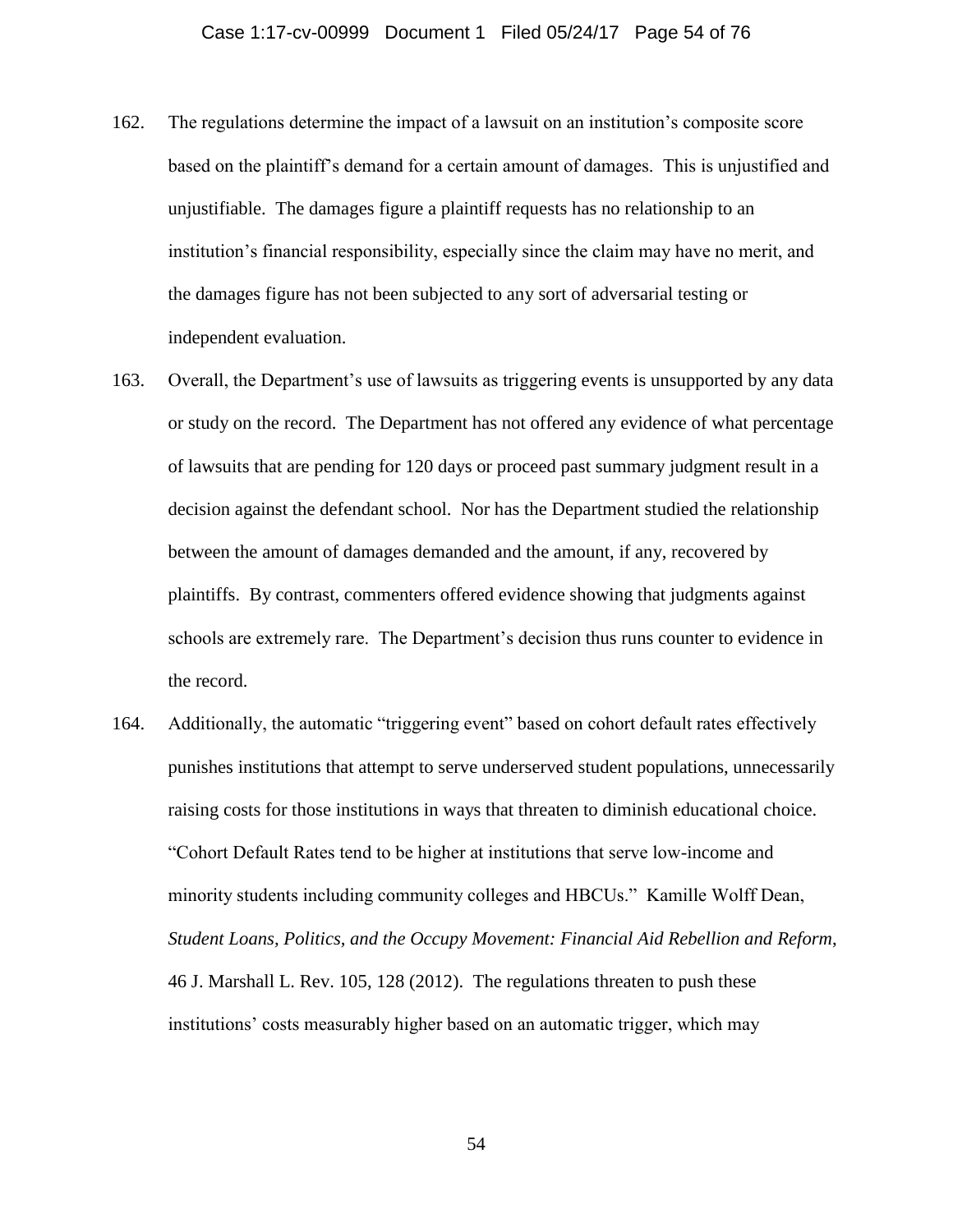### Case 1:17-cv-00999 Document 1 Filed 05/24/17 Page 55 of 76

unnecessarily cause some schools to shut down altogether. That would leave taxpayers stuck with a large bill and underserved students with even fewer options.

- 165. The Department has also created a trigger based on the failure of a gainful employment metric. The use of a failure of a single programmatic gainful employment metric as a basis for a trigger requiring the recalculation of the institutional composite score inappropriately draws a conclusion of "financial risk" without supporting evidence. Harvard University recently announced the teach out of its American Repertory Theater graduate program because of a failing gainful employment rate. It is unlikely, however, that anyone would consider Harvard at financial risk because of this single program failing the gainful employment rule.
- 166. The regulations also authorize the Secretary to require an institution to provide a letter of credit or other financial protection if the Secretary finds an "event or condition that is reasonably likely to have a material adverse impact on the financial condition, business, or results of operations of the institution." 81 Fed. Reg. at 76,074. This language neither gives regulated parties notice of what is required of them nor provides sufficient guidance to ensure reasonable, non-arbitrary decision-making. The Department, however, has refused to define "material adverse effect" in the Final Rule. *See id.* at 76,000.
- 167. Compounding this problem, the discretionary triggers offered as examples of "material" events have serious legal flaws. The discretionary trigger for fluctuations in Direct Loan or Pell Grant funds is vague, yet the Department refuses to clarify what level of fluctuation it might consider to be material. The discretionary trigger based on an accrediting agency's decision to place an institution on probation, show-cause, or similar status for failure to meet the agency's standards also risks disproportionately punishing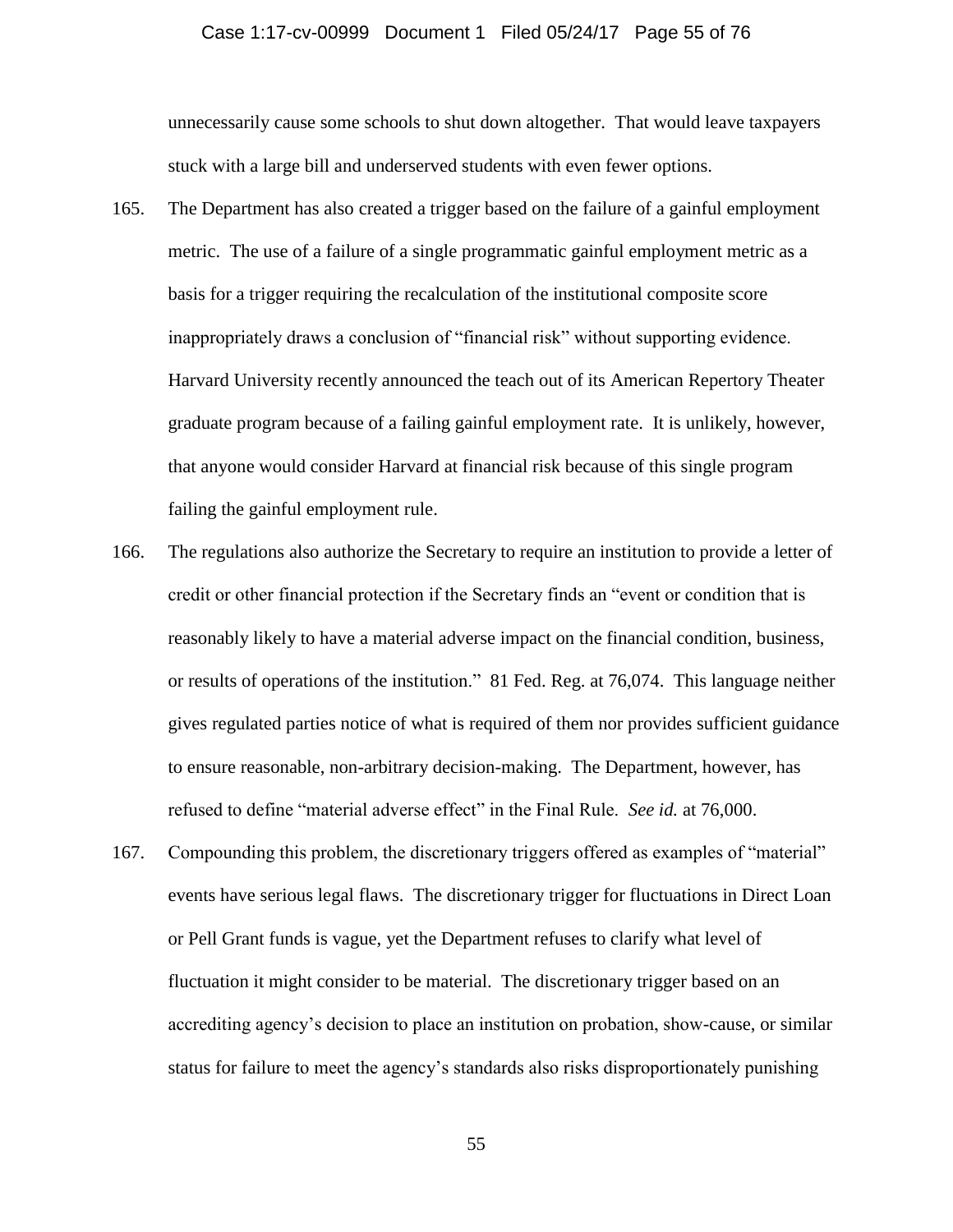## Case 1:17-cv-00999 Document 1 Filed 05/24/17 Page 56 of 76

minor infractions and infractions that have no financial impact. The discretionary trigger for high dropout rates effectively punishes institutions that attempt to serve underserved populations because, as commenters argued and the Department does not dispute, studies show that the most common reason students drop out of school has nothing to do with institutional quality. Instead, students who drop out commonly state that, due to financial circumstances, they needed to resume work. *See id.* at 76,001.

- 168. The Final Rule also unjustifiably singles out and targets proprietary institutions. Several of the regulations' "triggers" – such as the 90/10 trigger, the equity-distribution trigger, and the SEC-related triggers – target *only* proprietary schools. Others, such as the gainful employment or default rate triggers, will also have a disproportionate effect on proprietary schools. That means the Financial Responsibility Provisions will disproportionately burden proprietary schools and their vulnerable students. The Department fails to justify this differential, discriminatory, and arbitrary treatment.
- 169. The Department's targeting of proprietary institutions is all the more troubling and inadequately justified because its own studies have consistently found that those institutions have a large percentage of low-income and minority students. *See, e.g.*, Nat'l Ctr. for Educ. Statistics, *Students Attending For-Profit Postsecondary Institutions: Demographics, Enrollment Characteristics, and 6-Year Outcomes* Table 2 (Dec. 2011), http://nces.ed.gov/pubs2012/2012173.pdf. Without proprietary schools, it is, at the very least, unclear whether these students would be served at all. The Department, however, unjustifiably assumes that other institutions will accept all students who are displaced, without citing any evidence whatsoever regarding those schools' capacity or risk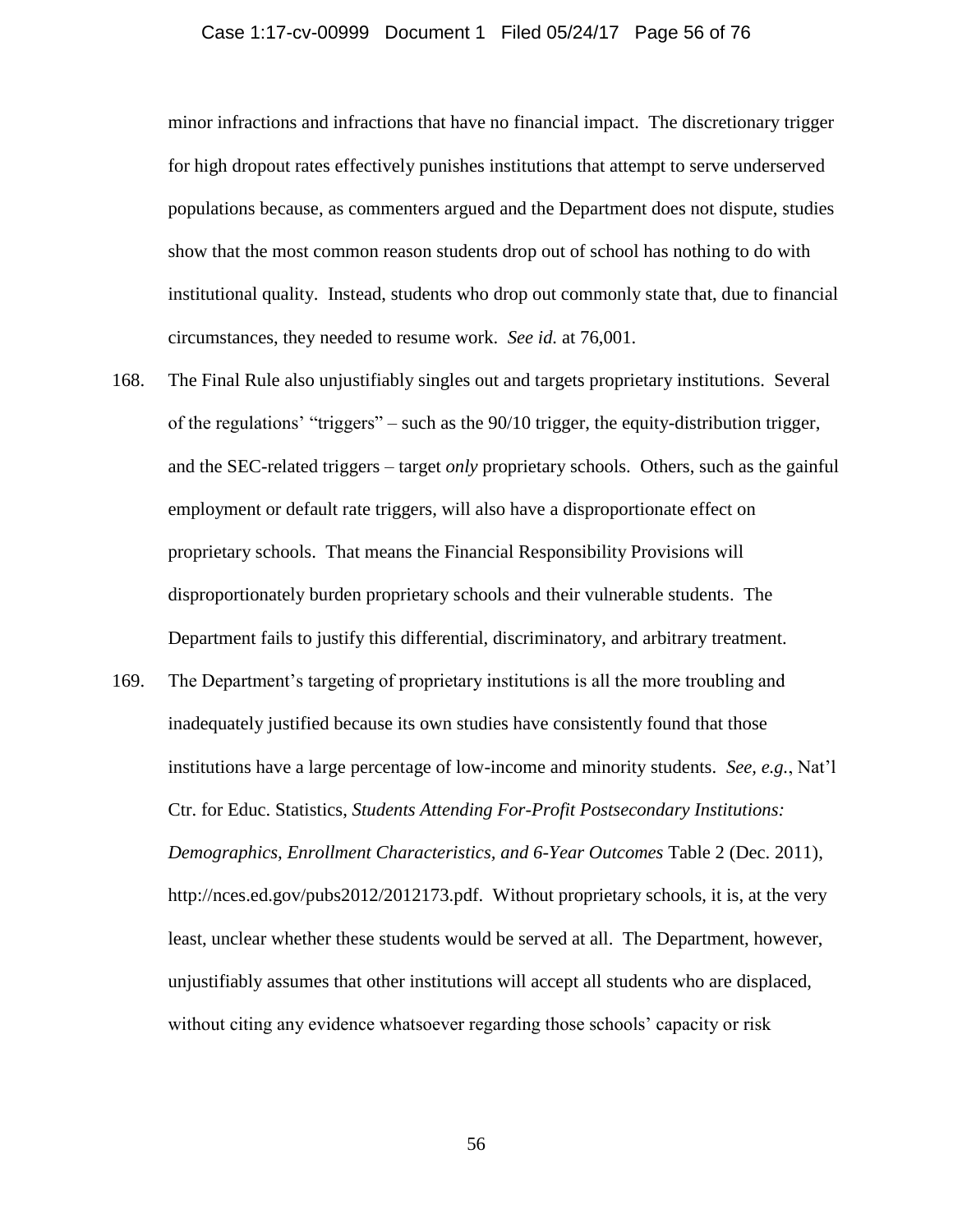## Case 1:17-cv-00999 Document 1 Filed 05/24/17 Page 57 of 76

tolerance. The Department does not cite any evidence in the record to support this assumption.

- 170. Despite extensive comments raising the issue of minority and underserved borrowers' access to postsecondary education, the Department says little about this critical question in the Final Rule. *See, e.g.*, Comments of Spelman College, ED-2015-OPE-0103 (July 28, 2016); Comments of United Negro College Fund, Thurgood Marshall College Fund, National Association for Equal Opportunity in Higher Education, ED-2015-OPE-0103 (July 29, 2016). When it does address the issue, the Department effectively concedes that its proposal to recalculate composite index scores based on triggering events will disproportionately impact institutions serving underserved borrowers. As the Department acknowledges, those institutions will tend to have "a lower composite score than might otherwise be the case." 81 Fed. Reg. at 76,013. The Department fails to offer a viable method of mitigating this disproportionate and harmful impact.
- 171. During the comment period, numerous commenters pointed out that the Department has not been calculating the metrics under its existing regulations correctly or enforcing its rules consistently. These commenters suggested that the Department undertake a review of its existing process before it proposes to add new financial-responsibility provisions. *See, e.g.*, Comments of National Association of College and University Business Officers (NACUBO), ED-2015-OPE-0103 (Aug. 1, 2016); Comments of North Carolina Independent Colleges and Universities, ED-2015-OPE-0103 (Aug. 1, 2016). The Department has arbitrarily and capriciously rejected this invitation to fix what is broken and is instead plowing ahead with new, poorly-thought-out regulations that promise to create additional problems.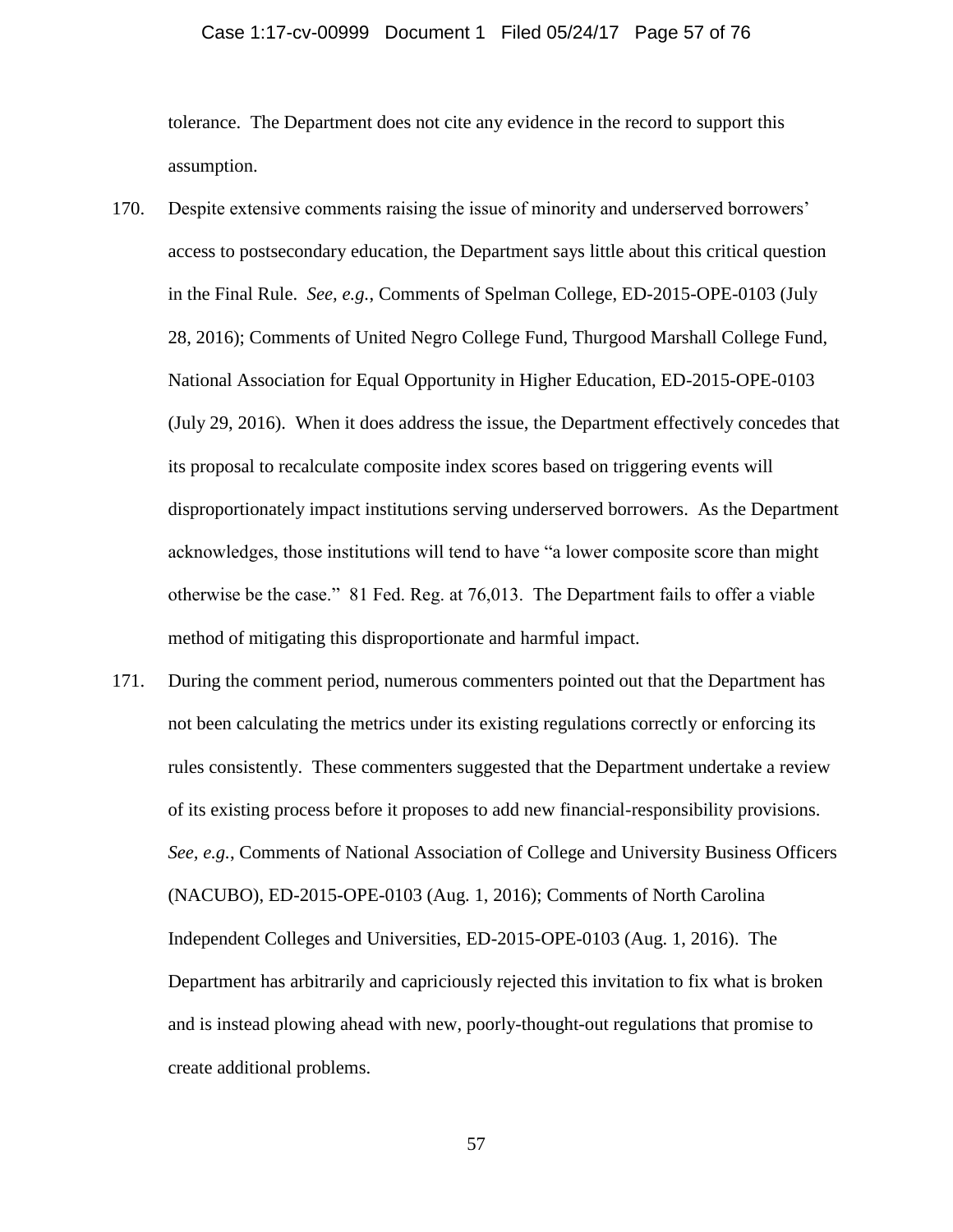- 172. Overall, the "triggering events" in these regulations will impose significant costs even on institutions that are financially responsible by any reasonable definition of that term. The Department's refusal to tie the impact of triggers to any actual, evidence-based study in the record is arbitrary and will have an impact on schools that is not adequately addressed in the Final Rule. As CAPPS and others explained during the comment period, each letter of credit is generally required to be backed up by cash collateral. *See, e.g*., Comments of CAPPS, ED-2015-OPE-0103 (Aug. 1, 2016); Comments of Education Affiliates Inc., ED-2015-OPE-0103 (Aug. 1, 2016). Often, an institution will have to provide a cash deposit sufficient to cover the entire letter of credit and pay additional fees. Letters of credit also are difficult to obtain in the current credit environment. For many schools, this means that the pending status of a lawsuit against it, no matter how meritless, may cost it millions of dollars as a result of the Department's new regulations. This perverse impact will be particularly devastating for smaller schools with no endowment.
- 173. The Department acknowledges that letters of credit have become more onerous in recent years, *see* 81 Fed. Reg. at 76,007, but fails to provide meaningful alternatives. Despite the fact that the Department has statutory authority to accept performance bonds under Section  $498(c)(3)(A)$  of the HEA, the Department rejects out of hand the suggestion made by several commenters that they should be accepted as an alternative to letters of credit. *See id.* The Department fails to explain why these bonds would be less effective than a letter of credit, even while acknowledging that they are generally less expensive.
- 174. At minimum, the tremendous costs imposed by a letter of credit will unjustifiably divert resources away from the education services a school provides in accordance with its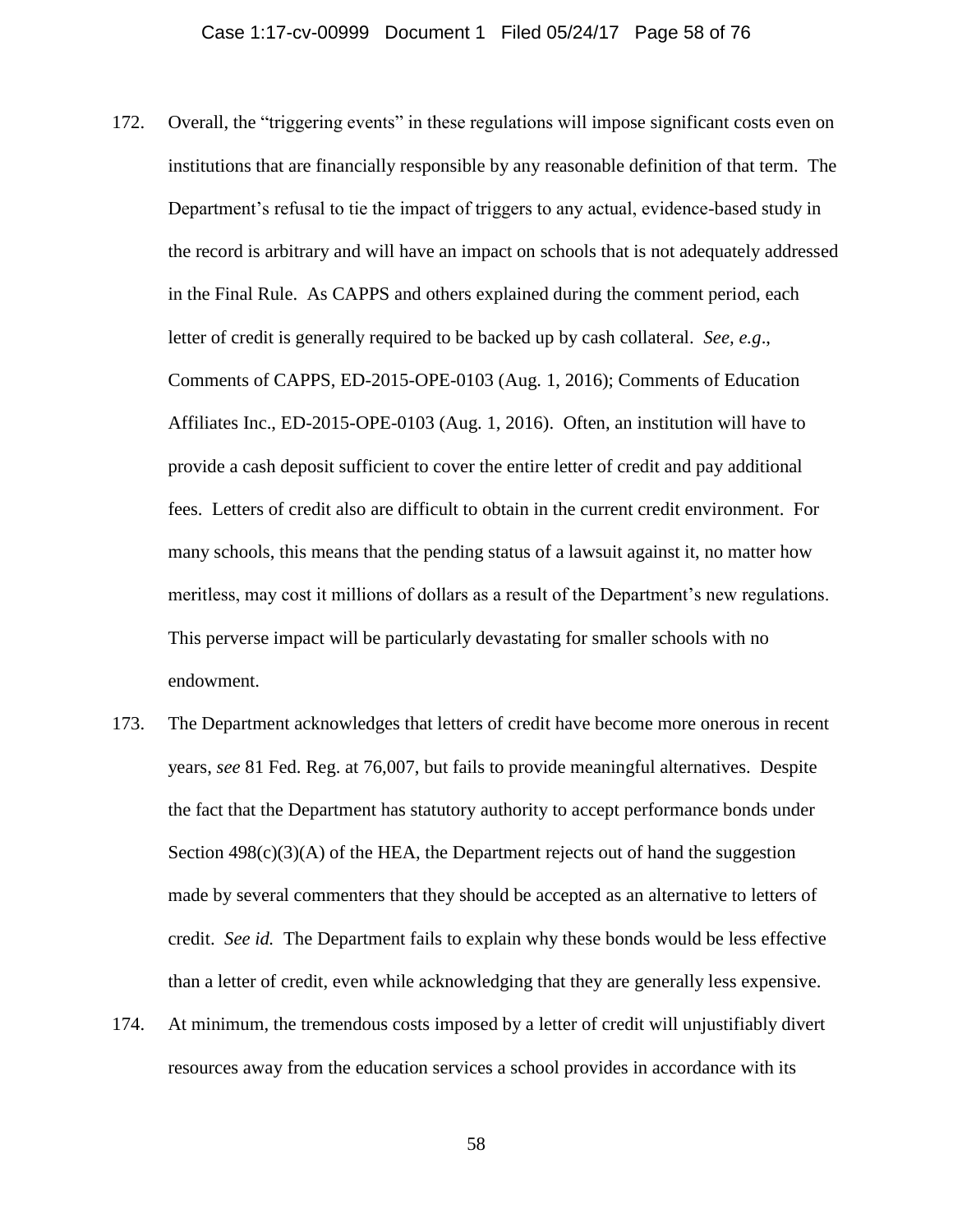## Case 1:17-cv-00999 Document 1 Filed 05/24/17 Page 59 of 76

mission and promises to students. At worst, if an institution is unable to obtain a letter of credit it could effectively be forced out of business for that reason alone, needlessly harming both taxpayers and current and former students. The HEA aims to protect against the precipitous closure of institutions. *See, e.g.*, 20 U.S.C. § 1099(c)(3)(c). But these regulations will likely have the consequence of *causing* precipitous (and unnecessary) school closures. That is the definition of arbitrary and capricious.

- 175. The regulations permit institutions some limited opportunities to dispute specified triggers, but narrowly circumscribe the Secretary's hearing officers' authority to reconsider certain demands for financial protection. The regulations allow some discretion to reduce amounts demanded above the 10 percent minimum for letters of credit. But there is no discretion to overturn a demand for financial protection based on automatic triggers or triggers that lead to a composite score of less than 1.0 under the Department's proposed method for calculating adjustments. Hearing officers may no longer overturn a demand under 34 C.F.R. § 668.90(a)(3)(iii) on the basis that it is unreasonable.
- 176. The Department's refusal, once it has calculated an adjusted composite score based on a triggering event, to accept the institution's next audited financial statements as the basis for its financial responsibility determination is also arbitrary and capricious. This practice contradicts the Department's basic rationale for employing "triggering events": to account for "a new financial risk that is realistically imminent" but not accounted for in the last audited financial statement. 81 Fed. Reg. at 75,987. There is no legitimate justification for holding possible negative financial developments against an institution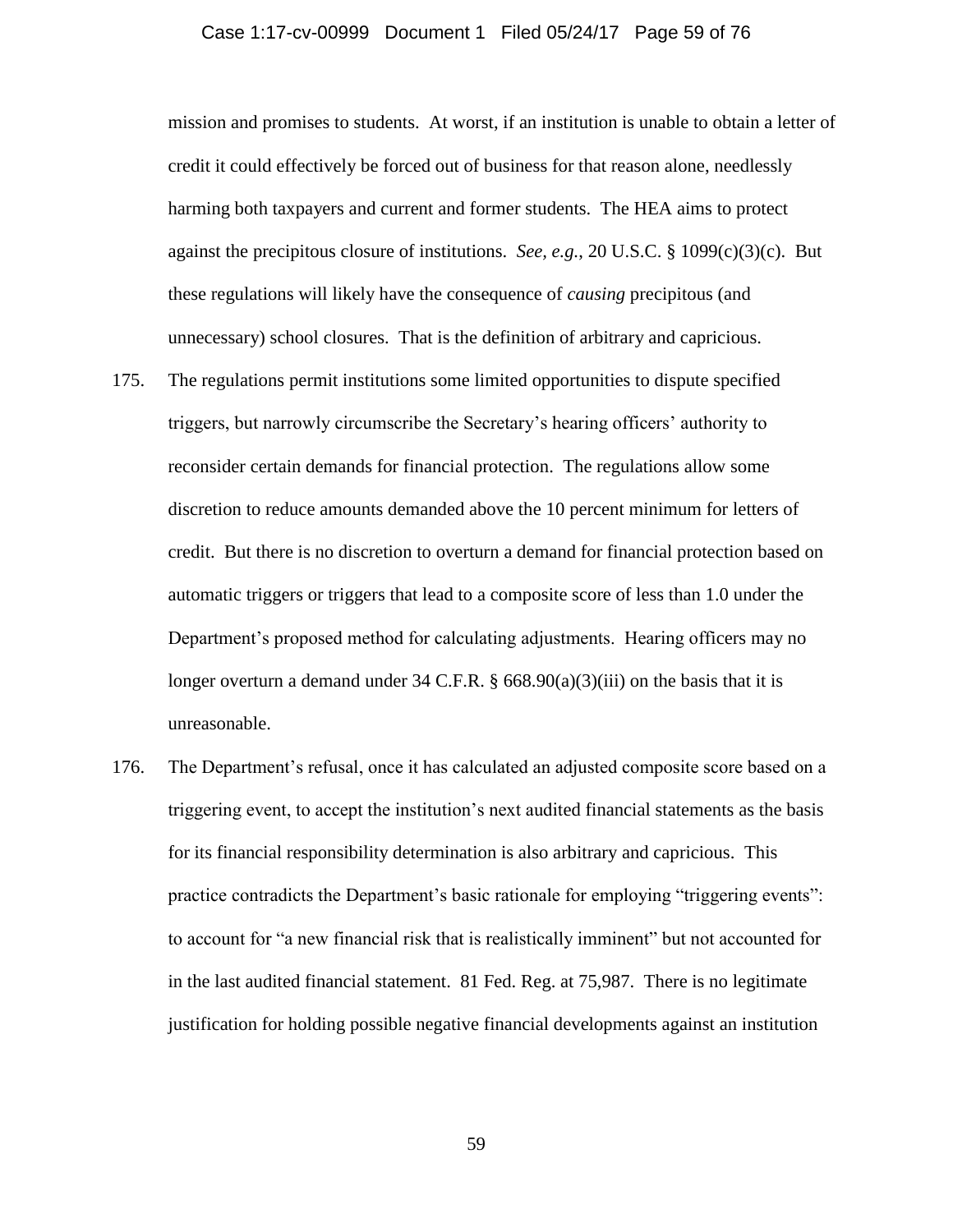## Case 1:17-cv-00999 Document 1 Filed 05/24/17 Page 60 of 76

for years while failing to acknowledge, for example, similarly likely positive developments.

## **C. The Repayment Rate Provisions Violate the APA.**

- 177. The Repayment Rate Provisions' method for calculating loan repayment rates would effectively punish institutions that attempt to better serve borrowers by encouraging students with low incomes or high debt to pay at a rate that is proportionate to what they are earning. These income-based plans provide valuable flexibility for borrowers. But in many cases, borrowers who are enrolled in such plans will have, at least for some time, an outstanding loan balance that is higher than their original loan balance. *See* Federal Student Aid, U.S. Dep't of Educ., *Income-Driven Plans*, https://studentaid.ed.gov/ sa/repay-loans/understand/plans/income-driven (last visited May 10, 2017). Therefore, under the regulations, institutions that have students signed up for these programs will be at greater risk of being required to distribute Department-issued warning letters.
- 178. The Repayment Rate Provisions also irrationally punish institutions whose students choose to go into public service or to serve low-income communities. A nurse or dentist that serves in a low-income clinic will likely harm the school's repayment rate relative to those who are employed in wealthier communities.
- 179. Furthermore, the Repayment Rate Provisions apparently will be given retroactive effect by using data from students who graduated *years* ago, before the advent of the Final Rule. Institutions that have already had students sign up for flexible loan repayment options offered and promoted by the government may now effectively face sanctions for doing so. Punishing schools for actions that are now a matter of history – and which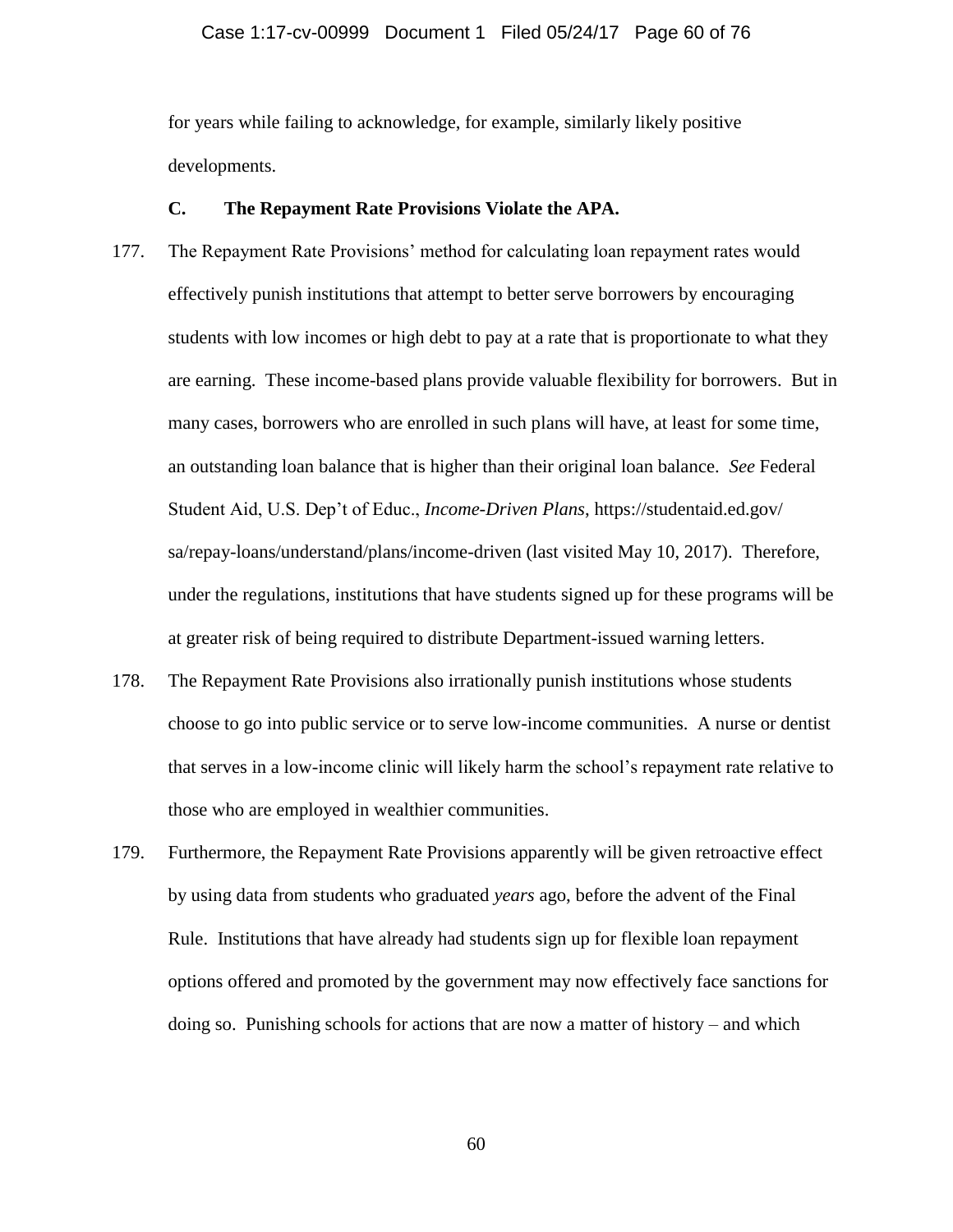#### Case 1:17-cv-00999 Document 1 Filed 05/24/17 Page 61 of 76

were affirmatively encouraged by the Department when taken – is manifestly unreasonable.

- 180. The new loan-repayment-rate warning requirement applies only to proprietary institutions. The Department claims that institutions in this sector are more likely to have poor repayment outcomes. *See* 81 Fed. Reg. at 76,017. The Department has now conceded, however, that the decision to apply this provision only to proprietary schools was made based on data that was completely inaccurate. *See* Dep't of Educ., *Updated Data for College Scorecard and Financial Aid Shopping Sheet* (Jan. 13, 2017), https://ifap.ed.gov/eannouncements/011317UpdatedDataForCollegeScorecardFinaidShop Sheet.html.
- 181. In any event, the Department still does not explain why a traditional institution with a loan repayment rate of zero percent or less should not also warn its students. The Department notes that non-proprietary institutions "are not typically comprised solely of [gainful employment or vocational] programs and the repayment rate warning may not be representative of all borrowers at the school," *id.*, but fails to explain why it does not then simply limit the requirement to those institutions with a significant proportion of students in gainful employment programs rather than to proprietary institutions, *id.* at 76,018. To the extent the Department's decision to limit the requirement to proprietary institutions is based on the "risk of excessive and unnecessary burden," *id.* at 76,017, that rationale is unfair, arbitrary, and capricious. The solution to an overly burdensome regulatory approach is to reduce the burden it imposes on all parties, not to impose the onerous burden only on some disfavored groups.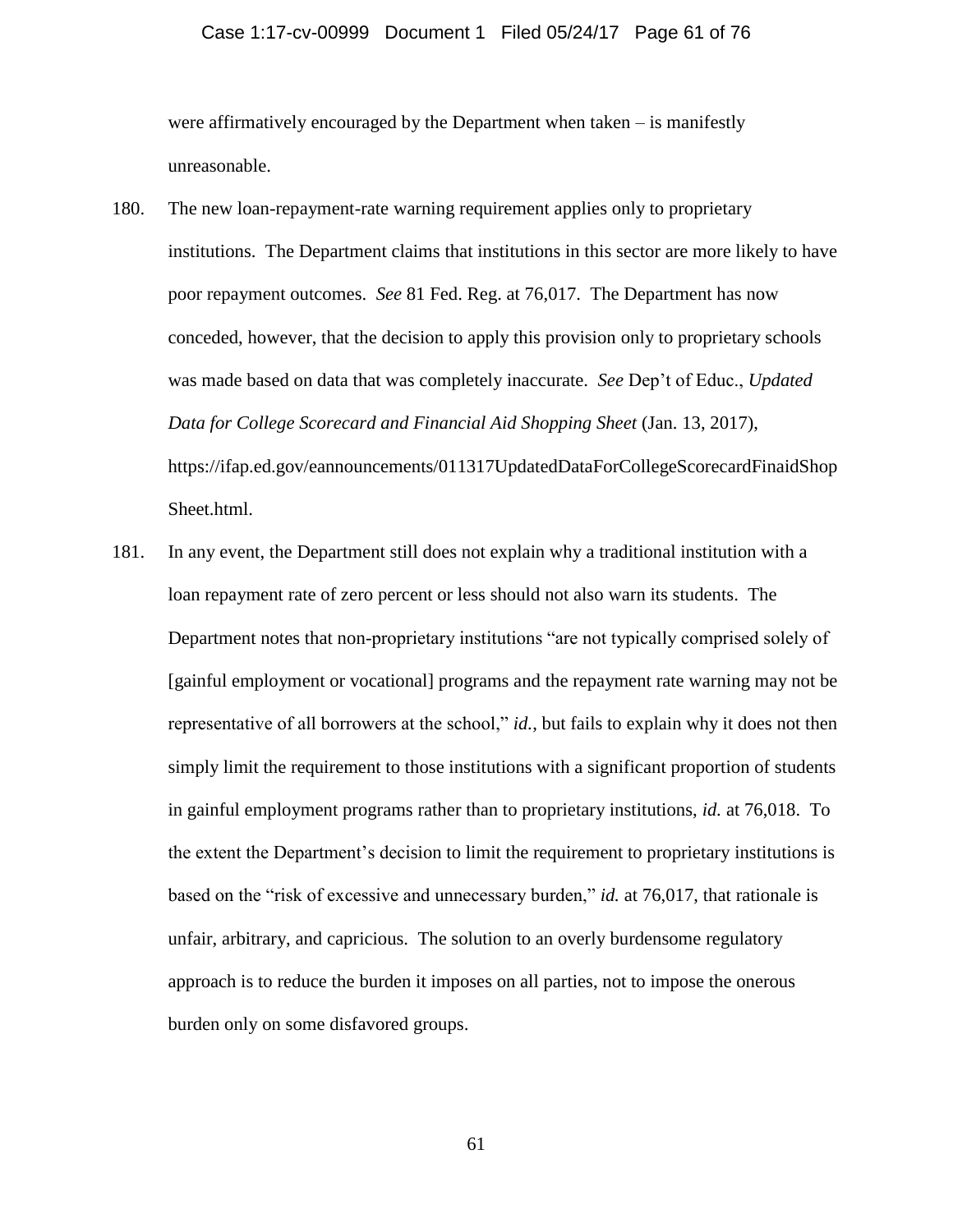- 182. Singling out proprietary institutions threatens to further limit already scarce opportunities for poor, minority, and underserved populations. Indeed, numerous education experts have raised alarms, suggesting that the Department's recent actions targeting proprietary schools will restrict access to higher education for those most in need. That concern was also raised by numerous commenters here. *See, e.g.*, Comments of United Negro College Fund, Thurgood Marshall College Fund, National Association for Equal Opportunity in Higher Education, ED-2015-OPE-0103 (July 29, 2016). The Department's only response to these comments is to reiterate its position that students should be provided the information in the warnings that the regulations require, 81 Fed. Reg. at 76,020, which is no response at all.
- 183. Additionally, the regulations unreasonably require loan repayment warnings if the median borrower has not at least "made loan payments sufficient to reduce by at least one dollar the outstanding balance on *each* of the borrower's FFEL or Direct Loans received for enrollment in the institution." *Id.* at 76,071 (emphasis added). Borrowers may prioritize paying down some loans over others, particularly if they have different interest rates. Thus, requiring the median borrowers to have paid down each loan – rather than the total loan balance – is arbitrary and capricious and may impose loan-repayment-rate warning requirements on institutions unreasonably, with no legitimate justification.

## **D. The Arbitration and Class Action Provisions Violate the APA.**

184. The arbitration and class waiver regulations are arbitrary and capricious. The Department failed to consider important factors raised by commenters and did not establish a reasonable connection between the facts found and the choice made.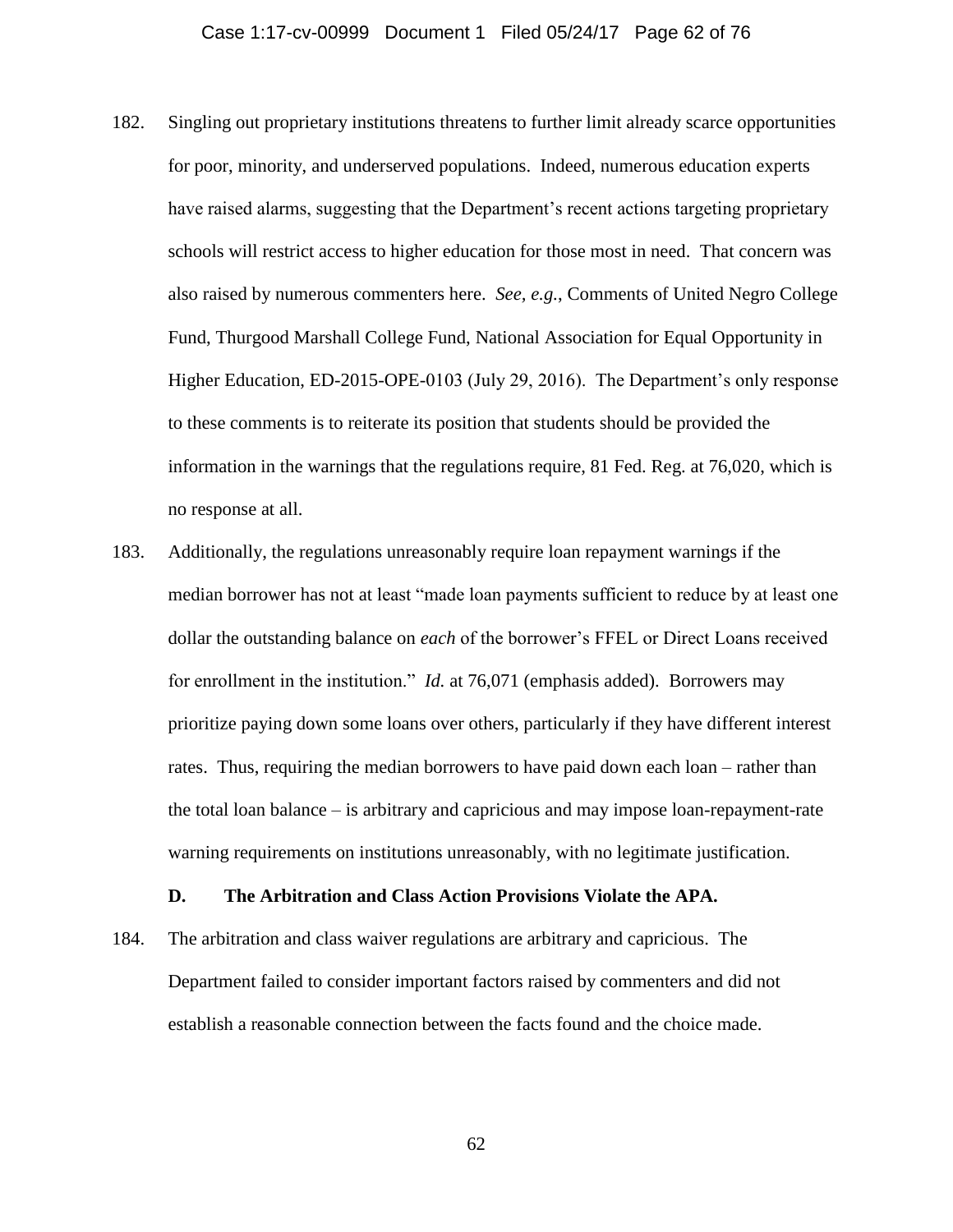- 185. First, the Department failed to adequately weigh or discuss the benefits of individual arbitration. As discussed in the congressional record compiled to support the FAA and in Supreme Court case law interpreting the FAA, the benefits of arbitration can be substantial to all parties involved. *See* 9 U.S.C. § 2. Arbitration provides a prompt, fair, and efficient method of dispute resolution for private individuals as well as educational institutions.
- 186. The Department itself has recognized the value and efficiency of arbitration elsewhere, requiring an institution to "agree[] to submit any dispute involving the final denial, withdrawal, or termination of accreditation to initial arbitration before initiating any other legal action." 34 C.F.R. §§ 600.4(c), 600.5(d). The Department's failure to consider the benefits of arbitration – which are demonstrated by the Department's own rules – highlights its unreasoned rush to promulgate these regulations, without consideration of all the relevant factors or costs.
- 187. The Department also failed to adequately consider the serious drawbacks of class actions for students. It is well-documented that class actions are often an ineffective means of obtaining relief for consumers. Cases are often drawn-out and unsuccessful, and counsel is frequently compensated handsomely for small pay-outs to consumers. In addition, in a class action, plaintiffs must meet a high class certification burden, which often prevents plaintiffs from obtaining relief.
- 188. In support of its determination, the Department relies on a CFPB study. But that study is unrelated to the federal loan market and inapplicable to the student loan context. The CFPB study on consumer financial products and arbitration agreements concerned six financial products including credit cards, checking accounts, general purpose reloadable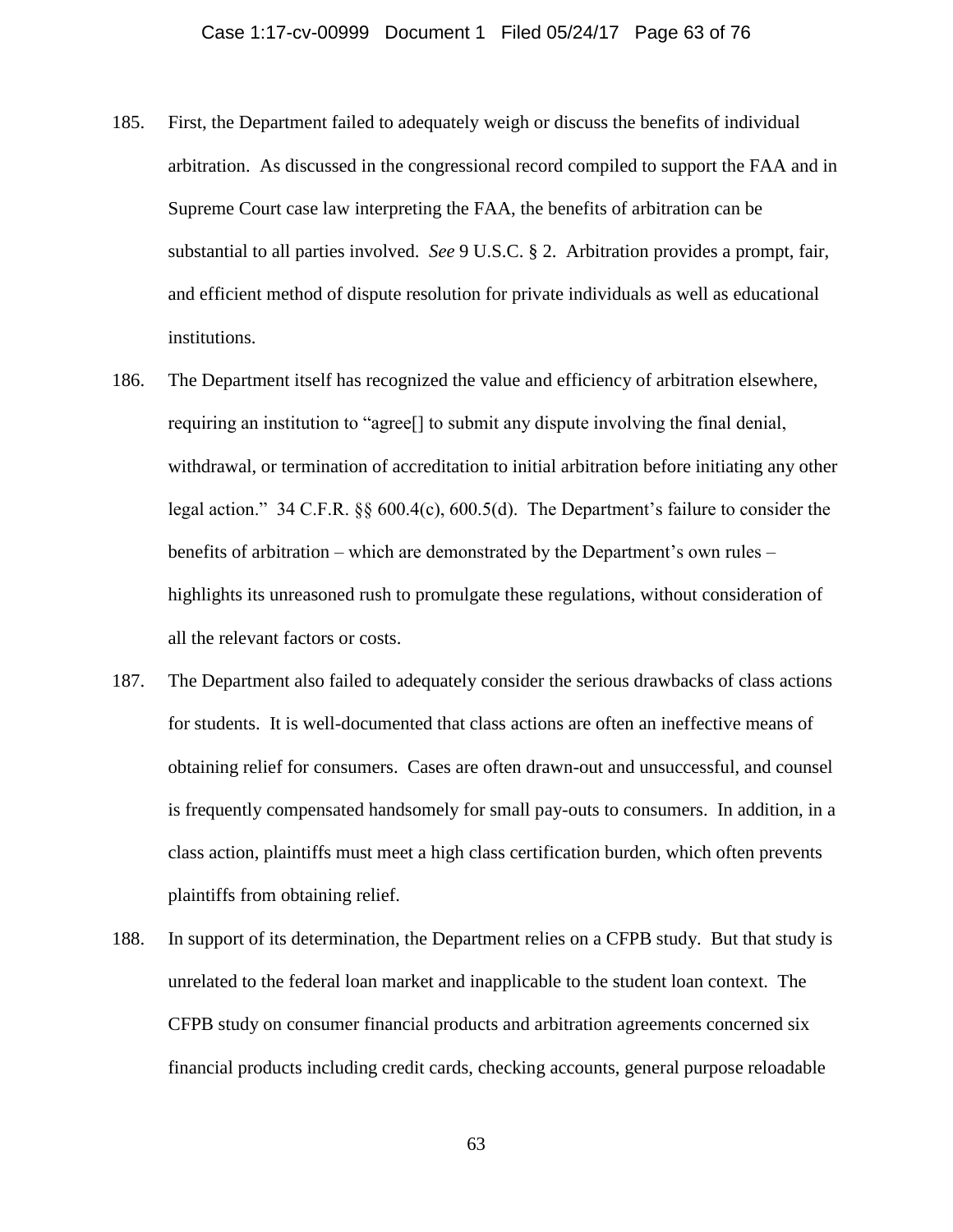## Case 1:17-cv-00999 Document 1 Filed 05/24/17 Page 64 of 76

prepaid cards, payday loans, private student loans, and mobile wireless contracts governing third-party billing services. *See* 81 Fed. Reg. at 32,840. Federal student loans pose far different risks to borrowers in a far different context, and the Department may not, consistent with the mandates of reasoned decision-making, simply cut and paste findings from an entirely separate legal and factual setting, made by a separate agency with an entirely distinct statutory charter and mission. Accordingly, the CFPB's study is an obviously insufficient basis to sustain the arbitration and class action waiver provisions. In fact, the CFPB itself acknowledges the significant distinctions between Federal student loans, like the Direct Loan Program, and private student loans. *See*  Consumer Financial Protection Bureau, What Are the Main Differences Between Federal Student Loans and Private Student Loans?, http://www.consumerfinance.gov/askcfpb/ 545/what-are-main-differences-between-federal-student-loans-and-private-studentloans.html (last visited May 10, 2017). The significant differences are not discussed in the preamble.

- 189. Even if the CFPB study of consumer financial products were an adequate basis for determining the costs and benefits of arbitration in the federal loan context, the study itself suggested the possibility that arbitration agreements could benefit consumers by reducing operating costs for companies and making their products more affordable. In other words, arbitration was not necessarily negative for consumers or students.
- 190. The lack of consideration of the difference in context also violates the mandate of reasoned decision-making with regard to class action agreements. For example, voidable student loan debts may be much larger than the extra interest charged by a credit card company, and, accordingly, the calculus of costs and benefits of individual litigation is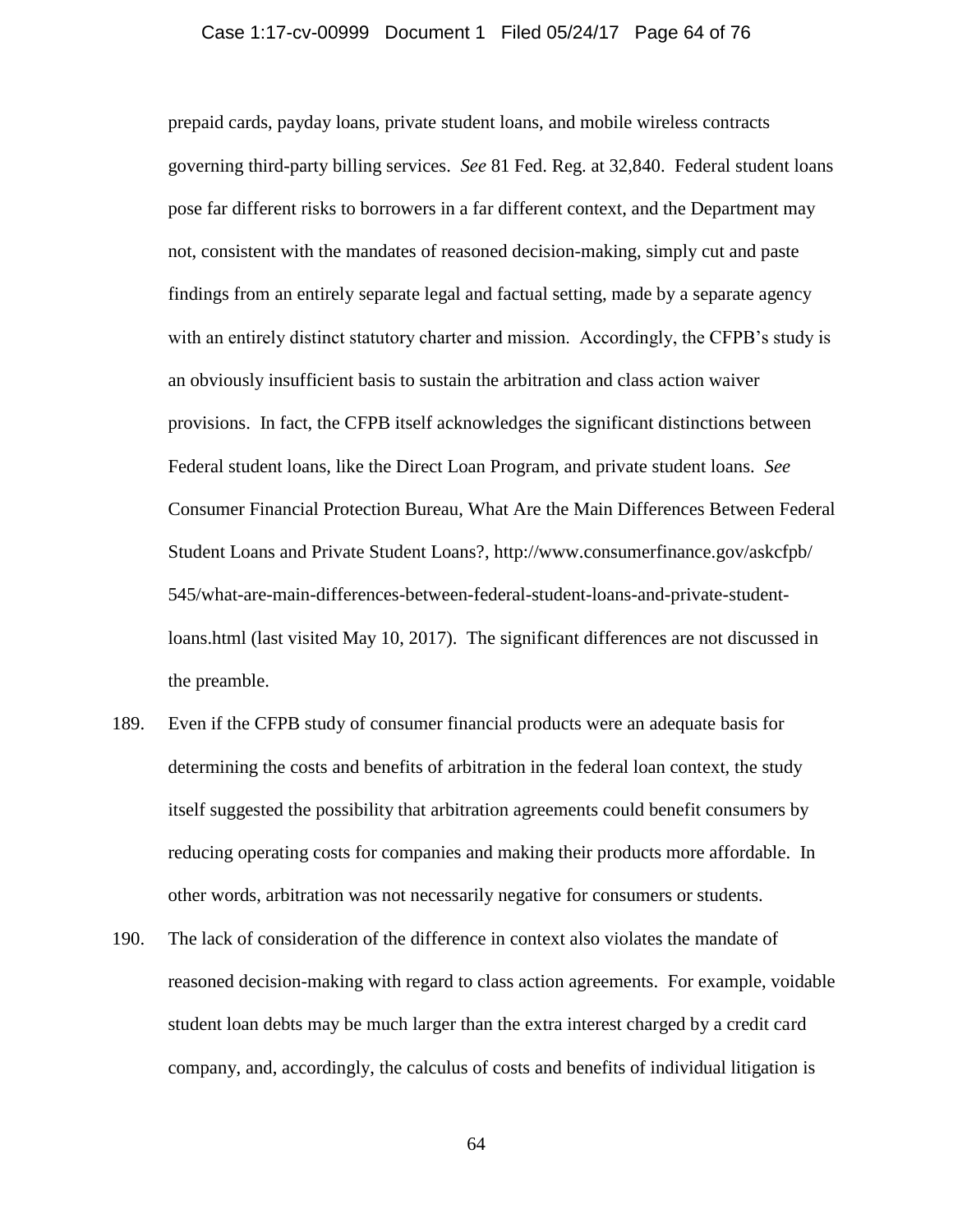## Case 1:17-cv-00999 Document 1 Filed 05/24/17 Page 65 of 76

far different than in the contexts considered by the CFPB. Without specific study of federal student loans, the Department cannot meaningfully rely on the CFPB's study to support its arbitration and class action waiver provisions.

- 191. The Department's reasoning regarding class action waivers is also contradictory on its face. The Department claims that class action provisions are vital to ensuring that borrowers can collectively hold institutions accountable. But as the Department acknowledged in the NPRM, "Federal and State rules impose requirements on class actions that may well prevent particular borrowers from bringing and successfully maintaining a class action." 81 Fed. Reg. at 39,383; *see also id.* at 39,384 n. 62 (discussing multiple cases involving borrowers dismissed based on the commonality issues that often bar borrowers from bringing class actions). If class action litigation is not available to most borrowers because their lawsuits do not meet the prerequisites for class certification, then it is not likely that a ban on class action waivers will increase the availability of class actions in any meaningful way. Moreover, the Department declines to discuss whether the availability of group borrower defenses eliminates the need for class actions brought in federal court.
- 192. The Department also failed to adequately explain which categories of claims can no longer be arbitrated. The Final Rule bars arbitration of disputes "with respect to any aspect of a borrower defense claim." 34 C.F.R. § 685.300. But the Department clearly intends the Final Rule to cover claims that could be brought in court, not solely the Department's borrower defense process. For example, schools are left to wonder whether lawsuits seeking repayment of tuition, not merely repayment of loans, are covered by this provision. Exactly which legal causes of action map onto the Department's borrower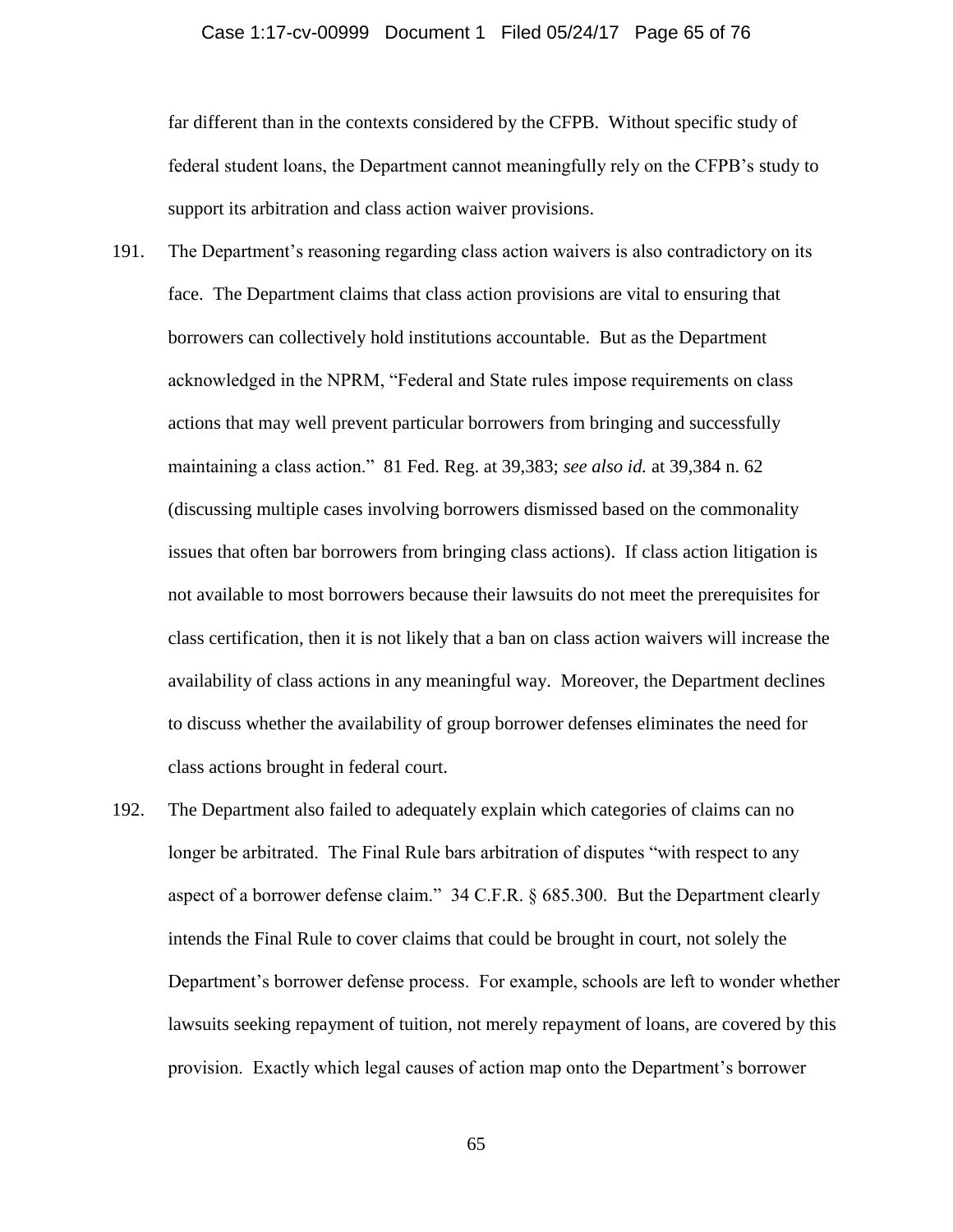## Case 1:17-cv-00999 Document 1 Filed 05/24/17 Page 66 of 76

defense provisions is unclear and unexplained, and it will arbitrarily and capriciously cause difficulties for schools.

193. The Department additionally failed to properly consider the extent to which institutions have relied on the current regulatory framework. Here, institutions have relied on arbitration provisions and class action waivers, at least in part, in determining the cost of tuition, obtaining insurance, and otherwise ordering their affairs. Schools may also face unnecessary disputes with students who have already completed their studies, yet have gained newfound authority to bring wide-ranging claims and may create novel and unforeseen costs to their alma maters.

## **III. The Final Rule Is Unconstitutional.**

194. Each provision of the Final Rule creates serious constitutional problems.

## **A. The Borrower Defense Provisions Violate the Constitution.**

- 195. In addition to suffering from numerous statutory and administrative law flaws, the borrower defense regulations violate the Constitution.
- 196. First, the regulations would violate the Due Process Clause. The regulations raise due process problems because Department officials are responsible for both prosecuting and hearing cases. This prevents schools from being heard by a neutral and detached magistrate.
- 197. Second, the borrower defense regulations would also violate Article III and an institution's Seventh Amendment right to a civil jury trial. They allow agency officials to adjudicate what is in essence a private right: the right of a student to recover for fraud or contract violations against his or her school. Liability for such private rights can only be determined in court, by a jury.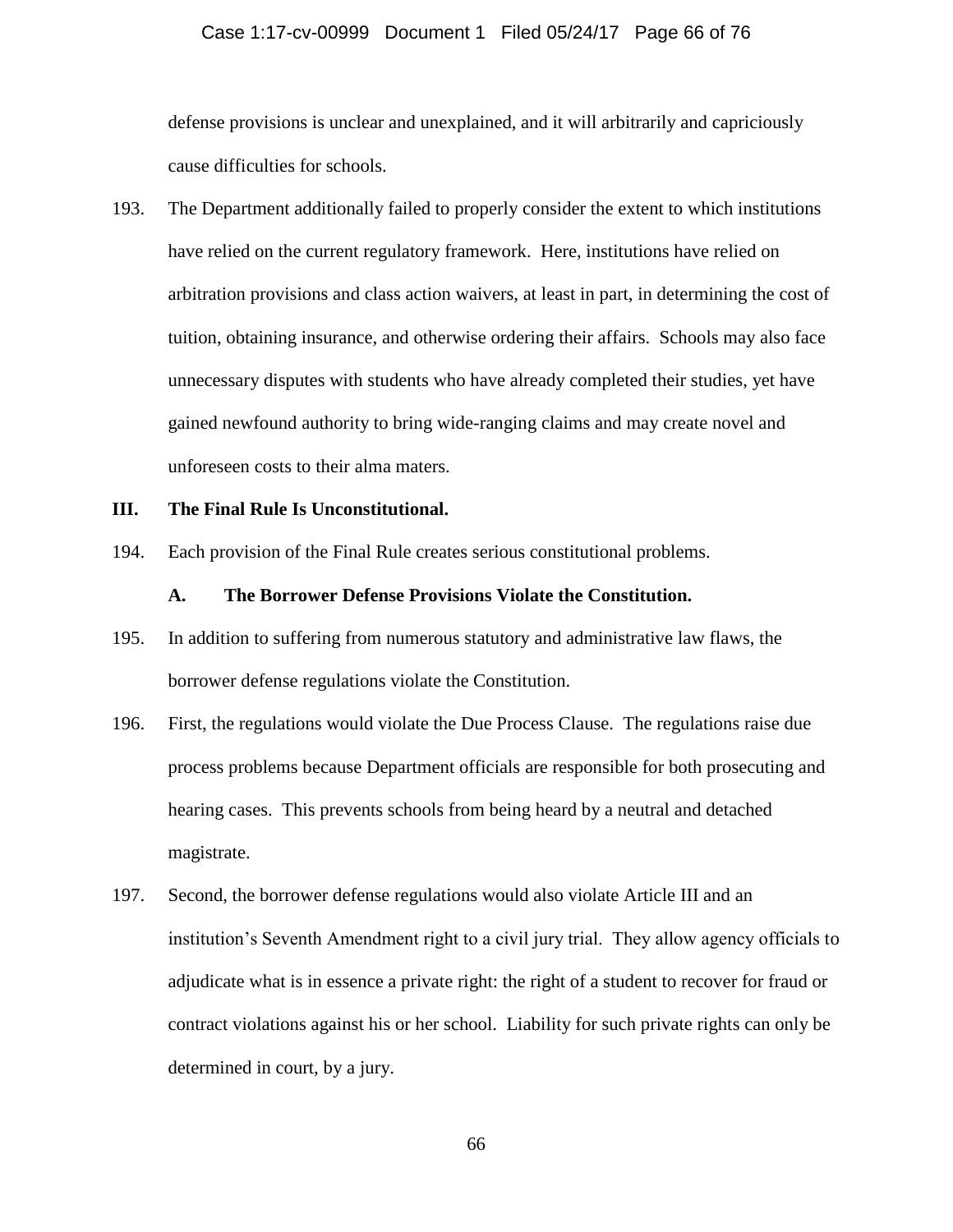## **B. The Financial Responsibility Provisions Violate the Constitution.**

198. The Financial Responsibility Provisions violate the Constitution's Due Process Clause. The decision to base significant consequences on the mere pending status of a lawsuit, even when an institution has been offered no opportunity to be heard, does not comport with the requirement of procedural due process. The same is true of the decision to base significant consequences on certain lawsuits surviving summary judgment, which provides no protection for defendants where the legal claims at issue are primarily factual in nature. Additionally, the impermissible vagueness of the standard by which the Secretary can decide to impose a letter of credit or other financial protection based on an "event or condition" also conflicts with the requirements of due process. And the unjustified limits placed on opportunities to contest the application of various triggers, as well as the lack of any opportunity generally for an institution to show that application of a trigger is unreasonable, also deprives institutions of the crucial opportunity to be heard.

#### **C. The Repayment Rate Provisions Violate the Constitution.**

199. The mandatory reporting provisions violate the First Amendment by compelling speech. As the result of a government fiat, they require a warning for which the Department dictates the form, place, manner, and precise language. Institutions would be required to include this warning in all promotional materials and advertisements and to post it on the school's website. The Department would be empowered to require changes whenever it deems the warning insufficiently prominent, clear, and conspicuous. Broad prophylactic rules forcing speech are deeply suspect under the First Amendment. That is especially true of regulations that are both over-inclusive and under-inclusive, like the disclosure rule – which targets innocent schools whose borrowers are using income-based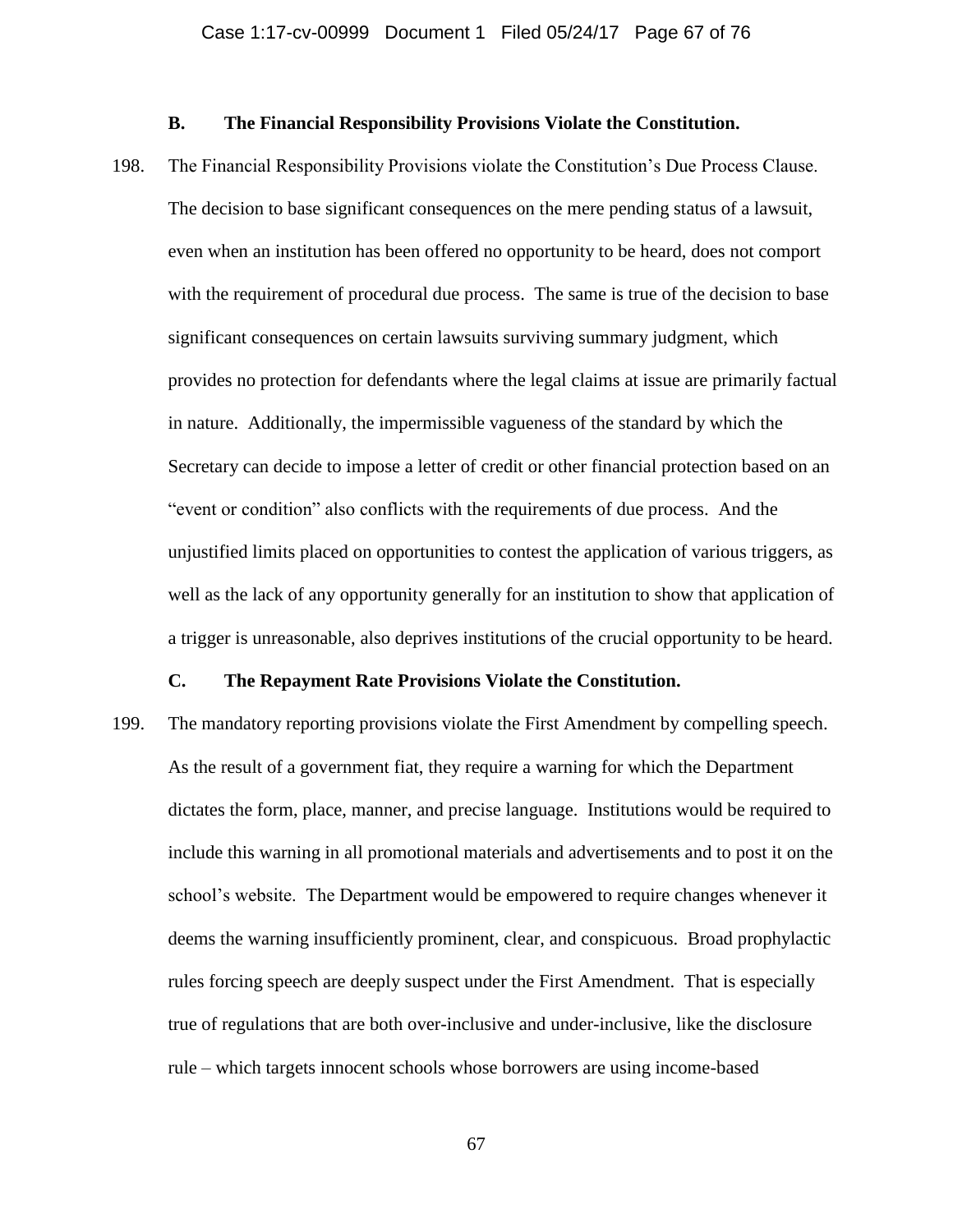repayment plans and excuses non-profit and public institutions with similarly low repayment rates. The loan repayment rate warning requirement is precisely the type of broad prophylactic free speech restriction and forced speech of which courts are wary. It is not sufficiently tailored to warrant restricting or forcing speech, even in a commercial speech context.

## **D. The Arbitration and Class Action Provisions Violate the Constitution.**

200. To the extent that the Arbitration and Class Action Provisions are applied to contracts already in existence, or retroactively, the regulations violate the Due Process Clause.

## **IRREPARABLE HARM**

201. CAPPS schools will experience irreparable harm due to the Final Rule.The reputational harm that may stem from being subject to a borrower defense proceeding, or mandatory reporting and warnings, or a letter of credit and provisional certification will be difficult, if not impossible, to repair. Prospective students likely would be deterred from enrolling in programs that would otherwise be beneficial to them based on arbitrary and capricious repayment rate or financial responsibility warning.Current students likewise will look to transfer to programs that are not subject to or required to provide such warnings. That will irreparably harm CAPPS institutions. Some CAPPS members could be put out of business if a single letter of credit is required of them; based on the multiple mandatory triggers, CAPPS believes that a large number of members may be required to post letters of credit soon after the regulations go into effect.If a school goes out of business, or fails to enroll a student who is troubled by the Department's arbitrary and unlawful warning provisions, that harm is irreparable.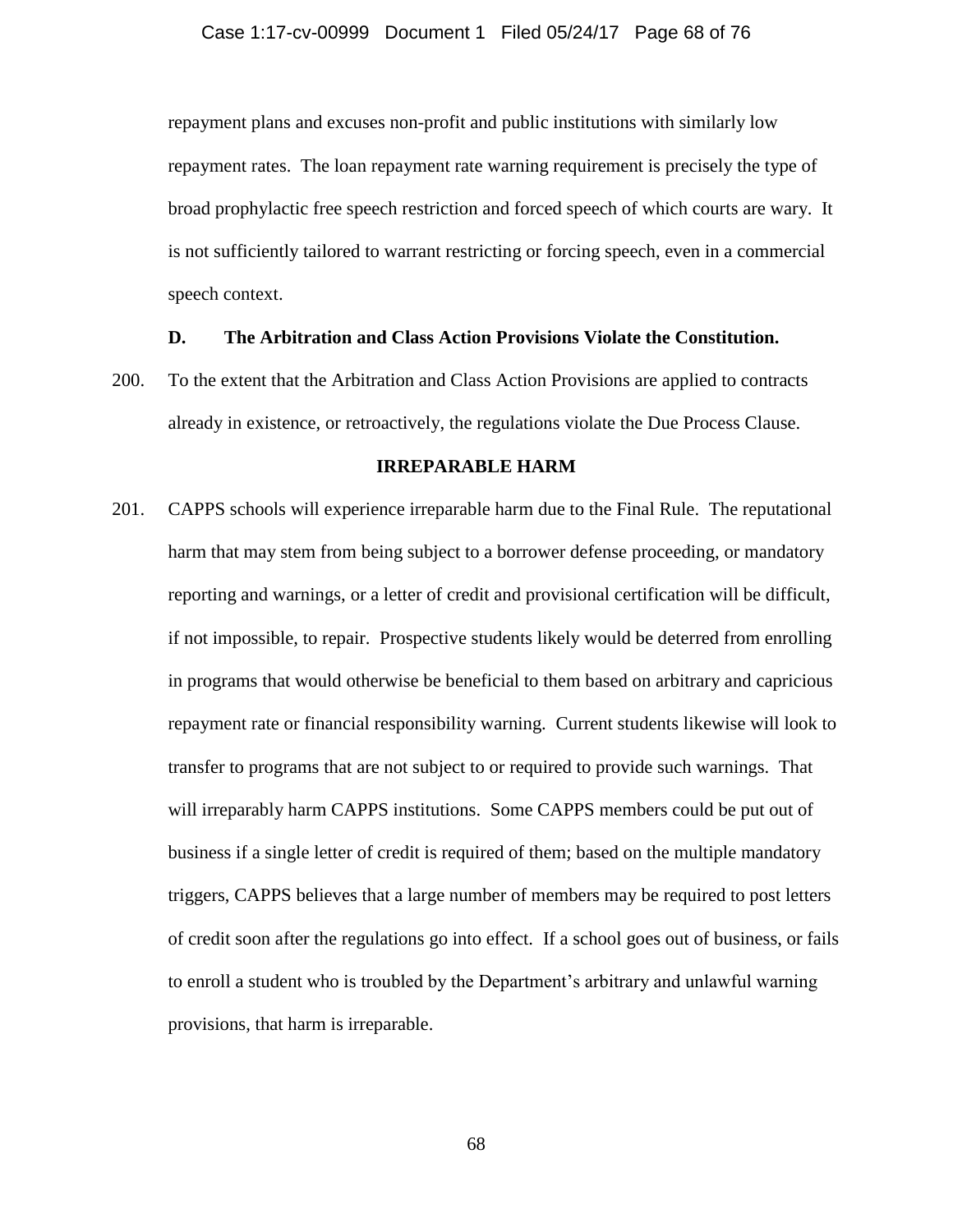## **COUNT ONE (Borrower Defense Provisions: No Statutory Authority)**

- 202. CAPPS repeats, realleges, and incorporates the preceding paragraphs as though fully set forth herein.
- 203. The Borrower Defense Provisions are not authorized under the HEA, 20 U.S.C. § 1001 *et seq.*
- 204. The regulations exceed the Department's statutory jurisdiction and authority and do not comport with the terms of the HEA, GEPA, or the Organization Act. Among other things, the regulations impermissibly turn a statutory defense into a novel cause of action; authorize penalties in excess of those expressly permitted by the HEA; and create a novel adjudicatory process out of whole cloth.
- 205. Accordingly, the Borrower Defense Provisions are in excess of statutory authority, jurisdiction, and limitations, in violation of  $5 \text{ U.S.C.}$  § 706(2)(C), and are not in accordance with law, in violation of 5 U.S.C. § 706(2)(A).

# **COUNT TWO (Borrower Defense Provisions: Arbitrary and Capricious)**

- 206. CAPPS repeats, realleges, and incorporates the preceding paragraphs as though fully set forth herein.
- 207. The Borrower Defense Provisions are arbitrary and capricious. Among other things, the regulations do not explain the need for a massive new loan forgiveness program; do not adequately explain why or how a borrower "defense" is being converted into a borrower "offense" or affirmative right; do not outline adequate adjudicatory procedures or detail an institution's right to be heard; stretch the definition of a "substantial misrepresentation" past the point of reasonableness; and apply retroactively.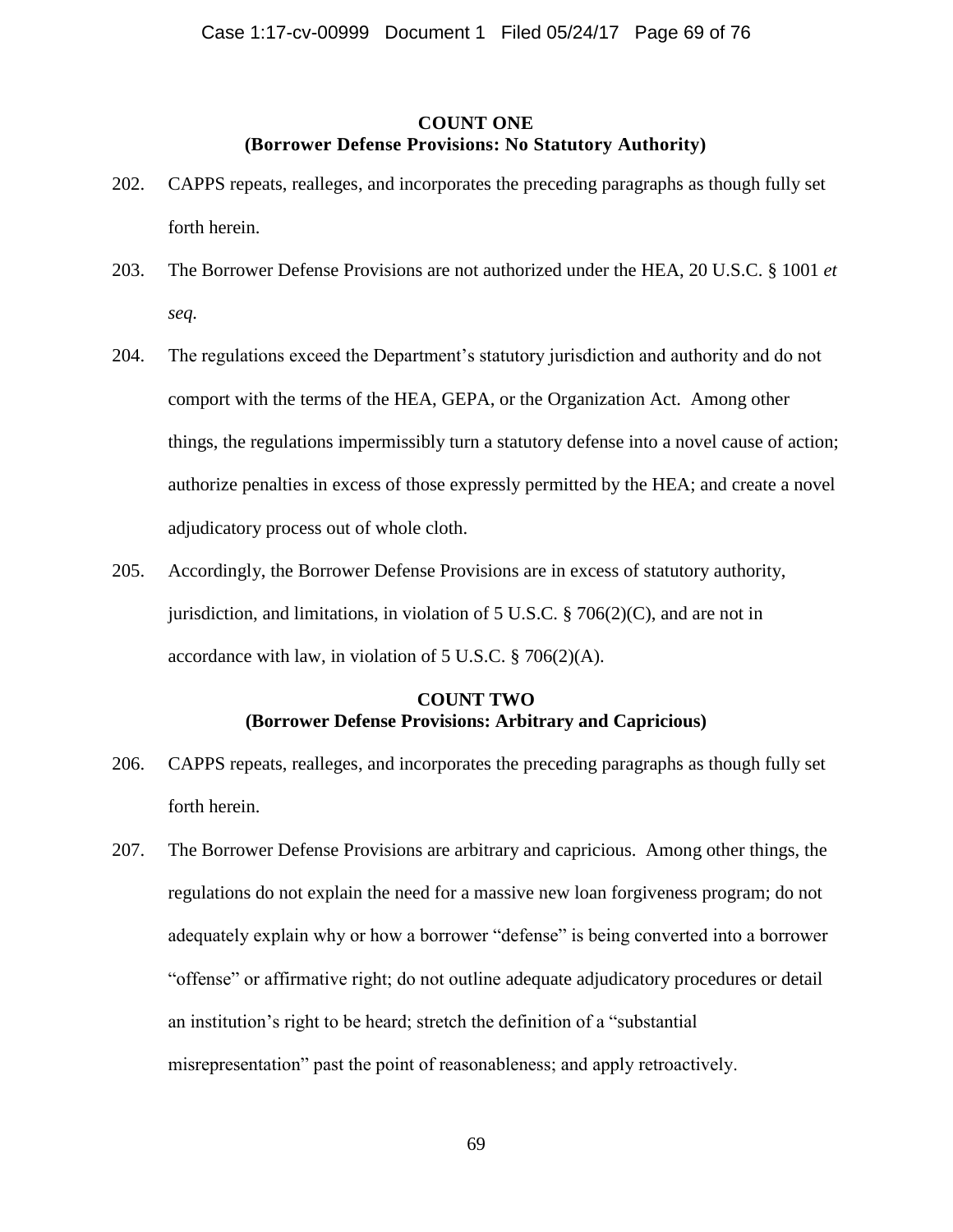208. Accordingly, the Borrower Defense Provisions are arbitrary, capricious, an abuse of discretion, or otherwise not in accordance with law, in violation of 5 U.S.C.  $\S$  706(2)(A).

# **COUNT THREE (Borrower Defense Provisions: Violate the Constitution)**

- 209. CAPPS repeats, realleges, and incorporates the preceding paragraphs as though fully set forth herein.
- 210. The Borrower Defense Provisions violate the Due Process Clause of the United States Constitution by, among other things, depriving institutions of the right to be heard and to present evidence to a neutral magistrate before being deprived of property.
- 211. By providing for the adjudication of contract and fraud claims in an administrative setting, the regulations violate the Seventh Amendment and Article III.
- 212. Accordingly, the Borrower Defense Provisions are contrary to constitutional right, power, privilege, or immunity, in violation of 5 U.S.C. § 706(2)(B), and are not in accordance with law, in violation of 5 U.S.C.  $\S 706(2)(A)$ .

# **COUNT FOUR (Financial Responsibility Provisions: No Statutory Authority)**

- 213. CAPPS repeats, realleges, and incorporates the preceding paragraphs as though fully set forth herein.
- 214. The Financial Responsibility Provisions are not authorized under the HEA, 20 U.S.C. § 1001 *et seq.*
- 215. The Financial Responsibility Provisions exceed the Department's statutory jurisdiction and authority and do not comport with the terms of the HEA. Among other things, the regulations fail to fulfill the statute's mandate to account for an institution's total financial circumstances; impermissibly delegate tasks to third-party actors; and specify regulatory consequences different from those in the statute.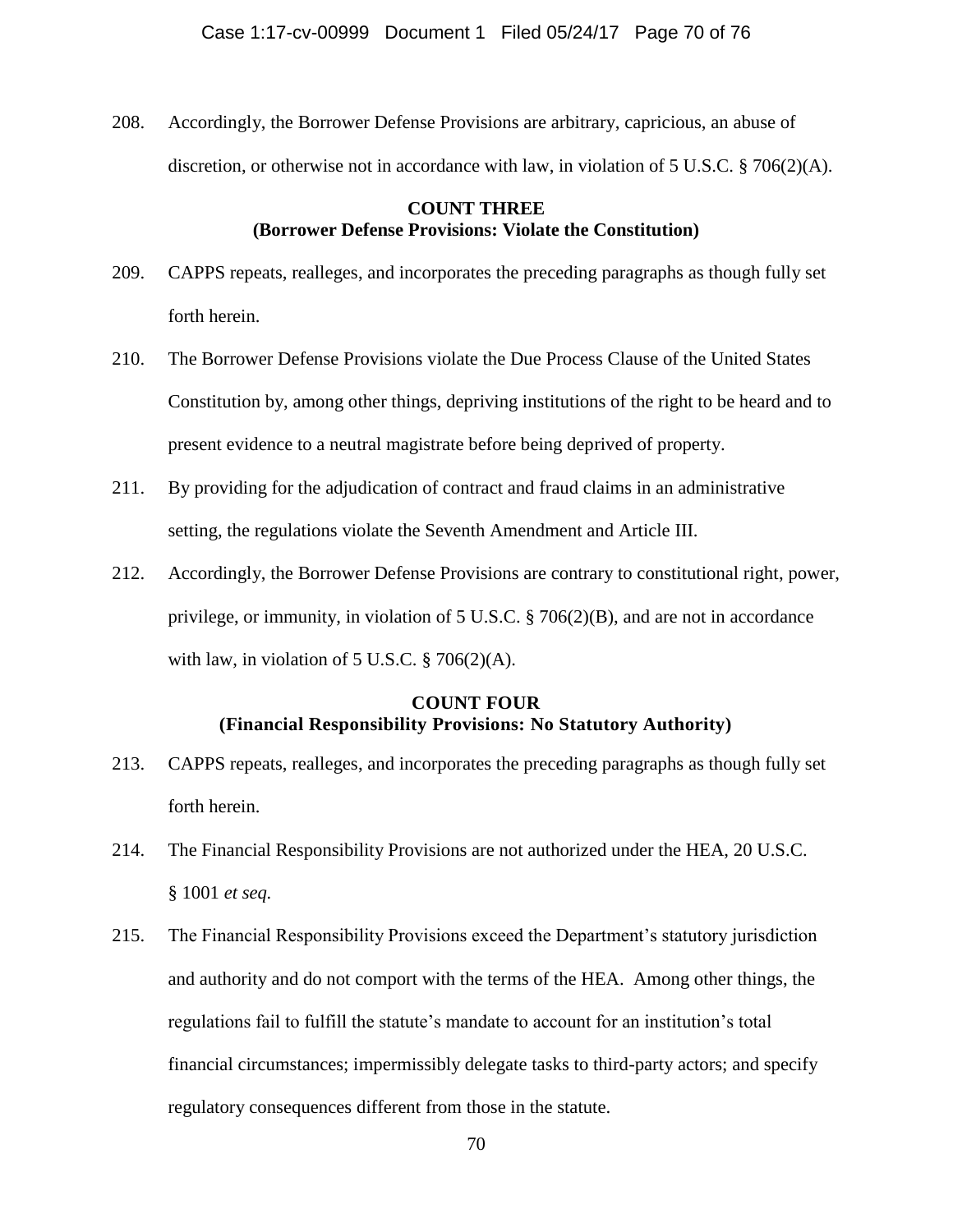216. Accordingly, the Financial Responsibility Provisions are in excess of statutory authority, jurisdiction, and limitations, in violation of  $5 \text{ U.S.C.}$  § 706(2)(C), and are not in accordance with law, in violation of 5 U.S.C. § 706(2)(A).

# **COUNT FIVE (Financial Responsibility Provisions: Arbitrary and Capricious)**

- 217. CAPPS repeats, realleges, and incorporates the preceding paragraphs as though fully set forth herein.
- 218. The Financial Responsibility Provisions are arbitrary and capricious. Among other things, the regulations impose significant financial and other consequences automatically based on "triggering events" which may have little, if anything, to do with the school's financial soundness, and give the Secretary virtually unbounded discretion to impose sanctions for other reasons as well. These automatic and discretionary "triggers" raise serious problems regarding fairness, due process, and reasoned decision-making – problems which the Department fails to address adequately. Additionally, the Department failed to provide notice of, or an opportunity to comment on, the integration of these "triggers" into the composite score framework or the addition of several discretionary triggers.
- 219. Accordingly, the Financial Responsibility Provisions are arbitrary, capricious, an abuse of discretion, or otherwise not in accordance with law, in violation of 5 U.S.C. § 706(2)(A), and violate the notice and comment requirements of 5 U.S.C. § 553.

# **COUNT SIX (Financial Responsibility Provisions: Violate the Constitution)**

220. CAPPS repeats, realleges, and incorporates the preceding paragraphs as though fully set forth herein.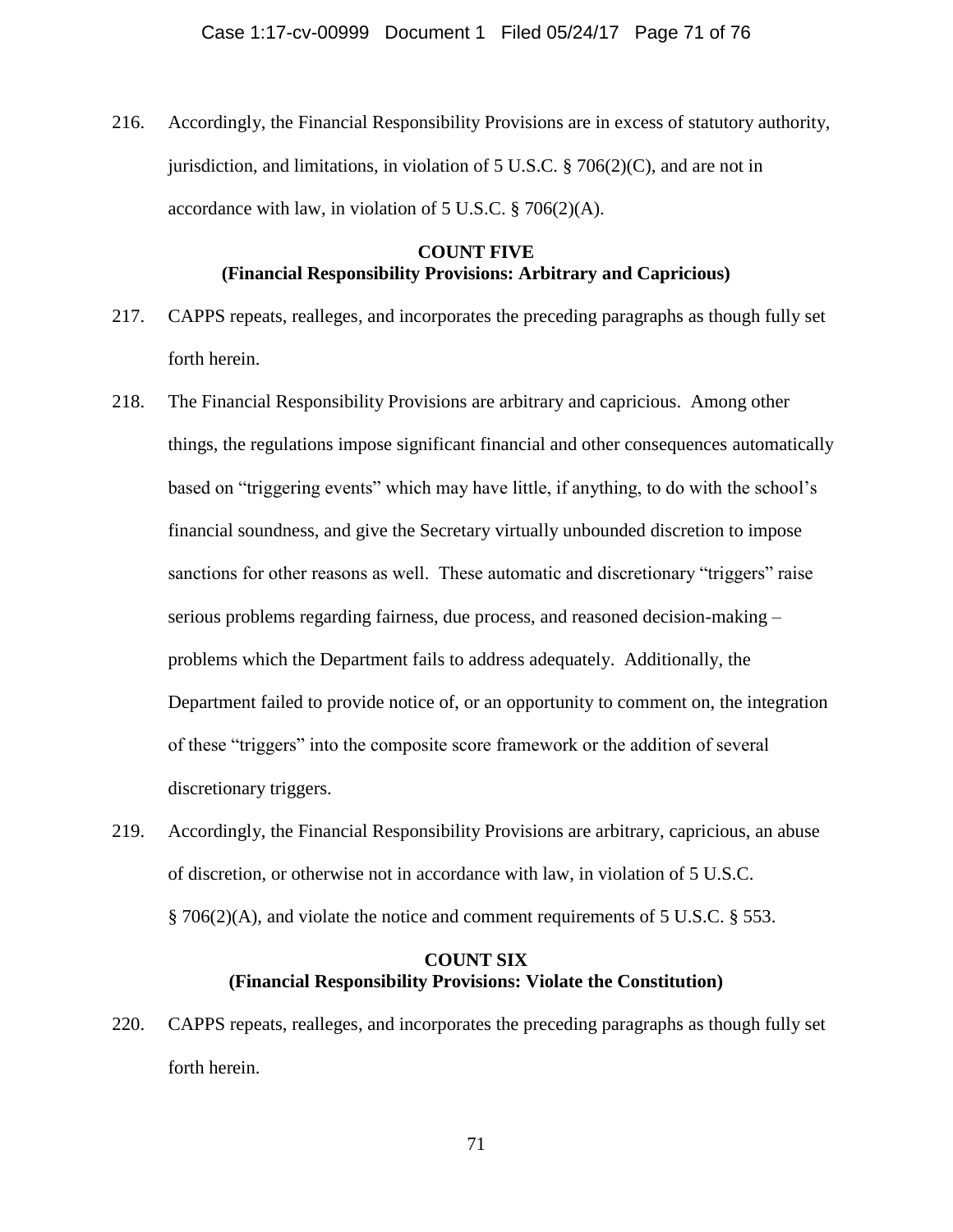- 221. The Financial Responsibility Provisions violate the Due Process Clause of the United States Constitution by, among other things, basing significant regulatory consequences on preliminary litigation developments, denying institutions an opportunity to be heard, and adopting an impermissibly vague standard by which the Secretary can decide to impose a letter of credit or other financial protection based on an "event or condition."
- 222. Accordingly, the Financial Responsibility Provisions are contrary to constitutional right, power, privilege, or immunity, in violation of 5 U.S.C. § 706(2)(B), and are not in accordance with law, in violation of 5 U.S.C. § 706(2)(A).

# **COUNT SEVEN (Repayment Rate Provisions: No Statutory Authority)**

- 223. CAPPS repeats, realleges, and incorporates the preceding paragraphs as though fully set forth herein.
- 224. The Loan Repayment Rate Provisions are not authorized under the HEA, 20 U.S.C. § 1001 *et seq.* Among other things, they provide for consequences not authorized under the statute, single out proprietary institutions in ways not authorized by the statute, and rely on provisions of the statute which provide no authority for these regulations.
- 225. Accordingly, the Loan Repayment Rate Provisions are in excess of statutory authority, jurisdiction, and limitations, in violation of  $5 \text{ U.S.C.}$  § 706(2)(C), and are not in accordance with law, in violation of 5 U.S.C. § 706(2)(A).

# **COUNT EIGHT (Repayment Rate Provisions: Arbitrary and Capricious)**

226. CAPPS repeats, realleges, and incorporates the preceding paragraphs as though fully set forth herein.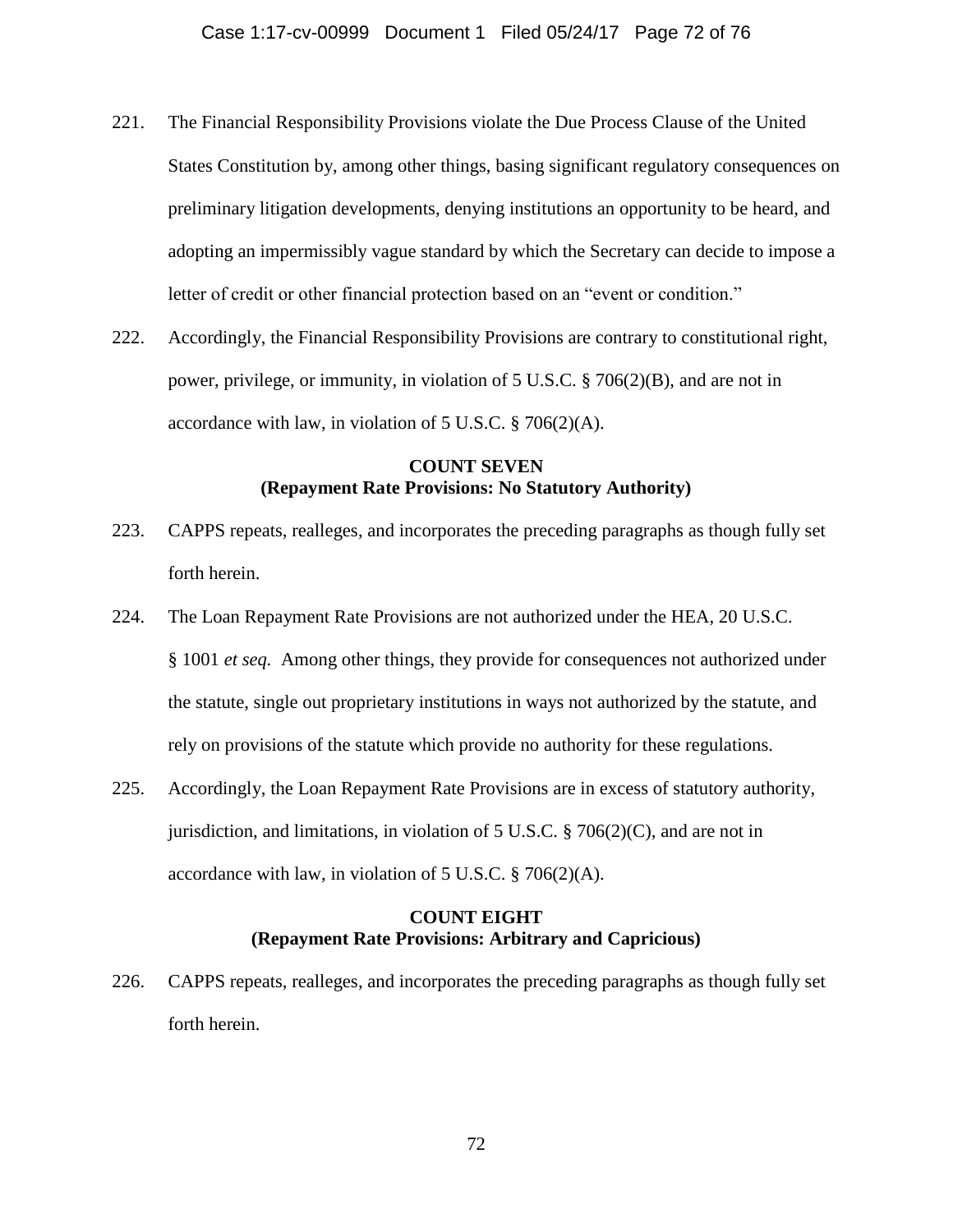- 227. The Loan Repayment Rate Provisions are arbitrary and capricious. Among other things, the regulations' method for calculating loan repayment rates would effectively punish institutions that have attempted to better serve borrowers and reduce default rates by highlighting pay-as-you-earn plans and other flexible loan repayment options; the regulations would apply that method retroactively, even though the federal government itself offers and encourages such options; and the regulations target proprietary schools and do not adequately explain why other institutions with similar loan repayment rates should not be subject to the same warning requirements.
- 228. Accordingly, the Loan Repayment Rate Provisions are arbitrary, capricious, an abuse of discretion, or otherwise not in accordance with law, in violation of 5 U.S.C.  $\S$  706(2)(A).

### **COUNT NINE (Repayment Rate Provisions: Violate the Constitution)**

- 229. CAPPS repeats, realleges, and incorporates the preceding paragraphs as though fully set forth herein.
- 230. The Loan Repayment Rate Provisions violate the First Amendment because the mandatory reporting provisions are broad, prophylactic rules that compel speech in the form of Department-issued warnings attached to advertising and promotional materials.
- 231. Accordingly, the Loan Repayment Rate Provisions are contrary to constitutional right, power, privilege, or immunity, in violation of 5 U.S.C. § 706(2)(B), and are not in accordance with law, in violation of 5 U.S.C. § 706(2)(A).

## **COUNT TEN (Arbitration and Class Action Provisions: No Statutory Authority)**

232. CAPPS repeats, realleges, and incorporates the preceding paragraphs as though fully set forth herein.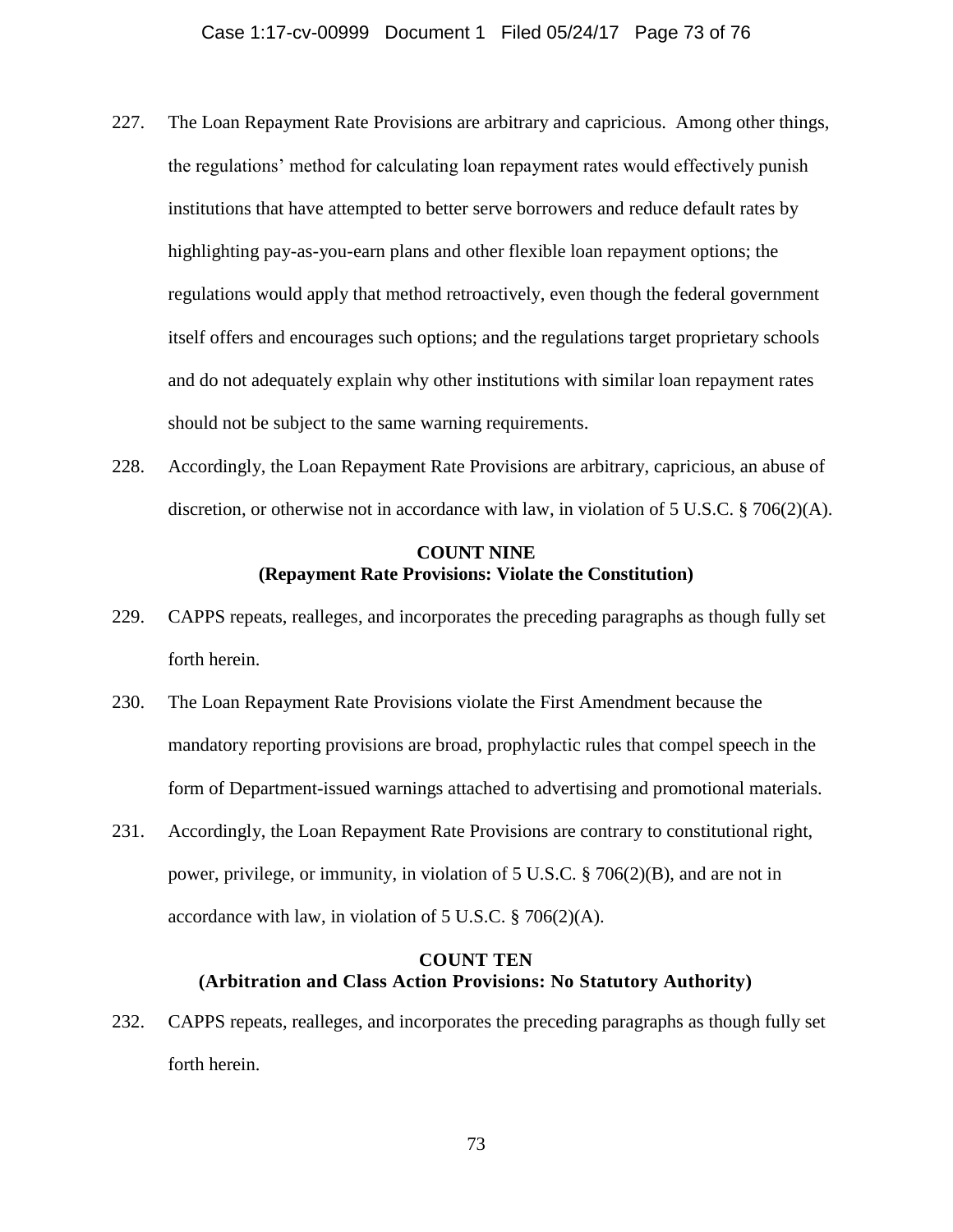- 233. The Arbitration and Class Action Provisions are not authorized under the HEA, 20 U.S.C. § 1001 *et seq.*
- 234. The Arbitration and Class Action Provisions exceed the Department's statutory jurisdiction and authority and do not comport with the terms of the HEA. Among other things, the regulations do note relate to any specific authority conferred by the HEA; conflict with the FAA; and were not otherwise authorized by Congress.
- 235. Accordingly, the Arbitration and Class Action Provisions are in excess of statutory authority, jurisdiction, and limitations, in violation of  $5 \text{ U.S.C.}$  § 706(2)(C), and are not in accordance with law, in violation of 5 U.S.C. § 706(2)(A).

# **COUNT ELEVEN (Arbitration and Class Action Provisions: Arbitrary and Capricious)**

- 236. CAPPS repeats, realleges, and incorporates the preceding paragraphs as though fully set forth herein.
- 237. The Arbitration and Class Action Provisions are arbitrary and capricious. Among other things, the regulations fail to confront or acknowledge the benefits of individual arbitration; fail to show that class actions related to borrower defenses would be permissible, even absent class waivers; and fails to consider industry reliance on the terms of private contracts.
- 238. Accordingly, the Arbitration and Class Action Provisions are arbitrary, capricious, an abuse of discretion, or otherwise not in accordance with law, in violation of 5 U.S.C.  $$706(2)(A).$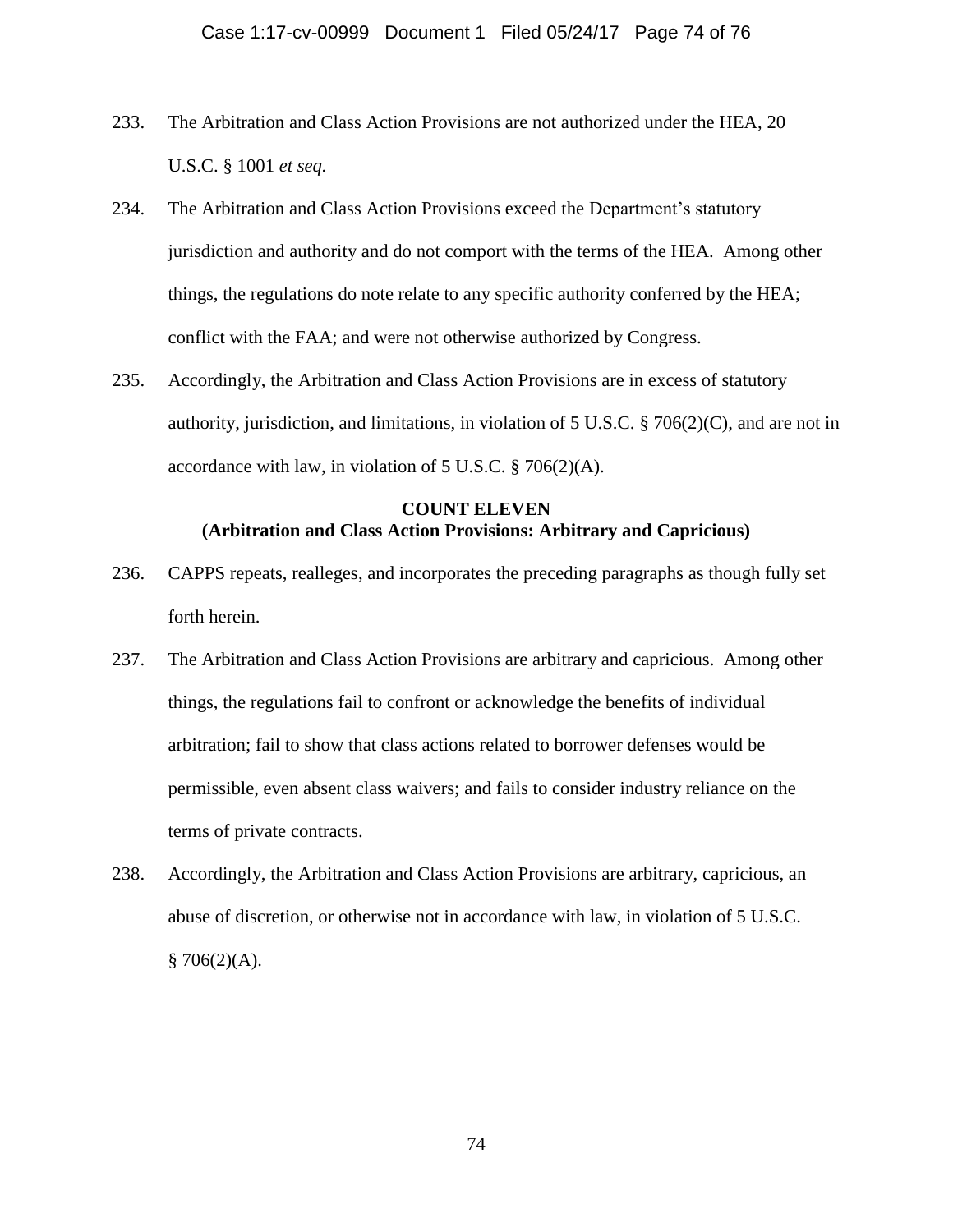#### **COUNT TWELVE (Arbitration and Class Action Provisions: Violate the Constitution)**

- 239. CAPPS repeats, realleges, and incorporates the preceding paragraphs as though fully set forth herein.
- 240. The Arbitration and Class Action Provisions violate the Due Process Clause by retroactively voiding private contracts.
- 241. Accordingly, the Arbitration and Class Action Provisions are contrary to constitutional right, power, privilege, or immunity, in violation of 5 U.S.C. § 706(2)(B), and are not in accordance with law, in violation of 5 U.S.C. § 706(2)(A).

## **PRAYER FOR RELIEF**

- 242. WHEREFORE, Plaintiff prays for an order and judgment:
	- (i) Declaring that the Department's Borrower Defense, Financial Responsibility, Repayment Rate, and Arbitration and Class Action Provisions were promulgated without statutory authority within the meaning of 5 U.S.C. § 706(2)(C) and not in accordance with law within the meaning of 5 U.S.C.  $\S$  706(2)(A); that the entirety of the Final Rule is contrary to the Constitution within the meaning of  $5 \text{ U.S.C.} \$   $706(2)(\text{B})$ ; and that the Final Rule is arbitrary and capricious within the meaning of 5 U.S.C. § 706(2)(A);
	- (ii) Declaring that any action previously taken by Defendants pursuant to the final regulations is null and void;
	- (iii) Enjoining Defendants and their officers, employees, and agents from implementing, applying, or taking any action whatsoever pursuant to the final regulations;